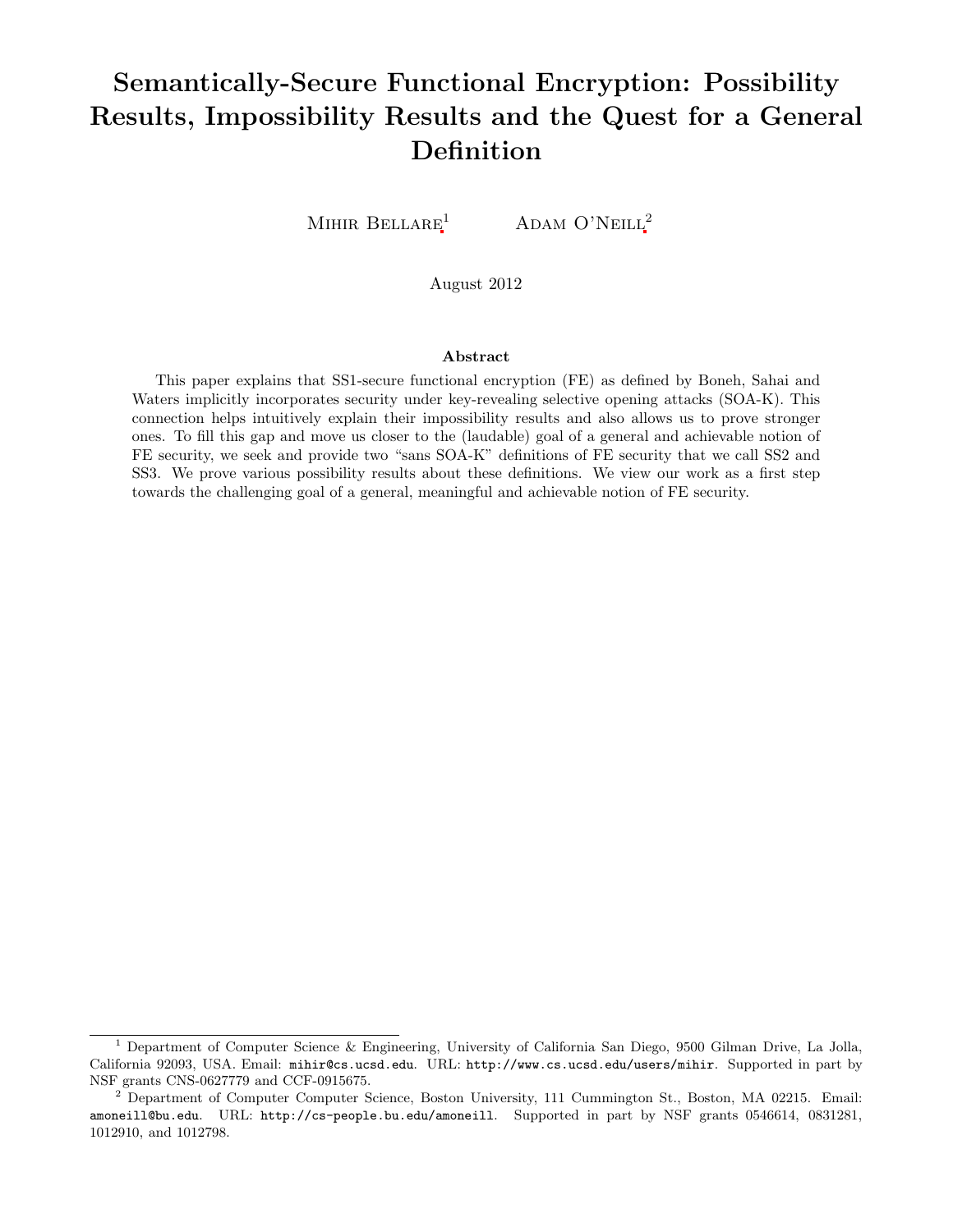## <span id="page-1-0"></span>1 Introduction

BACKGROUND. Functional encryption (FE) was introduced by Boneh, Sahai and Waters (BSW) [\[14\]](#page-21-0). A FE-scheme for a functionality  $\mathcal{F}: \mathbb{N} \times \{0,1\}^* \times \{0,1\}^* \to \{0,1\}^* \cup \{\perp\}$  is a tuple of algorithms  $FE = (Setup, KDer, Enc, Dec)$ . An authority lets  $(pk, sk) \leftarrow s$  Setup( $\lambda$ ), where  $\lambda$  is the security parameter, and publishes pk. Anyone may now encrypt an input x via  $c \leftarrow s \text{Enc}(pk, x)$ . A user may provide the authority with a *functionality index a* and receive a secret key  $sk_a \leftarrow sKDer(sk, a)$ . If the user now applies the decryption algorithm to  $sk_a$  and any encryption c of x, the result  $\text{Dec}(sk_a, c)$  will equal  $\mathcal{F}(\lambda, a, x)$ . Security requires that the user learns nothing more.

The intent was to generalize and unify many forms of encryption including IBE (Identity-based encryption) [\[32,](#page-22-0) [13\]](#page-21-1), ABE (Attribute-based encryption) [\[31,](#page-22-1) [20\]](#page-21-2) and PE (Predicate encryption) [\[22\]](#page-21-3). An existing form  $\bf E$  of encryption would correspond to a functionality  $\mathcal{F}_{\bf e}$ . IBE for example corresponds to the functionality  $\mathcal{F}_{\text{ibe}}$  which regards a as an identity and parses x as a pair  $(a', m)$  consisting of another identity a' and a message m, returning m if  $a = a'$  and  $\perp$  otherwise. PE generalizes to functionalities F for which there is a relation P such that F, given a and  $x = (a', m)$ , returns m if  $\mathcal{P}(a, a')$  is true and ⊥ otherwise, IBE being the case where  $\mathcal{P}(a, a')$  is true iff  $a = a'$ . ABE schemes are a subclass of PE schemes.

BSW [\[14\]](#page-21-0) sought a general definition of security that applied to an arbitrary functionality. They first provide an indistinguishability-based one (IND). It had the attractive feature of coinciding, for the IBE and PE functionalities, with the the existing definitions of these notions from the literature. But both BSW [\[14\]](#page-21-0) and O'Neill [\[29\]](#page-22-2) point to inherent deficiencies of IND when it comes to capturing security of general functionalities. The "main" definition of BSW was accordingly a simulation-based semanticsecurity one that we call SS1. We may now speak of the SS1-security of an FE scheme FE for any functionality  $\mathcal{F}.$ 

The FE framework is elegant and the goals are laudable. A proliferating number of notions of encryption are now put under a single umbrella, seen as special cases of a single primitive. Ad hoc, notion-specific security definitions need not be given. One only has to specify the functionality and SS1 security would return a suitable definition.

Impossibility of SS1 in the NPROM. However, having introduced SS1, BSW [\[14\]](#page-21-0) claim that it can't be achieved in the standard model, even for IBE, which is the most basic functionality in this area. This is a strong and disappointing claim. Before we delve into its implications, we take a closer look at it. We point out that BSW don't actually prove this. What they prove is that SS1-secure IBE cannot be achieved in the NPROM (Non-Programmable Random Oracle Model). At a first glance, this only sounds like a stronger claim. Every standard model scheme is a NPROM scheme and every standard-model adversary is a NPROM one, so if NPROM achievability is ruled out, isn't standard model achievability ruled out as well? The answer is no. BSW [\[14\]](#page-21-0) establish their claim by providing an adversary for which they prove that there is no simulator. But their adversary makes calls to the RO, and this is exploited crucially in the proof of non-existence of a simulator. Their proof does not rule out the existence of a simulator for adversaries that do not call the RO, meaning for standard-model adversaries, and thus it does not rule out standard-model achievability of SS1, even for IBE.

This gives a ray of hope. Perhaps SS1-security can be achieved in the standard model after all. This would be interesting even for IBE and certainly beyond. This hope is fueled by a look at the technique underlying the negative result of BSW [\[14\]](#page-21-0). It is not a priori clear how to extend this technique to rule out simulators for standard-model adversaries.

A new impossibility result for SS1. We fill the gap by showing that SS1-secure IBE is not achievable even in the standard model. The result is actually more general, ruling out SS1-security for any non-trivial functionality, IBE being covered as a special case. Non-triviality essentially means the functionality is not a constant function. The only assumption made is the existence of collision-resistant hash functions.

Our result exploits the recent technique of Bellare, Dowsley, Waters and Yilek (BDWY) [\[5\]](#page-20-0), used to prove the impossibility of SOA-secure commitment, in combination with techniques from Nielsen's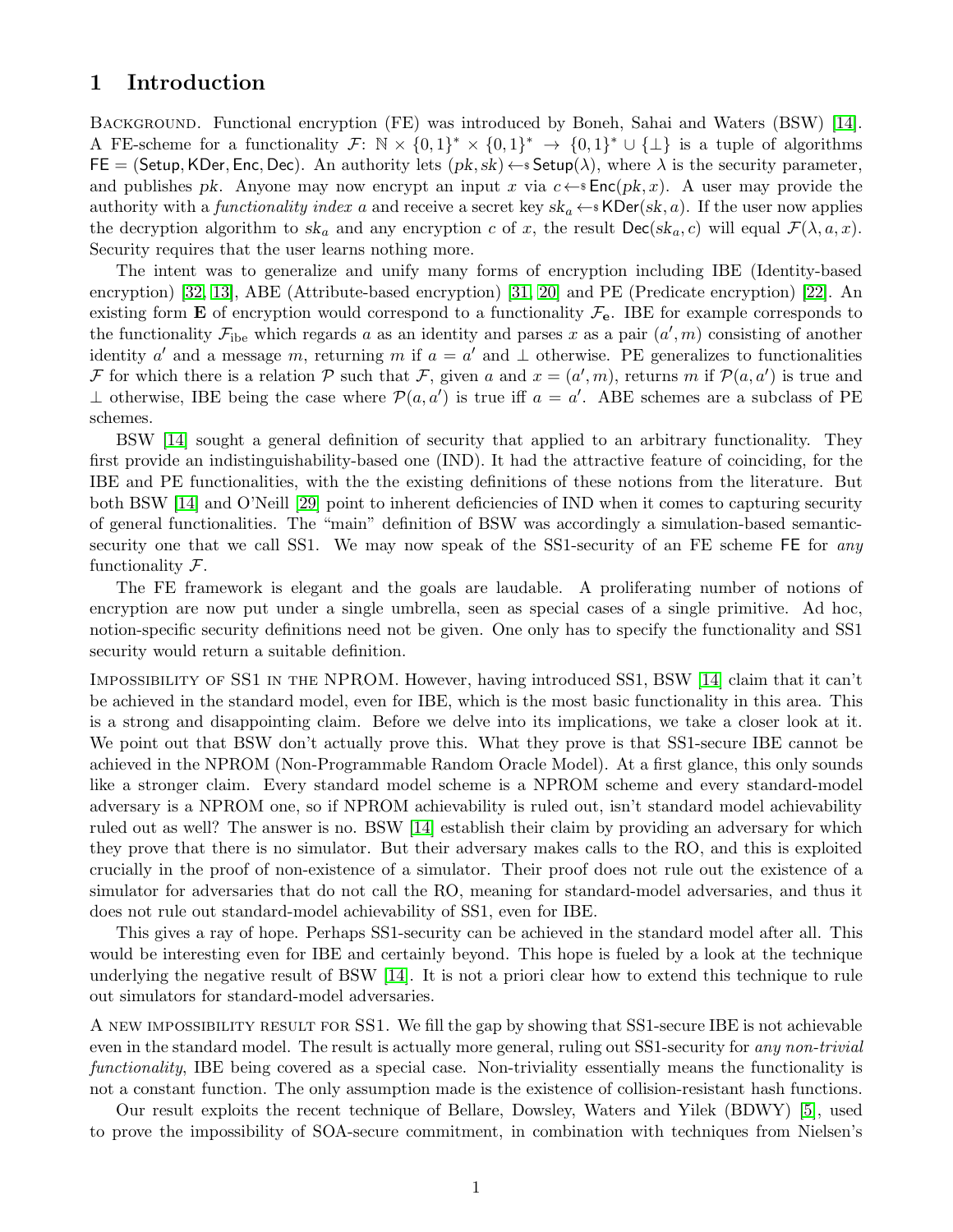<span id="page-2-1"></span>proof of impossibility of non-committing encryption (NCE) [\[26\]](#page-21-4). We are able to present a standard model adversary for which we can prove that there is no simulator.

Taking a closer look, our result, as is the case with those of Nielsen and BSW, is actually a trade-off. It shows that SS1-security requires long keys, this meaning that the total number of bits in messages securely encrypted must be bounded by the length of a secret key. However, it does this in the standard model.

An explanation. This paper offers an explanation for this anamoly that seeds further contributions in a natural way. We contend that SS1 does not capture "plain" FE security. Instead, it captures FE security in the presence of key-revealing selective-opening attacks (SOA-Ks). These are attacks where the adversary may adaptively corrupt some users and obtain their decryption keys *without restrictions*.<sup>[1](#page-2-0)</sup> The revealing fact is that, if we were to write down a definition of SOA-K-security for IBE, what emanates is exactly SS1-secure IBE. We now have a natural explanation of why SS1 is subject to such broad unachievability and also why SS1-secure IBE is not the same as the classical IND-secure IBE from [\[13\]](#page-21-1). Namely, the former incorporates SOA-K security and the latter does not.

Why is SOA-K-security part of SS1? BSW [\[14\]](#page-21-0) did not throw it in "on purpose." (Their work has no explicit recognition of the fact that their definition incorporates security against SOA-K. They do however comment on the relation to NCE and [\[26\]](#page-21-4), which is only a step removed.) Rather, the natural approach to defining semantic security for a general functionality, which is the one followed by BSW [\[14\]](#page-21-0), leads to the inadvertent incorporation of SOA-K security.

While it is usually easier to define "plain" security than security against SOA-K, with FE, it seems to be the opposite. It is not clear how to define semantically-secure FE in a way that "decouples" basic and SOA-K security. This, in our view, is rather interesting.

SS2 AND SS3. As indicated above, we believe that unifying different existing forms of encryption under a general definition for FE is a highly worthwhile goal. SS1 has not achieved this, capturing instead the SOA-K-secure versions of these goals and thence being subject to strong impossibility results. We move towards the just-stated goal with two new notions that we call SS2 and SS3. Definining "sans SOA-K" FE security in forms of varying strength, they are able to meet many of the broad goals in this domain and open the door to further efforts.

Our main result about SS2 is that it is equivalent to IND for all functionalities. This equivalence has its plusses and its minuses. Let us begin with the former. IND-secure IBE as per [\[13\]](#page-21-1) is a well established definition, targeted in thousands of papers and proven to work for applications, and INDsecure PE as per [\[22\]](#page-21-3) is also accepted. The SS2=IND equivalence provides a semantic-security based backing for this IND definition which has so far been absent. Conceptually, it mirrors in the FE setting the classic equivalence between semantic-security and indistinguishability in the PKE setting [\[18\]](#page-21-5) that is a cornerstone of our understanding of, and faith in, these definitions. More pragmatically, it immediately yields possibility results for semantically-secure FE which were absent under SS1. This is because INDsecure IBE is well-known to be achievable in the standard model [\[11,](#page-21-6) [36,](#page-22-3) [34\]](#page-22-4), and various possibility results for ABE and PE are known as well [\[20,](#page-21-2) [30,](#page-22-5) [22,](#page-21-3) [27,](#page-22-6) [33,](#page-22-7) [23,](#page-21-7) [2,](#page-20-1) [25,](#page-21-8) [24,](#page-21-9) [28\]](#page-22-8).

We believe this is progress towards bringing semantically-secure FE closer. But, while the equivalence of SS2 with IND is a plus for common functionalities like ABE, PE and IBE, it is a minus when looking further, for we already know that IND is not a good definition of FE security in general [\[29\]](#page-22-2). Thus, we would like another definition to complement SS2. We suggest SS3, a strengthening of SS2. We believe SS3 is a good candidate for a general definition of FE for arbitrary functionalties. One reason is that it does not appear to have the drawbacks of IND for beyond-PE functionalities. (BSW [\[14\]](#page-21-0) and O'Neill [\[29\]](#page-22-2) present IND-secure FE schemes that are intuitively insecure. However, their schemes will correctly be

<span id="page-2-0"></span><sup>1</sup> In the standard formulation of IBE, the adversary has a key-derivation oracle via which it may obtain decryption keys for identities of its choice, but use of the oracle is restricted to identities not underlying challenge ciphertexts. An SOA-K results when there are many challenge ciphertexts and *this restriction is dropped*. This is exactly what happens in SS1-secure FE. The interesting thing is that in the context of semantic security for general FE it is not clear how to make appropriate restrictions to exclude the SOA-K. We will elaborate in a bit.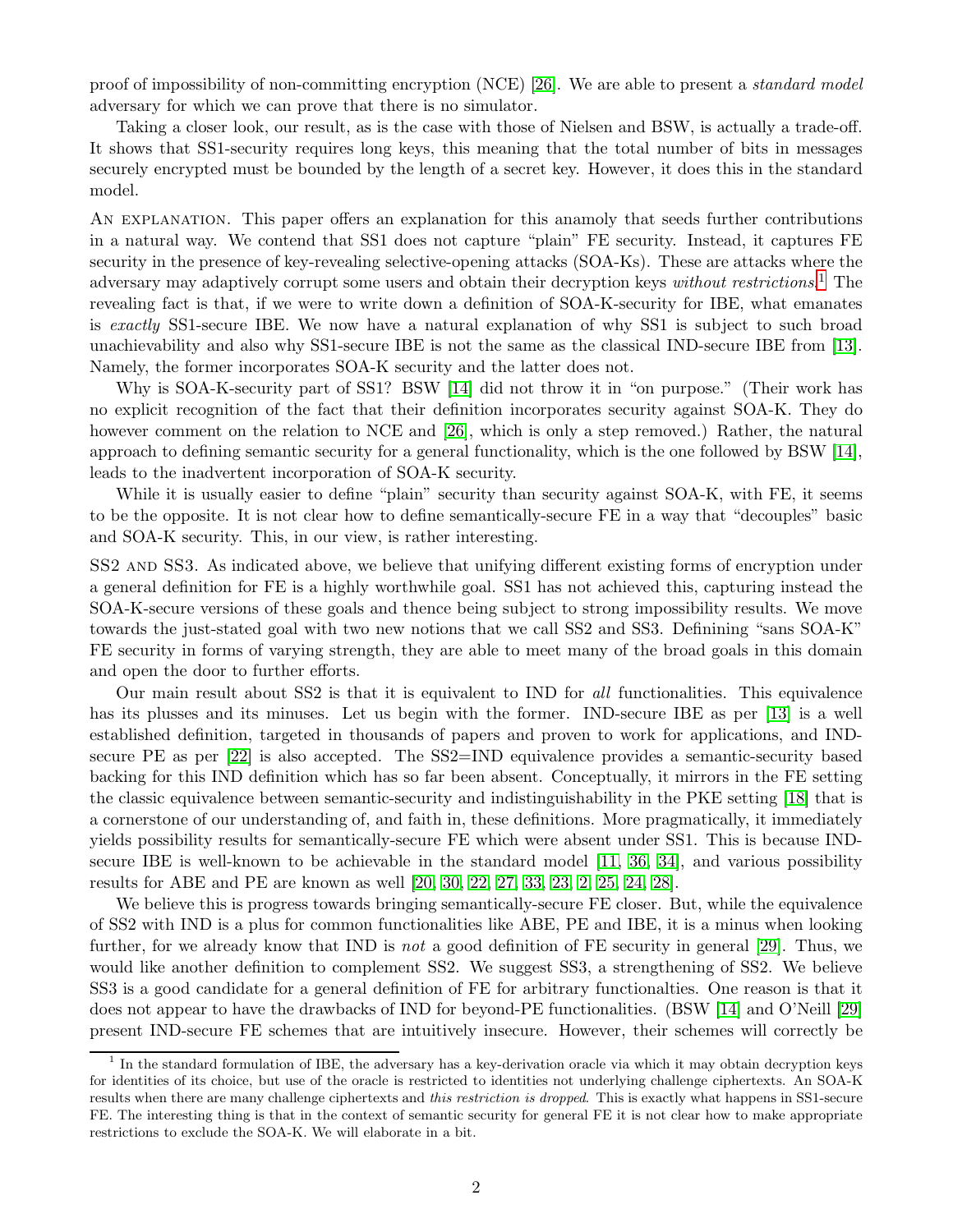<span id="page-3-0"></span>SS3-insecure.) Another reason is that our impossibility result for SS1 does not extend to SS3. (So in particular, SS3-secure IBE is not ruled out.)

In support of SS3 we show that it is equivalent to IND for "re-sampleable" functionalities. Unfortunately, re-sampleable functionalities does not seem to include common functionalities of interest such as IBE. Indeed, we have not been able to either prove or disprove the equivalence of SS3 with IND for PE functionalities. We suggest that IBE and PE schemes may be directly proven to meet SS3 and leave this as an interesting subject for future work. We note that recent independent and concurrent results of Agrawal et al. [\[3\]](#page-20-2) (discussed further below) imply that there exists a functionality that cannot meet SS3. However, this situation is very different from that of SS1, for which we show that no non-trivial functionality can meet it. Indeed, we expect that there do exist IBE and PE schemes that meet SS3.

A closer look. Recall that in IBE, the adversary is given a key-derivation oracle, allowing it to obtain a secret key for any identity of its choice. This does not by itself constitute a SOA-K because the adversary is not allowed to call this oracle for the identities underlying challenge ciphertexts. In the SS1 definition, the adversary also gets a key-derivation oracle to obtain a secret key for any functionality index a of its choice. But there seems no simple or natural way to make a rule disallowing querying this oracle on "challenge" ciphertexts because there is no general way to "match" indexes with ciphertexts. Indeed, any key allows the adversary to learn, in principle, something from all challenge ciphertexts and we can hardly disallow all queries. Instead, SS1 allows unrestricted key-derivation queries and gives a compensating ability to the simulator. But now it incorporates SOA-K and is thus rarely achievable.

Roughly, the idea for SS2 is to run in parallel to the real game a "shadow" game where the inputs are independently generated as per the adversary-provided distributions. Key-derivation queries remain unrestricted. But at the end of the game, we check that the revealed keys don't "differentiate" the real and shadow games. We disallow adversaries who create such differentiation. In essence, this means that we require that the functionality take *predictable* values on the challenge messages when evaluated with the adversary's key derivation queries. One can compare this to the IND definition where the adversary is required to make key derivation queries that take the same value on the (known) challenge messages, so the adversary knows these values. Our definition may be written quite modularly relative to SS1, by adding appropriate boxed statements and checks in the games for the latter.

Our SS3 definition strengthens SS2 by dropping the restriction put by SS2 on key-derivation queries made by an adversary *before* seeing a challenge ciphertext. As such, we believe the SS3 definition is an essentially as-strong-as-possible security definition for FE subject to the constraint that it be achievable without any unnatural restrictions on the adversary or message space. To see why, note the definition of "unpredictable functionalities" used for our impossibility result in Section [4](#page-8-0) and the fact that the latter crucially uses the adversary's ability to make "adaptive" key-derivation queries—i.e., depending on a challenge ciphertext. In essence, the SS3 definition demands that the functionality restricted to the adversary's adaptive key derivation queries be predictable wrt. the message space.

Standard-model possibility of SS1. Returning to SS1, the negative results discussed above imply that we will need long keys, but we do not know that this is sufficient. There exists only one positive result, and this is in the PROM. Namely, BSW [\[14\]](#page-21-0) provide a long-key, SS1-secure FE scheme for any functionality  $\mathcal F$  where the space of functionality indexes on which  $\mathcal F$  is non-trivial has polynomial size. We extend their result to the standard model. We do this by (again) exploiting the SOA-K connection. Namely we establish the same conclusion as BSW but assuming only the existence of a SOA-K-secure PKE scheme, which we know exists in the standard model because we are allowing keys to be long [\[15,](#page-21-10) [16\]](#page-21-11).

SUMMARY OF CONTRIBUTIONS. We make a connection between selective-opening attacks (SOA-K) and FE by observing the implicit presence of the former in SS1, an observation that seeds all the further contributions of this paper, summarized as follows. (1) We show impossibility of SS1-secure FE in the standard model by exploiting techniques underlying negative results for SOA-K [\[5\]](#page-20-0). (2) We present the SS2 definition for sans-SOA-K FE and prove it equivalent to IND for all functionalties, thus obtaining a slew of possibility results for SS2 via known possibility results for IBE and PE. (3) We present the stronger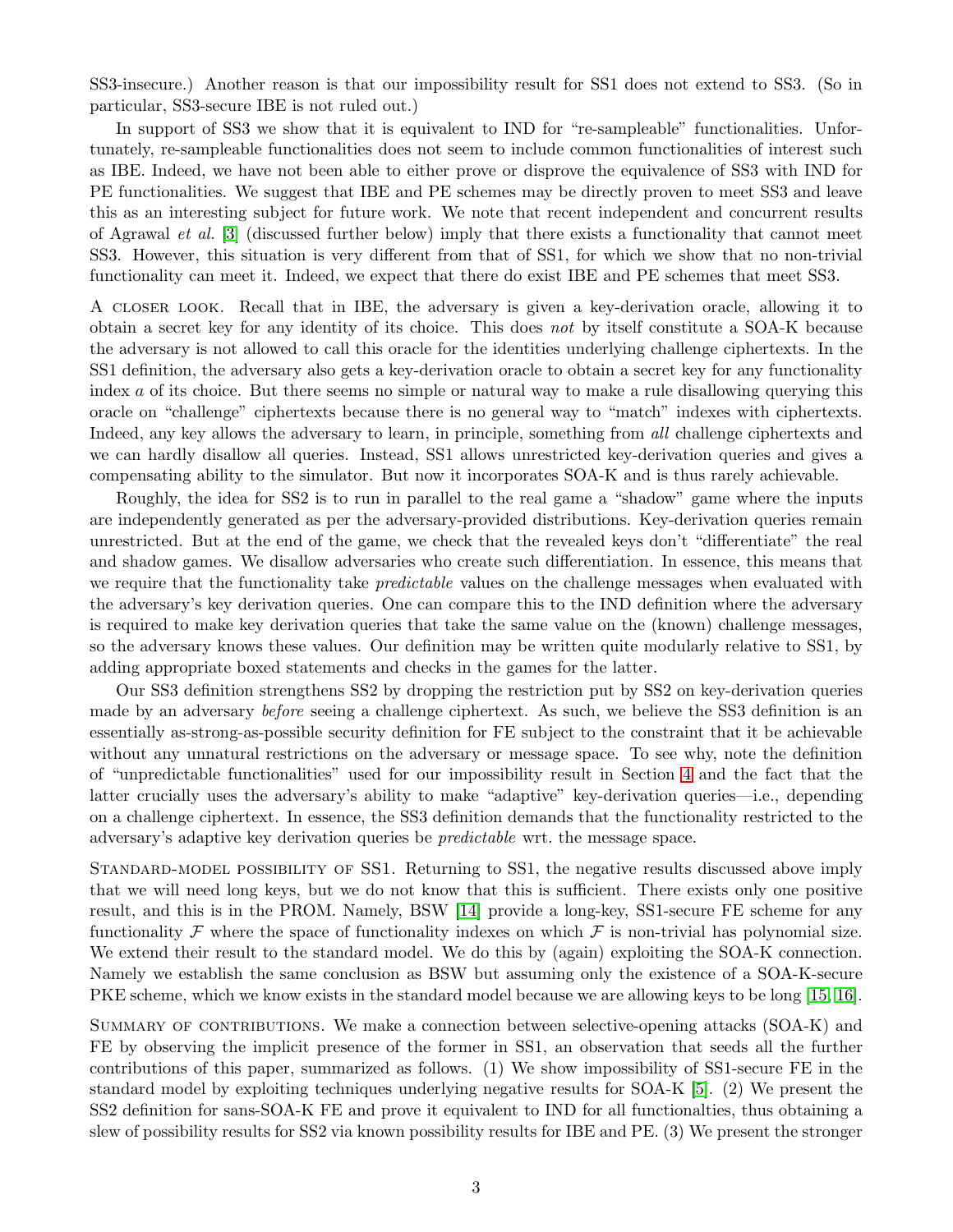<span id="page-4-0"></span>SS3 definition to function as a potential target for functionalites beyond PE and prove a possibility result for it. (4) We extend the only known positive result for a general functionality, namely one from BSW [\[14\]](#page-21-0) for the case that the the set of indexes on which the functionality is non-trivial has polynomial size, from the PROM (Programmable Random Oracle Model) to the standard model, by using as starting point a SOA-K-secure PKE scheme with large keys, which exists in the standard model [\[15,](#page-21-10) [16\]](#page-21-11).

Discussion and Related work. The observation underlying BSW's impossibility proof is that SS1 secure IBE must achieve something similar to NCE. O'Neill [\[29\]](#page-22-2) had the same intuitive observation but did not take it to a result or proof. Our work can be viewed as taking this intuition further to say that SS1-secure IBE must be exactly SOA-K-secure IBE, and similarly for other functionalities.

The difference between NCE and SOA-K is subtle but important, and under-recognized by the community. For example, some works say (for the PKE case) that SOA-K security is impossible with short keys, citing [\[26\]](#page-21-4). But, in ruling out NCE, the latter does not rule out SOA-K-security because there are potentially non-NCE ways to achieve SOA-K-security. Our techniques, however, rule out SOA-K-secure PKE with short keys. Although we have known an impossibility result for NCE for a decade, one for SOA-K has only emerged now.

SOAs have so far mainly been considered in the public-key setting. The adversary gets a number of challenge ciphertexts, "opens" a subset of them, and aims to discover something about the messages underlying the rest. There are two kinds of SOAs. In a coin-revealing SOA (SOA-C) the ciphertexts are encrypted under a single public key and opening reveals the coins. Achieving security is challenging but has been done [\[6,](#page-20-3) [17,](#page-21-12) [21\]](#page-21-13). SOA-C-security was also considered and achieved for IBE [\[9\]](#page-21-14). SOA-C is not relevant to our present concerns. In a key-revealing SOA (SOA-K) for PKE, the ciphertexts are encrypted under different public keys and opening reveals the corresponding decryption keys. But SOA-K has not been defined or considered for IBE, let alone for FE. We claim SS1 is, implicitly, defining SOA-K secure FE.

O'Neill [\[29\]](#page-22-2) considers non-adaptive adversaries (meaning ones that don't make any key-derivation queries after seeing the challenge ciphertexts). He provides a non-adaptive version of SS1 and shows it equivalent to a non-adaptive version of IND for preimage sampleable functionalities. Most PE functionalities considered in the literature have this property.

Independently, a recent breakthrough work of Gorbunov, Vaikuntanathan and Wee [\[19\]](#page-21-15) shows that FE for all polynomial-time functionalities can be achieved, subject to the caveat that the adversary in the security experiment make up to q key-derivation queries, where q is fixed ahead of time. Interestingly, they make crucial use of the brute force scheme in their construction, instantiating it with a specific non-committing encryption scheme. (Since the construction only needs to be non-committing wrt. the receiver's secret key and not the sender's randomness, they use a simple construction from [\[16\]](#page-21-11).) Our result on the brute force scheme generalizes theirs as well as BSW's. Another recent breakthrough work of Waters [\[35\]](#page-22-9) contructs public-index PE for regular languages. We believe this recent progress on FE constructions for broader classes of functionalities underscores the importance of our efforts on the definitional front.

Also, interesting works on definitions of FE have emerged on eprint concurrently and independently of our work, namely Agrawal, Gorbunov, Vaikuntanathan and Wee (AGVW) [\[3\]](#page-20-2) and Barbosa and Farshim (BF) [\[4\]](#page-20-4). AGVW present impossibility results for a wPRF based functionality for notions weaker than SS1. As discussed above, their results apply to SS3 and show that SS3 will not be met by all functionalities. They also propose a variant of SS1 that allows an unbounded simulator they call USIM. Interestingly, while they claim BSW's proof also applies to rule out USIM, this impossibility result inherits the same weaknesses we point out above for the basic impossibility result of BSW. Moreover, our improved impossibility result for SS1 assumes collision-resistant hash functions so does not to rule out USIM (because an unbounded simulator can break collision-resistance). Thus, to the best of our knowledge, whether USIM can be achieved is still open. On the other hand BF point to weaknesses in the BSW definition having to do with "set-up" security. Our definition of SS1 and its variants do not appear to inherit these weaknesses because the simulator is not allowed to choose the auxilliary input. (See the body of the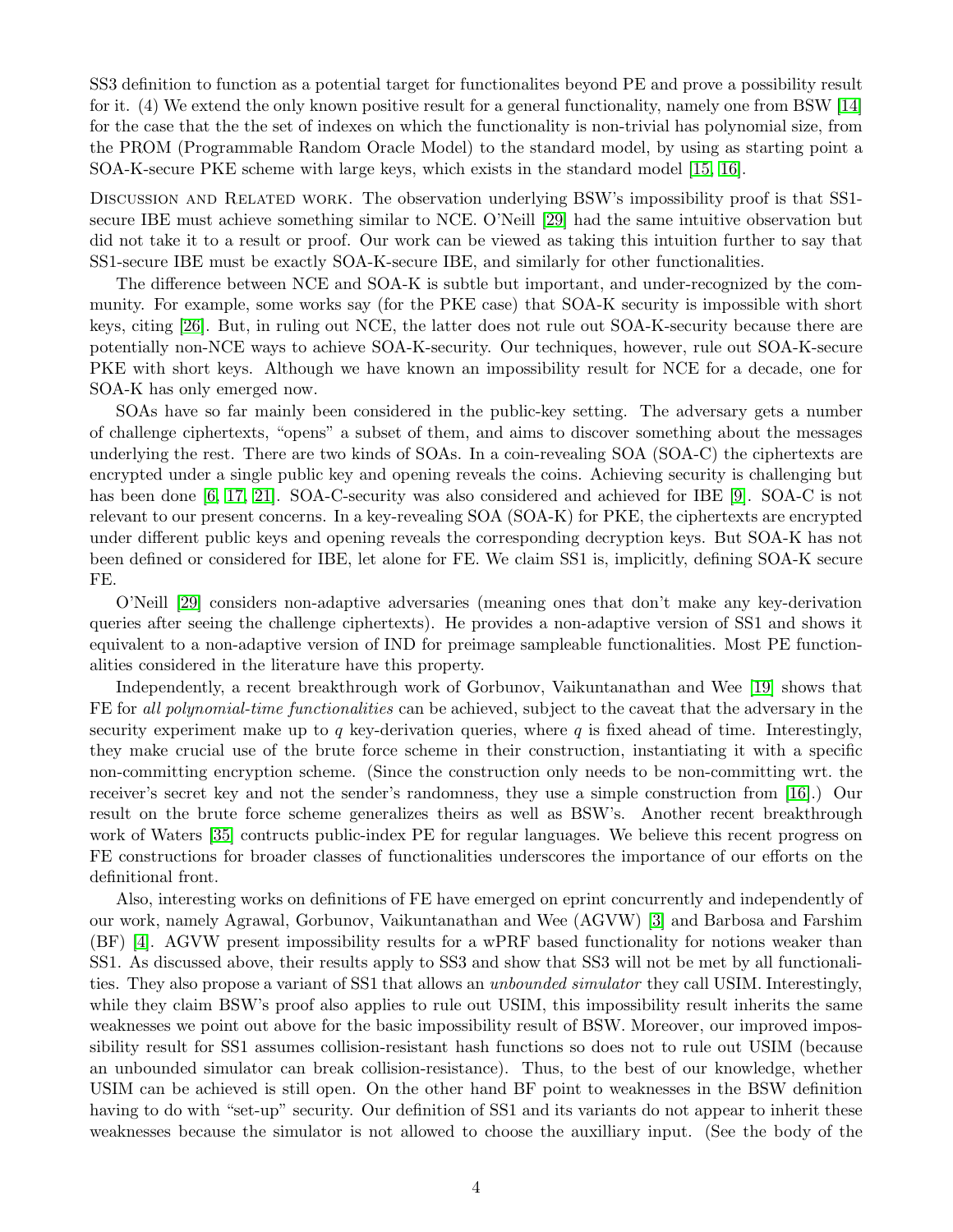<span id="page-5-0"></span>paper for further explanation.) BF also propose variants of the definition that seem similar in spirit to our SS3 and show various possiblity and impossibility results about them. We have not yet had a chance to do a detailed comparison to our results.

# 2 Notation and conventions

If A is an algorithm then  $y \leftarrow A(x_1, \ldots, x_n; r)$  means we run A on inputs  $x_1, \ldots, x_n$  and coins r and denote the output by y. By  $y \leftarrow^* A(x_1, \ldots, x_n)$  we denote the operation of picking r at random and letting  $y \leftarrow A(x_1, \ldots, x_n; r)$ . By  $[A(x_1, \ldots, x_n)]$  we denote the set of all y that have positive probability of being output by A on inputs  $x_1, \ldots, x_n$ . Unless otherwise indicated, an algorithm may be randomized. "PT" stands for "polynomial time." The security parameter is denoted  $\lambda \in \mathbb{N}$  and whenever  $\lambda$  is input to an algorithm it is understood that it is encoded in unary.

If s is a string then |s| denotes its length, s[i] denotes its ith bit, and  $s[i...j]$  denotes the substring consisting of its *i*th through *j*th bits. If  $x$  is a vector then  $|x|$  denotes the number of its components,  $\mathbf{x}[i]$  denotes its ith component, and  $\mathbf{x}[i \dots j]$  denotes the subvector consisting of its ith through jth components. We write  $E(x)$  to mean  $\{x[i] : 1 \le i \le |x|\}$ . If f is a function and x is a vector then  $f(x_1, \ldots, x_{i-1}, \mathbf{x}, x_{i+1}, \ldots, x_n)$  denotes the vector whose i-th component is  $f(x_1, \ldots, x_{i-1}, \mathbf{x}[i], x_{i+1}, \ldots, x_n)$ for  $1 \leq i \leq |\mathbf{x}|$ . A predicate is a function with boolean output.

GAMES. We use the language of code-based game-playing [\[8\]](#page-21-16). A game has an INITIALIZE procedure, procedures to respond to adversary oracle queries, and a Finalize procedure. A game G is executed with an adversary A and security parameter  $\lambda$  as follows. A is given input  $\lambda$  and can then call game procedures. Its first oracle query must be INITIALIZE( $\lambda$ ) and its last oracle query must be to FINALIZE, and it must make exactly one query to each of these oracles. In between it can query the other procedures as oracles as it wishes. The output of FINALIZE, denoted  $G^{A}(\lambda)$ , is called the output of the game. Let  $A^{\mathcal{G}}(\lambda)$  denote the output of the adversary and  $T(\mathcal{G}, A, \lambda)$  denote Pr  $\lceil G^A(\lambda) \rceil$  outputs true.

STANDARD PRIMITIVES. In [A](#page-22-10)ppendix A we recall the standard notions of public-key encryption and collision-resistant hashing.

# 3 Functional Encryption and its Security

FUNCTIONALITIES AND FE SCHEMES. A functionality  $\mathcal{F}$ :  $\mathbb{N} \times \{0,1\}^* \times \{0,1\}^* \to \{0,1\}^* \cup \{\perp\}$  is a deterministic PT algorithm. The first input is the security parameter. The second input is called the index and the third input is called the payload. A *functional encryption (FE) scheme* is a tuple of algorithms  $FE = (Setup, KDer, Enc, Dec).$  The setup algorithm Setup on input  $\lambda$  returns a key-pair (pk, sk), the master public and secret keys. The key-derivation algorithm KDer on inputs sk, a returns a secret key dk for a. The encryption algorithm  $\mathsf{Enc}$  on inputs  $pk, x$  returns a ciphertext c. The deterministic decryption algorithm Dec on inputs dk, c returns a string y. We say that an FE scheme  $FE = (Setup, KDer, Enc, Dec)$ is F-correct, or simply an F-FE scheme, if  $\text{Dec}(dk, \text{Enc}(pk, x; r)) = \mathcal{F}(\lambda, a, x)$  for all  $\lambda, a, x, r$  satisfying  $\mathcal{F}(\lambda, a, x) \neq \bot$ , all  $(pk, sk) \in [Setup(\lambda)]$  and all  $dk \in [KDer(\mathcal{S}k, a)]$ . We stress that correctness makes no requirements when  $\mathcal{F}(\lambda, a, x) = \bot$ . (We do not mandate that  $\text{Dec}(dk, \text{Enc}(pk, x; r)) = \mathcal{F}(\lambda, a, x)$  in this case, but we do not disallow it either.)

SYNTAX AND CORRECTNESS IN BSW. The range of a functionality in the formal definition of BSW [\[14\]](#page-21-0) does not include  $\perp$ , and correctness asks that  $\text{Dec}(dk, \text{Enc}(pk, x; r)) = \mathcal{F}(\lambda, a, x)$  for all  $\lambda, a, x, r$ , all  $(pk, sk) \in [Setup(\lambda)]$  and all  $dk \in [KDer(sk, a)]$ . However, specific functionalites given in BSW (such as that for IBE,  $\mathcal{F}_{\text{ibe}}^{\text{P,p}}$  in our notation) do return  $\perp$ . So it would appear that the formal syntax ought to be amended to add  $\perp$  to the range of F. Once this is done, the correctness condition of BSW must be revisited. If left unchanged, it would be asking that  $\text{Dec}(dk, \text{Enc}(pk, x; r)) = \mathcal{F}(\lambda, a, x)$  even when  $\mathcal{F}(\lambda, a, x) = \bot$ . This, however, would be incorrect. Attacks from [\[1\]](#page-20-5) show that BB-style IBE schemes [\[10\]](#page-21-17),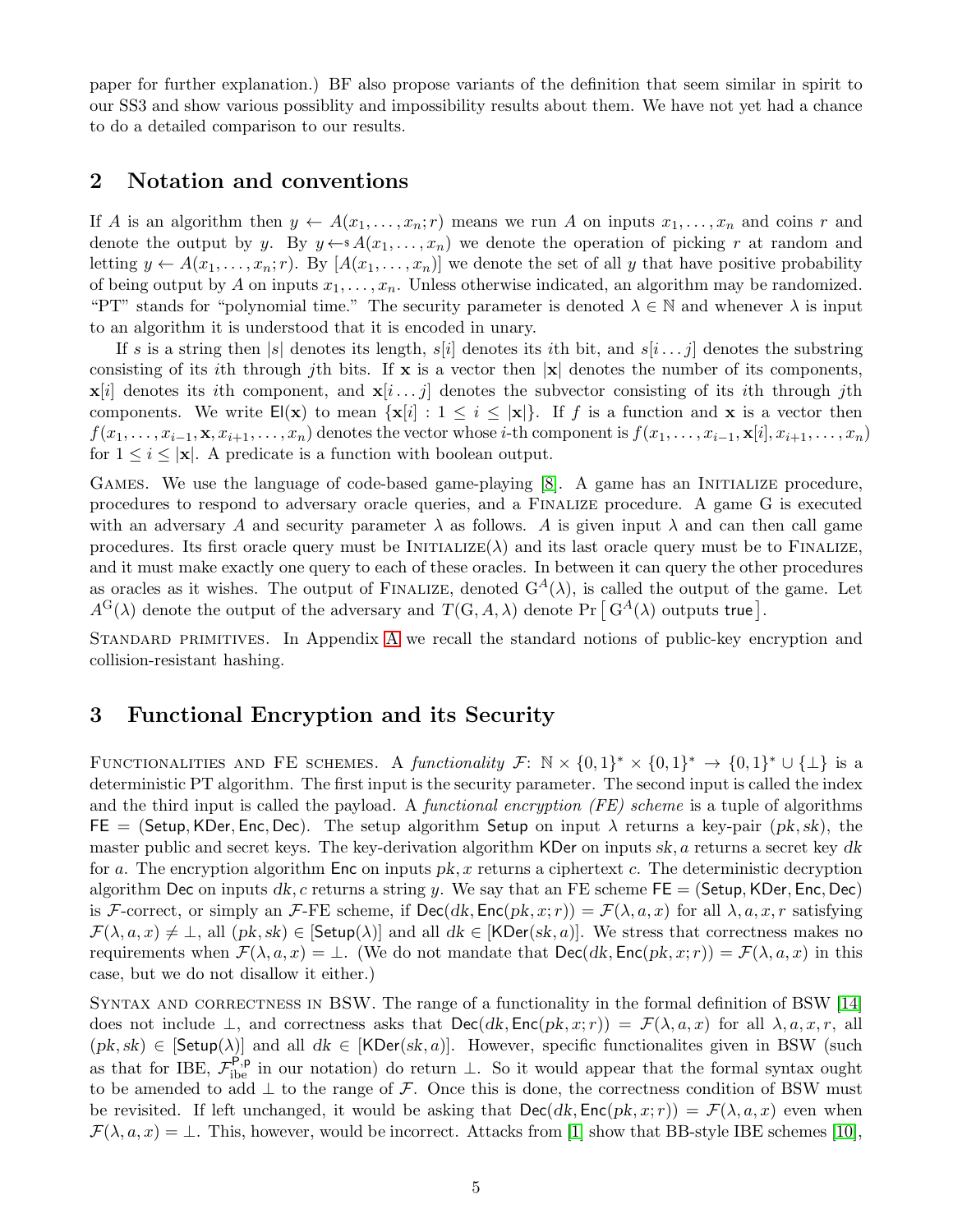<span id="page-6-1"></span>including the BB IBE scheme [\[10\]](#page-21-17) and Waters's IBE scheme [\[36\]](#page-22-3), fail to meet this correctness condition relative to  $\mathcal{F}_{\text{ibe}}^{\text{P,p},2}$  $\mathcal{F}_{\text{ibe}}^{\text{P,p},2}$  $\mathcal{F}_{\text{ibe}}^{\text{P,p},2}$  It was not clear to us exactly what BSW intended but we expect they did intend for existing IBE schemes to meet the correctness condition, and accordingly we have relaxed it to only hold when  $\mathcal{F}(\lambda, a, x) \neq \bot$ .

PARTICULAR FUNCTIONALITIES. The most important special case of FE in the literature is predicate encryption (PE). We say that F is a predicate encryption functionality if there is a predicate  $\mathcal P$  such that F is P-induced. This means that for all  $\lambda$ , all  $a \neq \varepsilon$  and all  $(a', m)$  we have  $\mathcal{F}(\lambda, a, (a', m)) = m$ if  $\mathcal{P}(\lambda, a, a') =$  true and  $\bot$  otherwise. (We also require that  $\mathcal{F}(\lambda, a, x)$  returns  $\bot$  if x is not a pair. Note that no requirement is made on  $\mathcal{F}(\lambda,\varepsilon,(a',m))$ , so a single predicate could induce many different functionalities which vary in what is revealed under  $a = \varepsilon$ .) We call m the message. The IBE predicate  $\mathcal{P}_{\text{ibe}}$  is defined by  $\mathcal{P}_{\text{ibe}}(\lambda, a, a') = (a = a')$ , and we say that  $\mathcal F$  is an IBE functionality if it is  $\mathcal{P}_{\text{ibe}}$ -induced. (So, again, there may be many different IBE functionalities.) Within the class of PE functionalities, we distinguish whether the index, the message, or both are to be kept private, with corresponding IBE functionalities as canonical examples:

- Public index, private message: We say that F is a  $(P, p)$ -PE functionality if  $\mathcal{F}(\lambda, \varepsilon, (a', m)) = (a', |m|)$ . Called PE with public index in the literature. The canonical example is the IBE functionality  $\mathcal{F}_{\text{the}}^{\text{P,p}}$ ibe which sets  $\mathcal{F}_{\text{ibe}}^{\text{P,p}}(\lambda, \varepsilon, (a', m)) = (a', |m|)$ , corresponding to IBE that hides the message but not necessarily the identity.
- Private index, private message: We say that F is a  $(p, p)$ -PE functionality if  $\mathcal{F}(\lambda, \varepsilon, (a', m)) = |m|$ . Called PE with private index in the literature. The canonical example is the IBE functionality  $\mathcal{F}_{\text{the}}^{\text{p},\text{p}}$ ibe which sets  $\mathcal{F}_{\text{ibe}}^{\text{p},\text{p}}(\lambda,\varepsilon,(a',m)) = |m|$ , corresponding to IBE that hides both the message and the identity (i.e. is anonymous).
- Private index, public message: We say that F is a  $(p, P)$ -PE functionality if  $\mathcal{F}(\lambda, \varepsilon, (a', m)) = m$ . Called predicate-only PE in the literature. The canonical example is the IBE functionality  $\mathcal{F}_{\text{ibe}}^{\text{p,P}}$  which sets  $\mathcal{F}_{\text{the}}^{\text{p},\text{P}}(\lambda,\varepsilon,(a',m)) = m$ , corresponding to IBE that hides the identity but not necessarily the message. PEKS [\[12\]](#page-21-18) is a  $(p, P)$ -PE functionality that additionally satisfies robustness [\[1\]](#page-20-5).

We don't discuss  $(P, P)$ -PE because it reveals everything and is uninteresting.

SS1 DEFINITION. The following definition is adapted from [\[14\]](#page-21-0). Let  $FE = (Setup, KDer, Enc, Dec)$  be an F-FE scheme. The definition uses games  $RSS1_{FE, F, Z, D, R}$  and  $ISS1_{F, Z, D, R}$  of Figure [1.](#page-7-0) We provide some intuition for these games below. We say that FE is  $SS1$ -secure if for every auxiliary input generator  $Z$ , every PT message sampler D, every PT relation R and every PT adversary A, there is a PT simulator S such that

$$
\mathbf{Adv}^{\mathrm{ss1}}_{\mathsf{FE},\mathcal{F},A,S,Z,D,R}(\cdot) = T(\mathrm{RSS1}_{\mathsf{FE},\mathcal{F},Z,D,R},A,\cdot) - T(\mathrm{ISS1}_{\mathcal{F},Z,D,R},S,\cdot)
$$

is negligible. We note that the auxiliary input will be used in our impossibility result in Section [4](#page-8-0) (where it contains a key for a collision-resistant hash function). Although we omit to do this for simplicity because it does not affect our results, it can also be given as an additional argument to a functionality itself. For example, in the case of the inner-product functionality introduced in [\[22\]](#page-21-3) it can then contain the modulus N of unknown factorization.

INTUITIVE OVERVIEW OF THE DEFINITION. To gain some intuition for the games, let us first look at the "real world" game with the adversary. It has access to two main oracles, an encryption oracle Enc and key-derivation oracle KD. The former takes input  $\alpha$ , which describes a message-space from which to sample, and outputs the encryption of a sampled message  $x$ . The latter takes as input a functionality index a and returns a corresponding secret key. Note that the game records the queries made to these oracles, in order, and provides this as input to the relation  $R$ . Now let us look at the "ideal world" game

<span id="page-6-0"></span><sup>&</sup>lt;sup>2</sup> The difficulty is that correctness is required for all x, a and thus when  $x = (a', m)$  with  $a' \neq a$ , it is required that  $Dec(dk, Enc(pk, (a', m); r)) = \bot$  when  $dk \in [KDer(sk, a)]$ . This is a form of robustness as defined in [\[1\]](#page-20-5) and, as indicated there, often useful, but it is not a standard requirement for IBE schemes and most don't meet it.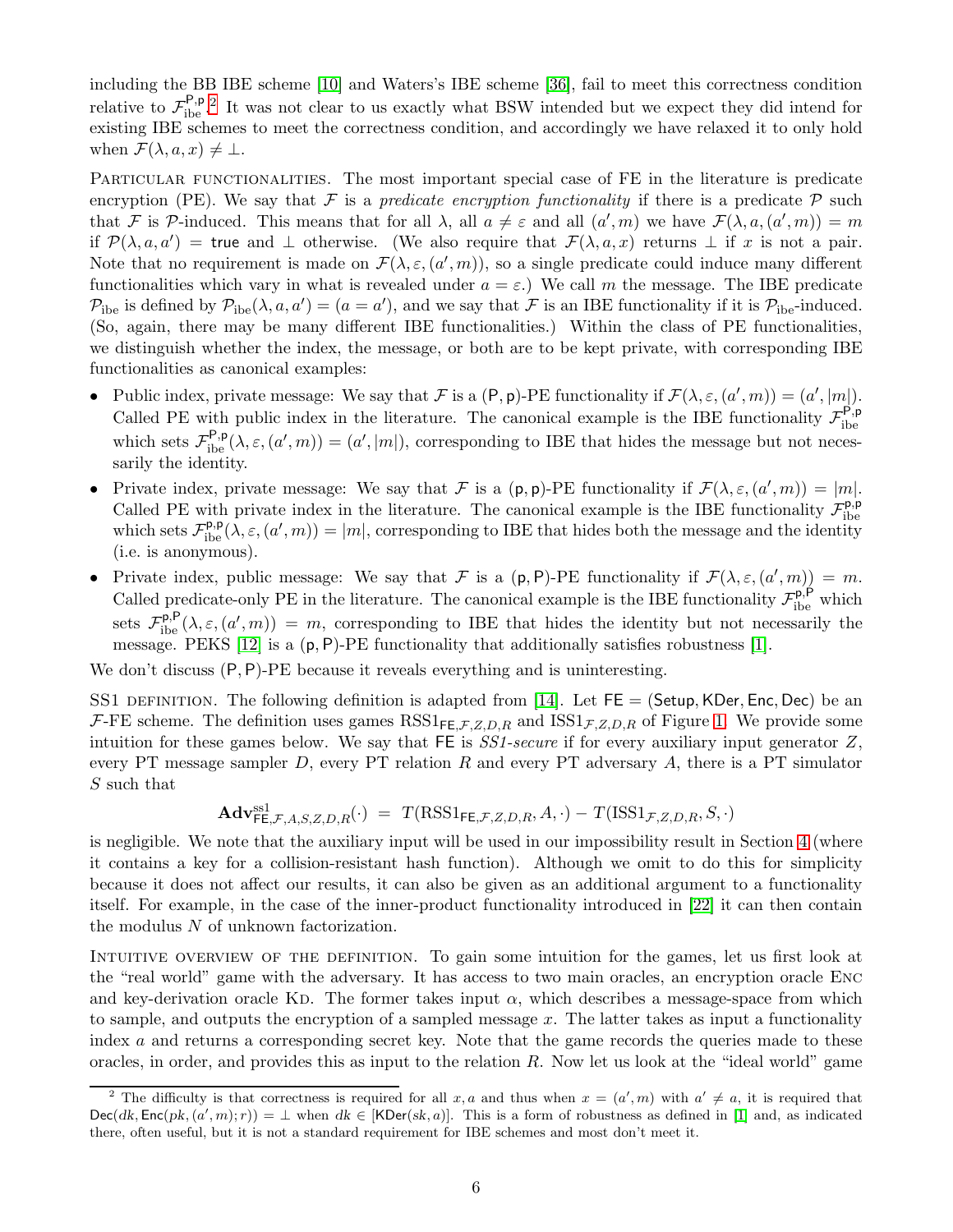<span id="page-7-1"></span>

| PROC INITIALIZE( $\lambda$ ):                                     | PROC INITIALIZE( $\lambda$ ):                                     | PROC INITIALIZE( $\lambda$ ):                                                                                        |
|-------------------------------------------------------------------|-------------------------------------------------------------------|----------------------------------------------------------------------------------------------------------------------|
| $(pk, sk) \leftarrow$ Setup $(\lambda)$                           | $i, j \leftarrow 0$ ; $St \leftarrow \varepsilon$                 | $(pk, sk) \leftarrow * \mathsf{Setup}(\lambda)$ ; $i, j \leftarrow 0$                                                |
| $z \leftarrow s Z(\lambda)$                                       | $z \leftarrow$ $Z(\lambda)$                                       | Return <i>pk</i>                                                                                                     |
| $i, j \leftarrow 0$ ; $St \leftarrow \varepsilon$                 | Return $z$                                                        | PROC $LR(x_0, x_1)$                                                                                                  |
| Return $(pk, z)$                                                  | PROC $Msg(\alpha)$ :                                              | $i \leftarrow i + 1$ ; $(\mathbf{x}_0[i], \mathbf{x}_1[i]) \leftarrow (x_0, x_1)$                                    |
| PROC $Enc(\alpha)$ :                                              | $i \leftarrow i + 1$                                              | $\mathbf{c}[i] \leftarrow \in \mathsf{Enc}(pk, x_b)$                                                                 |
| $i \leftarrow i + 1$                                              | $q[i] \leftarrow \alpha$ ; $t[i] \leftarrow$ enc                  | Return $c[i]$                                                                                                        |
| $q[i] \leftarrow \alpha$ ; $t[i] \leftarrow$ enc                  | $(St, \mathbf{x}[i]) \leftarrow B St, \alpha)$                    | PROC $KD(a)$ :                                                                                                       |
| $(St, \mathbf{x}[i]) \leftarrow B St, \alpha)$                    | Return $\mathcal{F}(\lambda, \varepsilon, \mathbf{x}[i])$         | $j \leftarrow j + 1$ ; $a[j] \leftarrow a$                                                                           |
| $\mathbf{c}[i] \leftarrow \text{snc}(pk, \mathbf{x}[i])$          | PROC $\text{OP}(a)$ :                                             | $dk \leftarrow$ KDer(sk, a)                                                                                          |
| Return $(c[i], \mathcal{F}(\lambda, \varepsilon, \mathbf{x}[i]))$ | $i \leftarrow i + 1$                                              | Return dk                                                                                                            |
| PROC $KD(a)$ :                                                    | $q[i] \leftarrow a$ ; $t[i] \leftarrow kd$                        |                                                                                                                      |
| $i \leftarrow i + 1$                                              | Return $\varepsilon$                                              | PROC FINALIZE $(b')$ :                                                                                               |
| $q[i] \leftarrow a$ ; $t[i] \leftarrow kd$                        | PROC $F(a, s)$ :                                                  | $a[j+1] \leftarrow \varepsilon$                                                                                      |
| $dk \leftarrow s \text{KDer}(sk, a)$                              | If $a \in E(\mathbf{a})$ and $1 \leq s \leq i$ then               | For $j' = 1, , j + 1$ do                                                                                             |
| Return dk                                                         | Return $\mathcal{F}(\lambda, a, \mathbf{x}[s])$                   | If $\mathcal{F}(\lambda, \mathbf{a}[j'], \mathbf{x}_0) \neq \mathcal{F}(\lambda, \mathbf{a}[j'], \mathbf{x}_1)$ then |
| PROC FINALIZE $(w)$ :                                             | Else return $\perp$                                               | return false<br>Return $(b' = 1)$                                                                                    |
| Return $R(\lambda, z, \mathbf{x}, \mathbf{q}, \mathbf{t}, St, w)$ |                                                                   |                                                                                                                      |
|                                                                   | PROC FINALIZE $(w)$ :                                             |                                                                                                                      |
|                                                                   | Return $R(\lambda, z, \mathbf{x}, \mathbf{q}, \mathbf{t}, St, w)$ |                                                                                                                      |

<span id="page-7-0"></span>

| Figure 1: Left: "Real world" game $RSS1_{FE, \mathcal{F}, Z, D, R}$ for the SS1 definition. Middle: "Ideal world" game              |  |  |  |
|-------------------------------------------------------------------------------------------------------------------------------------|--|--|--|
| $ISS1_{\mathcal{F},Z,D,R}$ for the SS1 definition. Right: game IND <sub>FE,<math>\mathcal{F},b</math></sub> for the IND definition. |  |  |  |

with the simulator. The simulator has access to not two but three main oracles, a message sampling oracle Msg, an operation oracle Op, and a functionality oracle F. The first on input  $\alpha$ , which again describes a message-space from which to sample, samples a message x but simply returns  $\mathcal{F}(\lambda, \varepsilon, x)$ . (We follow BSW [\[14\]](#page-21-0) in using the value under index  $\varepsilon$  to describe what information about the message is publicly computable from a ciphertext.) The second records that an input functionality index a is "legal to be used" by the last oracle. The last oracle takes such an index a and a position s to return  $\mathcal{F}(\lambda, a, x_s)$ where  $x_s$  is the sth sampled message by MsG. Intuitively, OP queries of the simulator correspond to KD queries of the adversary, and indeed they are input to the relation  $R$  in the analogous manner. F queries can always be made "for free" by the simulator (they are not input to  $R$ ).

DISCUSSION OF SS1. We have discussed SS1 as being the BSW [\[14\]](#page-21-0) definition, which it is in spirit, but there are some differences in detail. BSW indicate that there are several dimensions of choice. They choose to formalize a non-adaptive version with blackbox simulators, saying that variants may be formalized similarly. We have chosen to formalize the variant with adaptive security and non-blackbox simulation. BSW give pk as input to the relation and we do not, but this choice does not matter. However, a novelty of our definition is the introduction of auxiliary inputs. Besides what is noted above in their regard, we note that our use of auxiliary inputs rescues our definitions from the weaknesses of the BSW definition pointed out in BF [\[4\]](#page-20-4). The issue raised by the latter arises with a functionality, such as inner-product PE [\[22\]](#page-21-3), that depends on a parameter, such as a hard-to-factor modulus, that must be generated in a setup phase. Under BSW [\[14\]](#page-21-0) and O'Neill [\[29\]](#page-22-2), this would have to be done by the Setup algorithm of the FE scheme and the modulus would be part of pk. The problem raised by BF [\[4\]](#page-20-4) then occurs because the simulator can pick pk. We, however, do not give pk as input to  $\mathcal F$  and would capture setup-based functionalities by having the setup done by the auxiliary input generator algorithm Z, so that the modulus, in our example, would be part of the output z of this algorithm. However, the simulator is *not* allowed to pick  $z$ , and thus the attack of BF  $[4]$  would not appear to apply.

IND DEFINITION. Let  $FE = (Setup, KDer, Enc, Dec)$  be an  $F-FE$  scheme. The definition uses game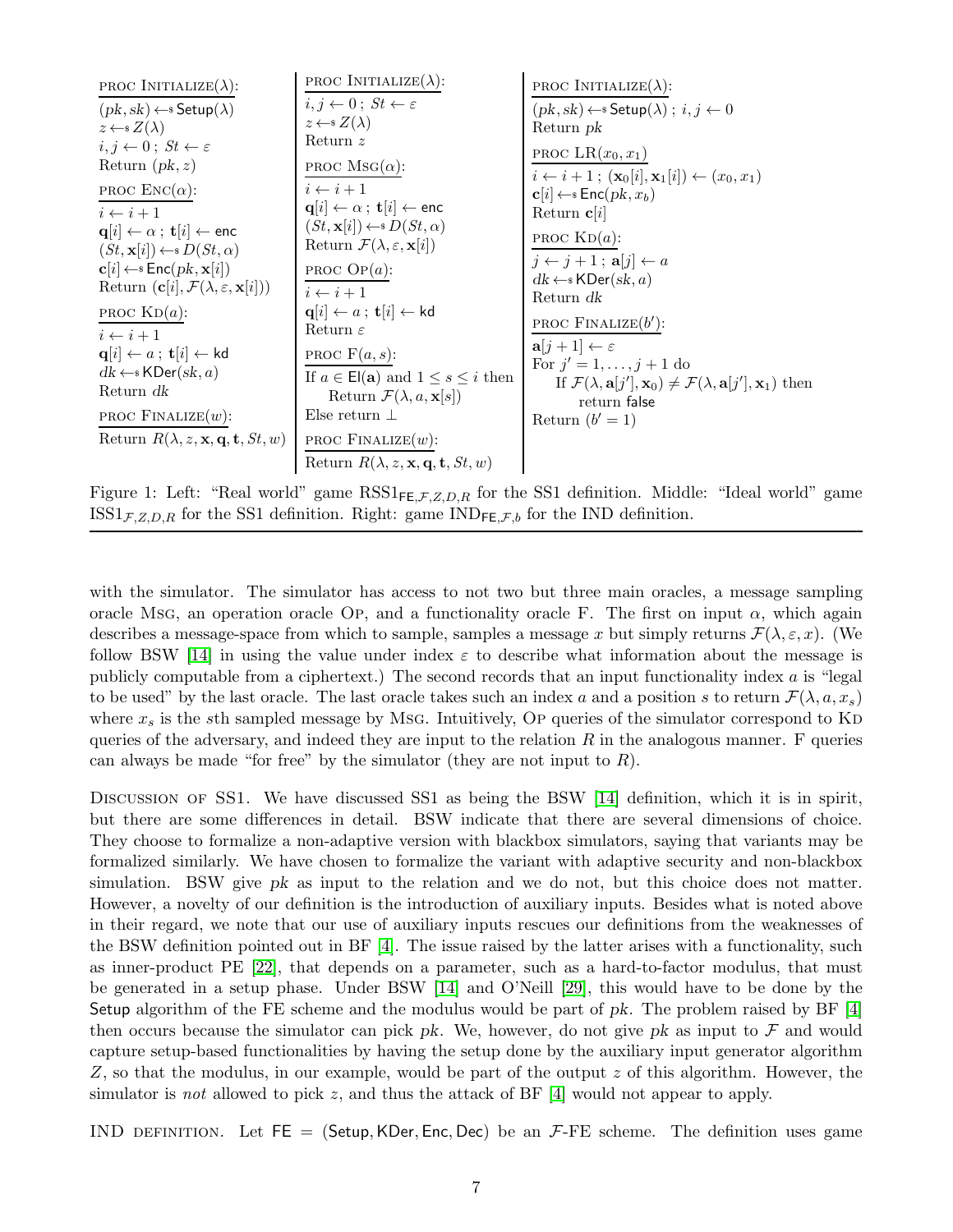<span id="page-8-2"></span>

<span id="page-8-1"></span>Figure 2: Left: "Real world" game  $RSS2_{FE, F, Z, D, R}$  for the SS2 definition. Middle: "Ideal world" game  $ISS2_{\mathcal{F},Z,D,R}$  for the SS2 definition. Right: FINALIZE procedure, common to the two games.

IND<sub>FE,F,b</sub> of Figure [1](#page-7-0) for  $b \in \{0, 1\}$ . We say that FE is *IND-secure* if for every adversary B,

$$
\mathbf{Adv}_{\mathsf{FE},\mathcal{F},B}^{\text{ind}}(\cdot) = T(\text{IND}_{\mathsf{FE},\mathcal{F},1},B,\cdot) - T(\text{IND}_{\mathsf{FE},\mathcal{F},0},B,\cdot)
$$

is negligible.

Robustness. Robustness, introduced for IBE and PKE in [\[1\]](#page-20-5), seems important more generally for FE, particularly for predicate-only predicate encryption. To explain the issue, recall that correctness was mute in the case that  $\mathcal{F}(\lambda, a, x) = \bot$ , meaning in this case no requirement was put on the output of  $\textsf{Dec}(dk, \textsf{Enc}(pk, x))$  when  $dk \in [\textsf{KDer}(sk, a)]$ . Roughly, robustness asks that  $\textsf{Dec}(dk, \textsf{Enc}(pk, x)) = \bot$  in this case. In the case of PEKS this is important to avoid false positives in the testing.

The reason it is not quite so simple is that asking for the above condition globally and unconditionally seems to yield something that is hard to achieve. Instead, one can ask for various computational relaxations in the style of [\[1\]](#page-20-5). To exemplify, here is one that is very strong but attractive due to its simplicity: procedure INITIALIZE( $\lambda$ ) of game ROB<sub>FE,F</sub> lets ( $pk, sk$ )  $\leftrightarrow$  Setup( $\lambda$ ) and returns both keys, meaning the adversary gets sk. FINALIZE $(a, x)$  returns  $((\mathcal{F}(\lambda, a, x) = \bot) \wedge (\text{Dec}(\text{KDer}(sk, a), \text{Enc}(pk, x)) \neq \bot).$ 

## <span id="page-8-0"></span>4 Impossibility Results

We show that the SS1 notion is *impossible* to achieve in the *standard model*, so long as the functionality is reasonably likely to take more than one possible value on a challenge message. This result only assumes the existence of a collision-resistant hash function.

Following [\[14\]](#page-21-0) we also consider a relaxation of the SS1 notion where vectors  $\mathbf{a}, \alpha$  are replaced by unordered sets, thus giving the simulator more power (since it can make its queries in a different order than the adversary). We obtain a similar but more restrictive impossibility result in this case. Here we present the ordered case. The unordered one is in Appendix [B.](#page-22-11)

UNPREDICTABLE FUNCTIONALITIES. In the ordered case our result applies to any *unpredictable func*tionality. Let F be a functionality,  $A = \{a_{\lambda}\}_{\lambda \in \mathbb{N}}$  be a family of functionality indices (strings), and  $\mathcal{X} = \{X_{\lambda}\}_{{\lambda \in \mathbb{N}}}$  be a family of payload distributions. We say that F is  $p(\cdot)$ -unpredictable wrt. A, X if for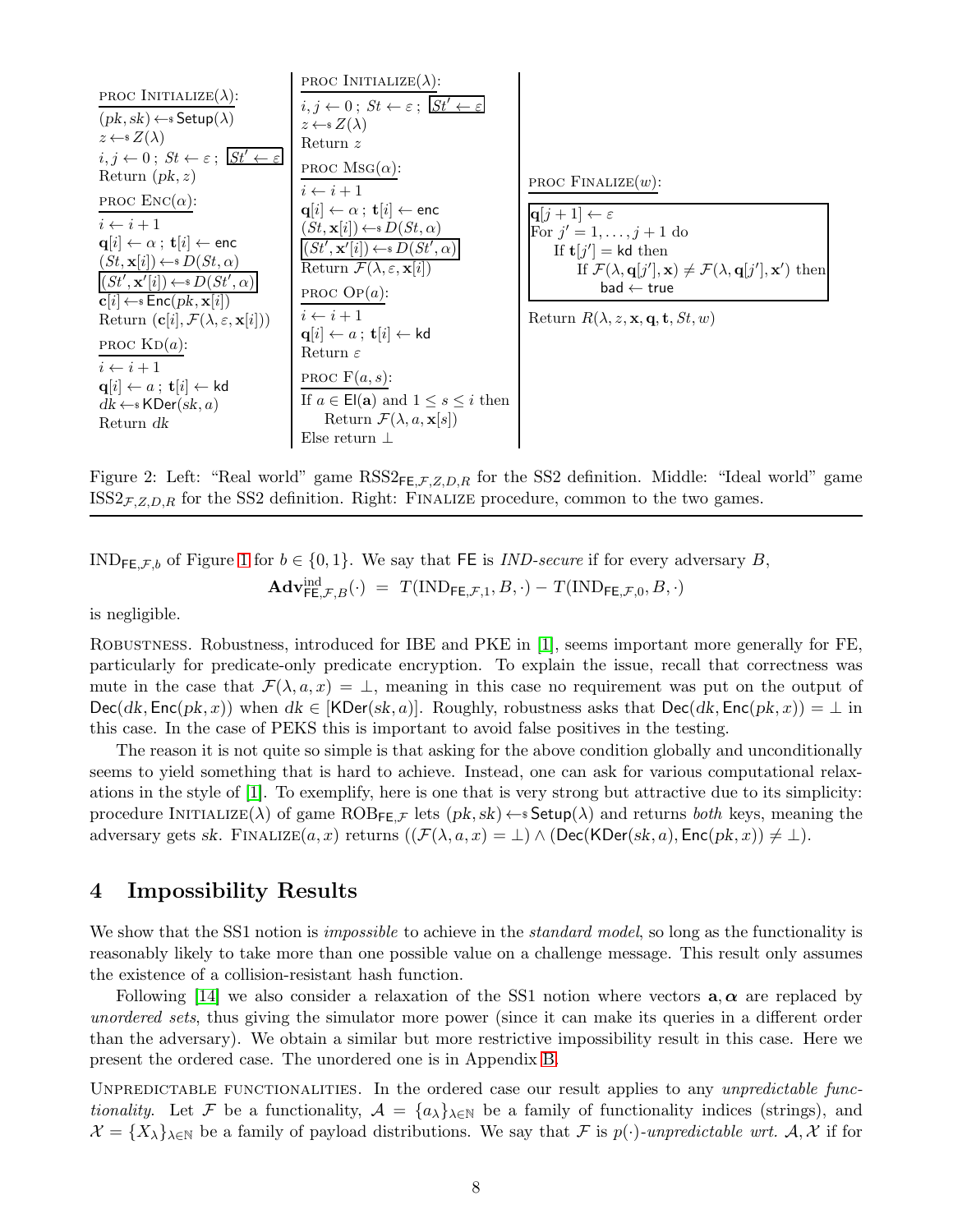<span id="page-9-2"></span>

| PROC INITIALIZE( $\lambda$ ):<br>$(pk, sk) \leftarrow$ Setup $(\lambda)$<br>$z \leftarrow s Z(\lambda)$                                                                                                                                               | PROC INITIALIZE( $\lambda$ ):<br>$i, j \leftarrow 0$ ; $St \leftarrow \varepsilon$ ; $St' \leftarrow \varepsilon$<br>$z \leftarrow \s Z(\lambda)$<br>Return $z$                                     |                                                                                                                                                                                                                                                                                                                                     |
|-------------------------------------------------------------------------------------------------------------------------------------------------------------------------------------------------------------------------------------------------------|-----------------------------------------------------------------------------------------------------------------------------------------------------------------------------------------------------|-------------------------------------------------------------------------------------------------------------------------------------------------------------------------------------------------------------------------------------------------------------------------------------------------------------------------------------|
| $i, j \leftarrow 0$ ; $St \leftarrow \varepsilon$ ; $St' \leftarrow \varepsilon$<br>Return $(pk, z)$<br>PROC $Enc(\alpha)$ :                                                                                                                          | PROC $MSG(\alpha)$ :<br>$i \leftarrow i + 1$<br>$q[i] \leftarrow \alpha$ ; $t[i] \leftarrow$ enc                                                                                                    | PROC FINALIZE $(w)$ :                                                                                                                                                                                                                                                                                                               |
| $i \leftarrow i + 1$<br>$q[i] \leftarrow \alpha$ ; $t[i] \leftarrow$ enc<br>$(St, \mathbf{x}[i]) \leftarrow B St, \alpha)$<br>$(St', \mathbf{x}'[i]) \leftarrow \mathcal{B}(St', \alpha)$<br>$\mathbf{c}[i] \leftarrow \text{snc}(pk, \mathbf{x}[i])$ | $(St, \mathbf{x}[i]) \leftarrow B St, \alpha)$<br>$(St', \mathbf{x}'[i]) \leftarrow B \mathcal{L}(St', \alpha)$<br>Return $\mathcal{F}(\lambda,\varepsilon,\mathbf{x}[i])$<br>PROC $\text{OP}(a)$ : | $ {\bf q}[i+1] \leftarrow \varepsilon$ ; ${\bf t}[i+1] \leftarrow k{\bf d}$<br>For $i' = 1, , i + 1$ and $j' = i' + 1, , i + 1$ do<br>If $t[i'] = enc \wedge t[j'] = kd$ then<br>If $\mathcal{F}(\lambda, \mathbf{q}[j'], \mathbf{x}[i']) \neq \mathcal{F}(\lambda, \mathbf{q}[j'], \mathbf{x}'[i'])$ then<br>$bad \leftarrow true$ |
| Return $(c[i], \mathcal{F}(\lambda, \varepsilon, \mathbf{x}[i]))$<br>PROC $KD(a)$ :                                                                                                                                                                   | $i \leftarrow i + 1$<br>$q[i] \leftarrow a$ ; $t[i] \leftarrow kd$<br>Return $\varepsilon$                                                                                                          | Return $R(\lambda, z, \mathbf{x}, \mathbf{q}, \mathbf{t}, St, w)$                                                                                                                                                                                                                                                                   |
| $i \leftarrow i + 1$<br>$q[i] \leftarrow a$ ; $t[i] \leftarrow kd$<br>$dk \leftarrow s \text{KDer}(sk, a)$<br>Return dk                                                                                                                               | PROC $F(a, s)$ :<br>If $a \in E(\mathbf{a})$ and $1 \leq s \leq i$ then<br>Return $\mathcal{F}(\lambda, a, \mathbf{x}[s])$<br>Else return $\perp$                                                   |                                                                                                                                                                                                                                                                                                                                     |

<span id="page-9-1"></span>Figure 3: Left: "Real world" game  $RSS3_{FE, F, Z, D, R}$  for the SS3 definition. Middle: "Ideal world" game  $ISS3_{\mathcal{F},Z,D,R}$  for the SS3 definition. Right: FINALIZE procedure, common to the two games.

all  $\lambda \in \mathbb{N}$  and all  $y \in \{0,1\}^* \cup \{\perp\}, \Pr[x \leftarrow^* X_\lambda : y = \mathcal{F}(\lambda, a_\lambda, x)] \leq 1 - 1/p(\lambda).$ 

For example, the functionality  $\mathcal{F}_{\text{bit-ibe}}^{\text{P,p}}$  for a one-bit IBE scheme, which parses x as  $(a', b)$ , and returns b if  $a = a'$  and  $\perp$  otherwise, is a 2-unpredictable function wrt.  $\mathcal{A}, \mathcal{X}$  where, for all  $\lambda \in \mathbb{N}$ , we let  $a_{\lambda}$  be a fixed but arbitrary identity and  $\mathcal{X}_{\lambda}$  return  $(a_{\lambda}, d)$  where the message  $d \in \{0, 1\}$  is random. As another example, the functionality  $\mathcal{F}_{\text{peks}}^{p,P}$  for a PEKS scheme, which returns 1 if  $a = x$  and  $\perp$  otherwise, is a 2-unpredictable function wrt.  $\mathcal{A}, \mathcal{X}$  where for all  $\lambda \in \mathbb{N}$ , we again let  $a_{\lambda}$  be fixed but arbitrary keyword and  $\mathcal{X}_{\lambda}$  return a random keyword  $x \in \{a_{\lambda}, a'_{\lambda}\}\$ for some also fixed but arbitrary  $a'_{\lambda} \neq a_{\lambda}$ . Indeed, unpredictability with respect to some family of input distributions and functionality indices is a minimal requirement for a functionality to be interesting; otherwise, it is trivial to build an FE scheme for it because anyone can decrypt correctly without even using the ciphertext. In this sense, our result below rules out an SS1-secure FE scheme for any non-trivial functionality.

SECRET-KEY LENGTH. we say that an FE scheme FE = (Setup, KDer, Enc, Dec) has secret-key length  $\ell(\cdot)$ if  $|dk| \leq \ell(\lambda) = \mathcal{F}(\lambda, a, x)$  for all  $\lambda, a, x, r$ , all  $(pk, sk) \in [Setup(\lambda)]$ , and all  $dk \in [KDer(sk, a)]$ . Note that every FE scheme must have some polynomial  $\ell(\cdot)$  secret-key length in order to be efficient.

<span id="page-9-0"></span>**Theorem 4.1** Let  $p(\cdot) > 1$  be a polynomial. Suppose F is a  $p(\cdot)$ -unpredictable functionality wrt.  $\mathcal{A} =$  ${a_\lambda}_{\lambda\in\mathbb{N}}, \mathcal{X} = {X_\lambda}_{\lambda\in\mathbb{N}},$  Furthermore, suppose that for every  $\lambda \in \mathbb{N}, \mathcal{F}(\lambda,\varepsilon,x)$  is the same for all  $x \in [X_\lambda]$ . Let  $\mathcal{H} = (K, H)$  be a collision-resistant hash function. Then there does not exist an SS1-secure F-FE scheme. More precisely, suppose FE is a F-FE scheme with secret-key length  $\ell(\cdot)$ . Then for any function  $\mu(\cdot)$  there exists a PT auxiliary input generator Z, message sampler D, PT adversary A, PT relation R, and CR-adversary C such that for every simulator S

$$
\mathbf{Adv}_{\mathsf{FE},\mathcal{F},A,S,Z,D,R}^{\mathrm{ss}}(\cdot) \ \geq \ 1 - \sqrt{\mathbf{Adv}_{\mathcal{H},C}^{\mathrm{col}}(\cdot) + 1/\mu(\cdot)} \ .
$$

Adversary A makes  $p(\cdot)(\ell(\cdot) + \log \mu(\cdot))$  encryption queries and two key-derivation queries.

To compare, BSW [\[14\]](#page-21-0) ruled out SS1-secure IBE against adversaries with access to a non-programmable random oracle, so our result improves theirs in two respects: to applies to any non-trivial functionality and standard-model adversaries. It also reveals a trade-off between secret-key length and the total number of bits encrypted. Namely, when the difference is even one bit (i.e., the total number of bits encrypted is one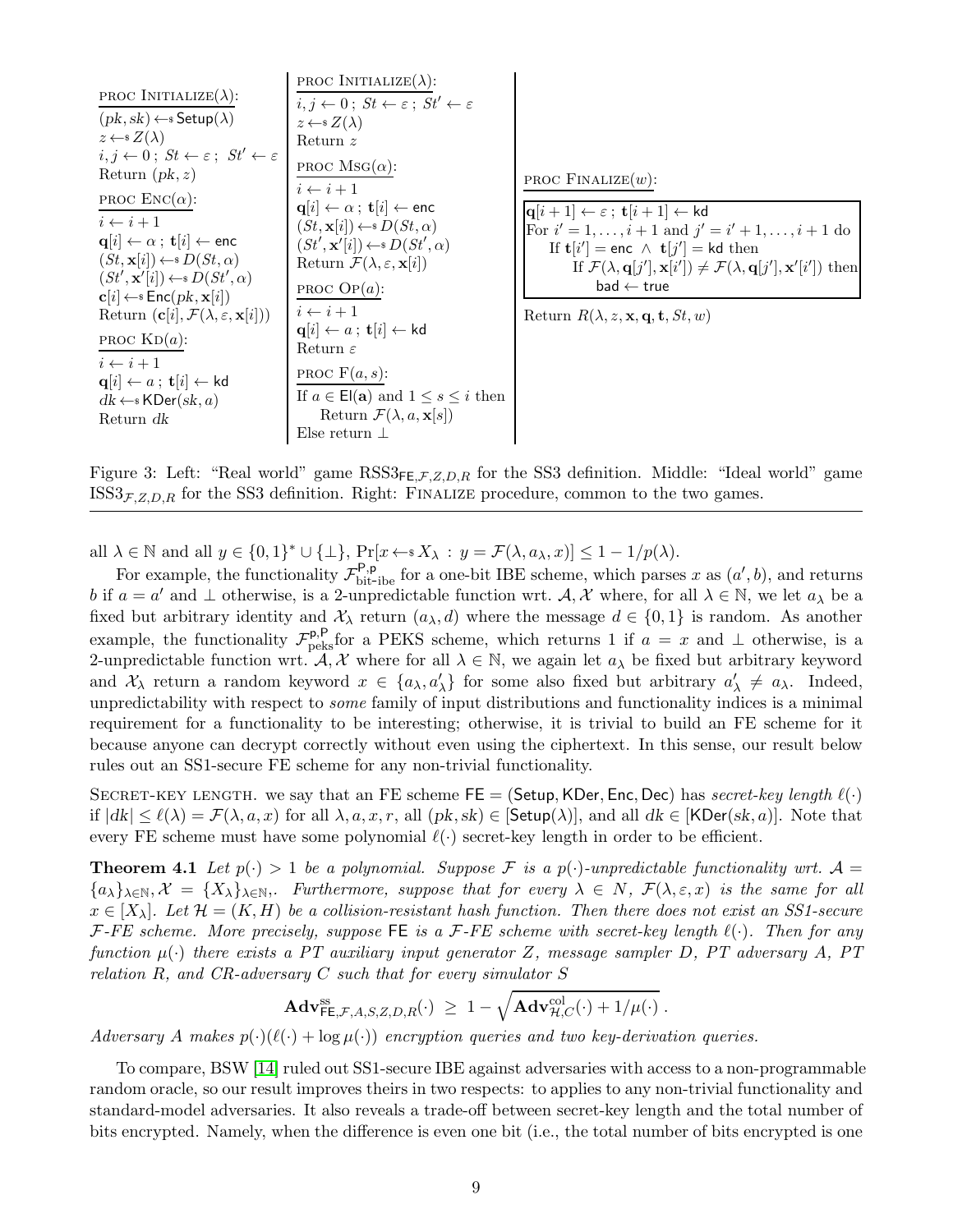<span id="page-10-3"></span>

| Alg $A(pk, hk)$ :                                               | Alg $R(\lambda, \mathbf{x}, \mathbf{a}, \alpha, St, w)$ :                                                |
|-----------------------------------------------------------------|----------------------------------------------------------------------------------------------------------|
| For $i = 1, \ldots, n(\lambda)$ do:                             | $(pk, \mathbf{c}, h, f, sk_h, sk_a) \leftarrow w$                                                        |
| $\mathbf{c}[i] \leftarrow \text{s} \operatorname{ENC}(\lambda)$ | If $h \neq H(hk, pk  c)$ then return false                                                               |
| $h \leftarrow H(hk, pk  c)$                                     | If $ sk_h  \neq \ell$ or $ sk_a  \neq \ell$ then return false                                            |
| $sk_h \leftarrow$ KD(h)                                         | If $ \alpha  \neq n \vee \alpha \neq (\lambda, , \lambda)$ then return false                             |
| $sk_a \leftarrow$ KD $(a_\lambda)$                              | If $ \mathbf{a}  \neq 2 \vee \mathbf{a}[1] \neq h \vee \mathbf{a}[2] \neq a_{\lambda}$ then return false |
| $w \leftarrow (pk, \mathbf{c}, h, f, sk_h, sk_a)$               | If $\mathsf{Dec}(sk_a, \mathbf{c}) \neq \mathcal{F}(\lambda, a_\lambda, \mathbf{x})$ then return false   |
| Return $w$                                                      | Return true                                                                                              |

<span id="page-10-0"></span>Figure 4: Algorithms  $A$  and  $R$  for proof of Theorem [4.1.](#page-9-0)

| Alg $S_1(\lambda)$ :                                        | Alg $S_2(\overline{St})$ :                                            | Adversary $C(\lambda)$ :                                        |
|-------------------------------------------------------------|-----------------------------------------------------------------------|-----------------------------------------------------------------|
| $i \leftarrow 0$                                            | $St  i \leftarrow \overline{St}$ ; $A \leftarrow \emptyset$           | $hk \leftarrow$ INITIALIZE( $\lambda$ )                         |
| $z \leftarrow$ INITIALIZE( $\lambda$ )                      | For $i = 1, , n(\lambda)$ do $\mathbf{x}[i] \leftarrow^* X_{\lambda}$ | Run $S_1$ on $\lambda$ ,                                        |
| Run $S(z)$ :                                                | Run $S$ at state $St$ :                                               | replying to INITIALIZE with hk                                  |
| On message-query $\alpha$ do:                               | On message-query $\alpha$ do:                                         | Let $\overline{St}$ be the output of $S_1$                      |
| $i \leftarrow i + 1$ ; Return $\overline{\varepsilon}$      | $i \leftarrow i + 1$ ; Return $\overline{\varepsilon}$                | $w^1, w^2 \leftarrow s S_2(\overline{St})$                      |
| On op-query $a$ do:                                         | On op-query $a$ do:                                                   | $(pk^1, \mathbf{c}^1, h^1, f^1, sk_h^1, sk_a^1) \leftarrow w^1$ |
| Halt computation of $S_1$ with state $St$                   | $A \leftarrow A \cup \{a\}$ ; Return $\varepsilon$                    | $(pk^2, \mathbf{c}^2, h^2, f^2, sk_h^2, sk_a^2) \leftarrow w^2$ |
| $\overline{St} \leftarrow St    i ;$ Return $\overline{St}$ | On F-query $(a, s)$ do:                                               | Return $(pk^1  \mathbf{c}^1, pk^2  \mathbf{c}^2)$               |
|                                                             | If $1 \leq s \leq i$ and $a \in A$ do:                                |                                                                 |
|                                                             | Return $\mathcal{F}(\lambda, a, \mathbf{x}[s])$                       |                                                                 |
|                                                             | Else return $\perp$                                                   |                                                                 |
|                                                             | Let w be the output of $S$ ; Return w                                 |                                                                 |
|                                                             |                                                                       |                                                                 |

<span id="page-10-2"></span>Figure 5: Algorithms  $S_1, S_2$  and C for proof of Theorem [4.1.](#page-9-0)

more than the secret-key length) our adversary's advantage is non-negligible. We also note that, while for technical reasons we require  $\mathcal{F}(\lambda, \varepsilon, x)$  to take the same value on every possible challenge payload x, this is not a major restriction in practice since typically  $\mathcal{F}(\lambda,\varepsilon,x) = |x|$ ; then we are just requiring as usual that possible challenge messages have the same length.

<span id="page-10-1"></span>The proof combines and extends ideas of [\[14\]](#page-21-0) and [\[5\]](#page-20-0). As in [\[5\]](#page-20-0) will make use of a version of the Reset Lemma of [\[7\]](#page-20-6).

**Lemma 4.2** Let  $P_1, P_2$  be algorithms, the second with boolean output. The single-execution acceptance probability  $\mathbf{AP}_1(P_1, P_2, \lambda)$  is defined as the probability that  $d = \mathsf{true}$  in the single execution experiment  $\overline{St} \leftarrow s P_1(\lambda); d \leftarrow s P_2(\overline{St})$ . The double-execution acceptance probability  $\mathbf{AP}_2(P_1, P_2, \lambda)$  is defined as the probability that  $d_1 = d_2$  = true in the double execution experiment  $\overline{St} \leftarrow s P_1(\lambda)$ ;  $d_0, d_1 \leftarrow s P_2(\overline{St})$ . Then  $\mathbf{AP}_1(P_1, P_2, \lambda) \leq \sqrt{\mathbf{AP}_2(P_1, P_2, \lambda)}$  for all  $\lambda \in \mathbb{N}$ .

**Proof of Theorem [4.1:](#page-9-0)** For  $\lambda \in \mathbb{N}$  denote by  $\overline{\varepsilon}_{\lambda}$  the value such that  $\mathcal{F}(\lambda, \varepsilon, x) = \overline{\varepsilon}_{\lambda}$  for all  $x \in [X_{\lambda}]$ . Let  $n(\cdot) = p(\cdot)(\ell(\cdot) + \log \mu(\cdot))$ . Define Z on input  $\lambda$  to return  $hk \leftarrow K(\lambda)$ . Define message sampler D on inputs  $St, \alpha$  to (ignore  $St$  and) return  $x \leftarrow s X(\alpha)$ . Define adversary A and relation R as in Figure [4.](#page-10-0)

By construction  $Pr\left[RSS_{FE,\mathcal{F},Z,D,R}^{A}(\cdot)\right] = 1$ . Let S be any simulator. Wlog assume that it makes no Fquery preceding its first Op-query (the response to such a query would be ⊥). Furthermore, parsing the output of S as  $(pk, \mathbf{c}, h, f, sk_h, sk_a, hk) \leftarrow w$ , we assume it holds that  $h = H(hk, pk||\mathbf{c})$ ,  $|sk_h| = |sk_a| = \ell$ ,  $|\alpha| = n, \alpha = (\lambda, ..., \lambda), |\mathbf{a}| = 2, \mathbf{a}[1] = h$ , and  $\mathbf{a}[2] = a_{\lambda}$ , since otherwise the relation R returns false. Towards applying Lemma [4.2,](#page-10-1) we write execution of  $S$  in Game ISS1 as a composition of two algorithms  $S_1, S_2$  as in Figure [5.](#page-10-2)

Namely,  $S_1$  runs S up to the point that it makes its first Op query, and  $S_2$  runs S following this Op query. It also samples  $x$  all at once instead of defining its individual components when responding to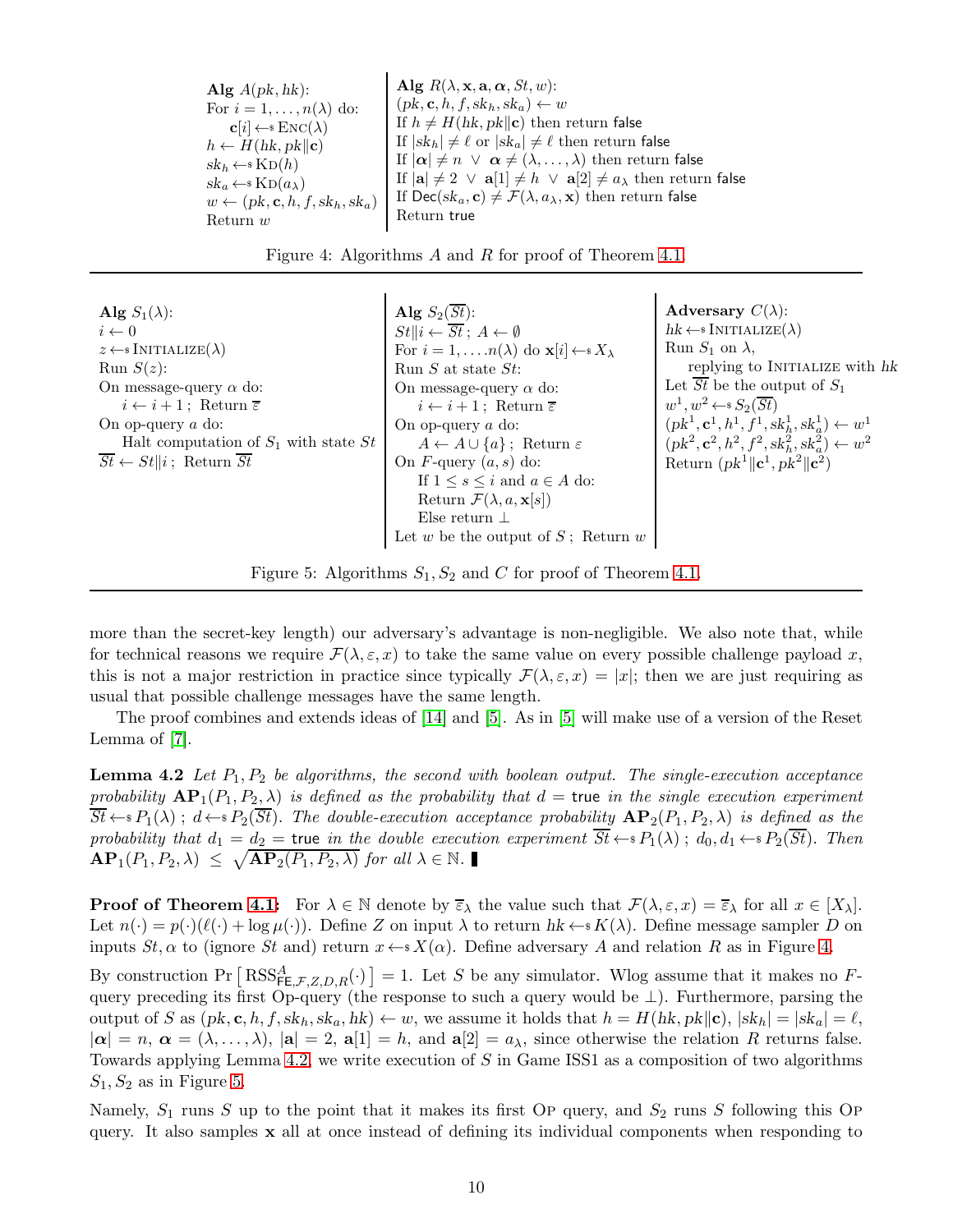each message query, but this is equivalent and makes the analysis more transparent. Below we justify the following sequence of inequalities, for  $C, Y$  defined below:

$$
\begin{array}{rcl} \Pr\left[\text{ISS1}_{\mathcal{F},Z,D,R}^S(\cdot)\right] & = & \mathbf{A}\mathbf{P}_1(S_1,S_2,\lambda) \leq \sqrt{\mathbf{A}\mathbf{P}_2(S_1,S_2,\lambda)} \leq \sqrt{\mathbf{A}\mathbf{d}\mathbf{v}_{\mathcal{H},C}^{\mathrm{col}}(\lambda) + \Pr\left[\mathcal{F}(\lambda,a_\lambda,\mathbf{x}) \in Y\right]} \\ \\ & \leq & \sqrt{\mathbf{A}\mathbf{d}\mathbf{v}_{\mathcal{H},C}^{\mathrm{col}}(\lambda) + 2^{\ell}(1-1/p)^n} < \sqrt{\mathbf{A}\mathbf{d}\mathbf{v}_{\mathcal{H},C}^{\mathrm{col}}(\lambda) + 2^{\ell}2^{-(\ell+\log\mu(\lambda))}} \\ \\ & = & \sqrt{\mathbf{A}\mathbf{d}\mathbf{v}_{\mathcal{H},C}^{\mathrm{col}}(\lambda) + 1/\mu(\lambda)} \,. \end{array}
$$

Above, the first inequality is by construction and the second is by Lemma [4.2.](#page-10-1) For the third, consider the CR-adversary C against  $H$  also defined in Figure [5.](#page-10-2) Note that C simply mimics the double execution experiment with  $S_1, S_2$ . Let us also denote the two outputs of  $S_2$  in that experiment as  $w^1 = (pk^1, \mathbf{c}^1, h^1, f^1, sk_h^1, sk_a^1)$  and  $w^2 = (pk^2, \mathbf{c}^2, h^2, f^2, sk_h^2, sk_a^2)$ . Now, unless C finds a collision we have  $c^1 = c^2$ , denote by  $c^*$  this common value. Then define the set  $Y := \{y \in \{0,1\}^* : \exists s \in \{0,1\}^* \}$  $\{0,1\}^{\ell}$  s.t. Dec(s, c<sup>\*</sup>) = y}. If it is not the case that  $\mathcal{F}(\lambda,a_{\lambda},\mathbf{x}) \in Y$  when **x** is sampled by  $S_2$  then the relation R must reject, as no  $sk_a^2$  will satisfy  $\text{Dec}(sk_a^2, \mathbf{c}) = \mathcal{F}(\lambda, a_\lambda, \mathbf{x})$  (recall we assume  $|sk_a^2| = \ell$ here as otherwise  $R$  rejects), justifying the third inequality above. The fourth equality above uses the unpredictability of F and a union bound. For the fifth we substitute  $n(\lambda) = p(\lambda)(\ell(\lambda) + \log(\mu(\lambda)))$  and use the inequality  $(1 - 1/x)^x \le 1/e < 1/2$  for any real number  $x \ge 1$  (here e is Euler's constant).

## <span id="page-11-2"></span>5 Equivalence for Restricted Definitions of Semantic Security

Motivated by the impossibility results of Section [4,](#page-8-0) take up the direction of providing variants of the SS definition that are achievable.

#### 5.1 SS2 and its Equivalence to IND for All Functionalities

We start by providing our SS2 definition that we show is *equivalent* to IND, thus demonstrating that the IND definition targeted in the literature is indeed equivalent to some form of semantic security.

SS2 DEFINITION. Let  $FE = (Setup, KDer, Enc, Dec)$  be an F-FE scheme. The definition uses games RSS2FE,  $F$ ,  $Z$ ,  $D$ , R and ISS2 $F$ ,  $Z$ ,  $D$ , R of Figure [2,](#page-8-1) with the boxed code indicating the differences from the corresponding games in Figure [1,](#page-7-0) i.e., removing the boxed code recovers the SS1 games. Let  $D$  be a message sampler and A an adversary. We say that  $(D, A)$  is SS2-valid with failure probability  $\nu(\cdot)$  if  $Pr\left[\text{RSS2}_{\mathsf{FE},\mathcal{F},Z,D,R}^A(\cdot) \text{ sets } \mathsf{bad}\right] \leq \nu(\cdot)$ . When  $\nu(\cdot)$  is negligible we say  $(D,A)$  is SS2-valid. (Note that this probability does not depend on the relation  $R$ , so it can be anything.) We say that FE is  $SS2\text{-}secure$ if for every PT auxiliary input generator  $Z$ , every message sampler  $D$  and PT adversary  $A$  such that  $(D, A)$  is SS2-valid, and every PT relation R, there is a PT simulator S such that

$$
\mathbf{Adv}_{\mathsf{FE},\mathcal{F},A,S,Z,D,R}^{\text{ss2}}(\cdot) = T(\text{RSS2}_{\mathsf{FE},\mathcal{F},Z,D,R},A,\cdot) - T(\text{ISS2}_{\mathcal{F},Z,D,R},S,\cdot)
$$

is negligible. Intuitively, the definition mandates that an adversary only make key-derivation queries for functions under which any possible challenge message takes the same value. For example, for IBE this corresponds to mandating that any key-derivation query made by the adversary never makes a keyderivation query for a key that decrypts a challenge ciphertext (or decrypts it to a predictable value), which is a natural restriction. The following theorem follows from the claims below.

**Theorem 5.1** Let F be a functionality and let  $FE = (Setup, KDer, Enc, Dec)$  be an F-FE scheme. Then FE is SS2-secure if and only if it is IND-secure.

<span id="page-11-0"></span>Claim 5.2 (SS2  $\Rightarrow$  IND) Let B be an IND-adversary. Then there is a message sampler D, relation R, and adversary A such that for every simulator S

<span id="page-11-1"></span>
$$
\mathbf{Adv}_{\mathsf{FE},\mathcal{F},B}^{\text{ind}}(\cdot) \leq 2 \cdot \mathbf{Adv}_{\mathsf{FE},\mathcal{F},A,S,Z,D,R}^{\text{ss2}}(\cdot) \,. \tag{1}
$$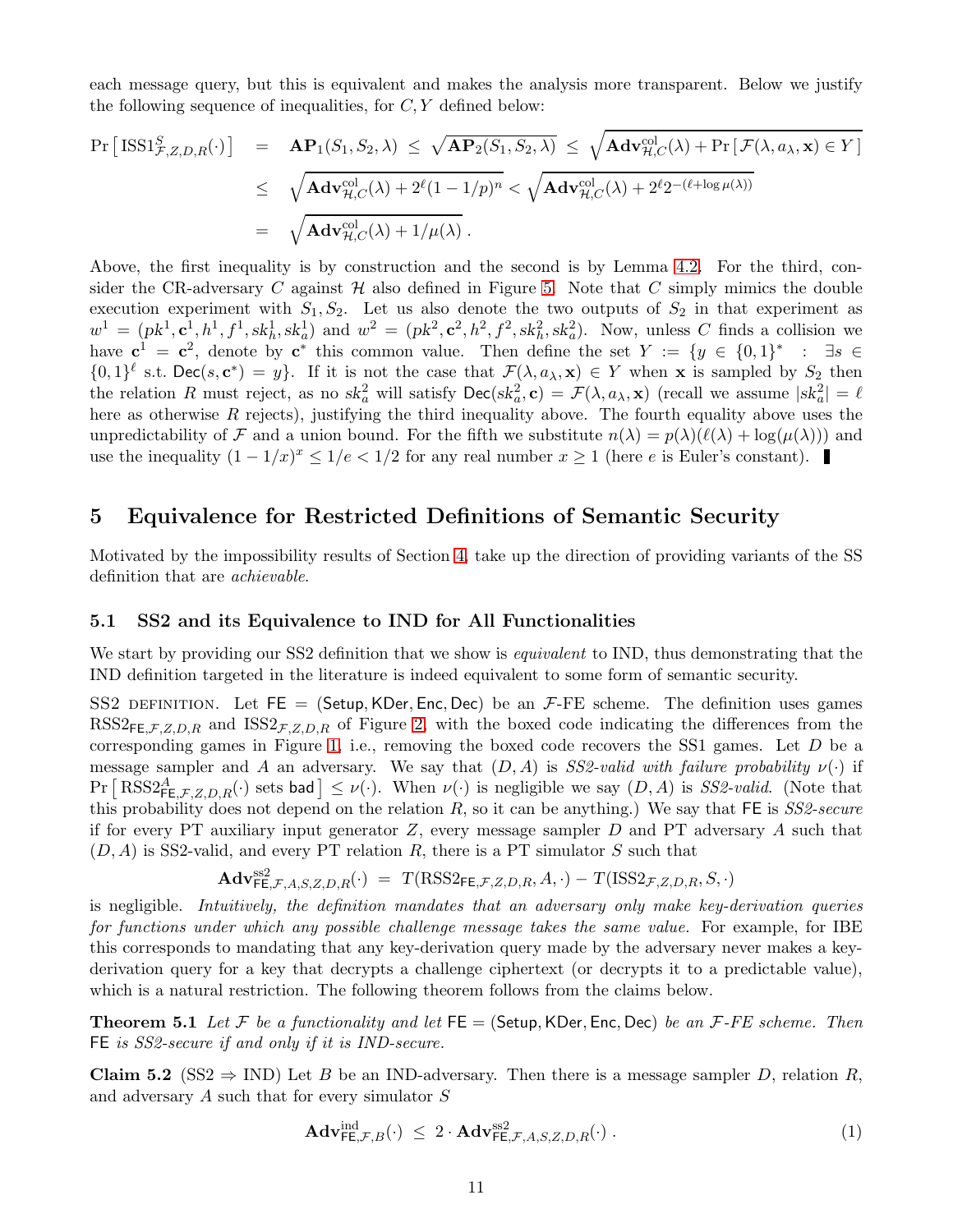<span id="page-12-2"></span>

| Alg $D(St, \alpha)$ :                                                    | Alg $A(pk)$ :                                                                                                                                                                                                                                                                                                                                                                                                                                                                                                                                                                                                                                                                              | Alg $A(pk)$ :             |                           |                           |
|--------------------------------------------------------------------------|--------------------------------------------------------------------------------------------------------------------------------------------------------------------------------------------------------------------------------------------------------------------------------------------------------------------------------------------------------------------------------------------------------------------------------------------------------------------------------------------------------------------------------------------------------------------------------------------------------------------------------------------------------------------------------------------|---------------------------|---------------------------|---------------------------|
| If $St = \varepsilon$ then $St \leftrightarrow s\{0, 1\}$                | \n $\text{Run } B(pk)$ :\n $x_0    x_1 \leftrightarrow \alpha$ \n        On left-or-right query $(x_0, x_1)$ :\n $x_0    x_1 \leftrightarrow \alpha$ \n        On left-or-right query $(x_0, x_1)$ :\n $x_0    x_1 \leftrightarrow \alpha$ \n        On left-or-right query $(x_0, x_1)$ :\n $x_0    x_1 \leftrightarrow \alpha$ \n        In the form $c$ :\n $c \leftrightarrow s \text{Enc}(x_0    x_1)$ \n        for $j = 1, ...,  \mathbf{a}  + 1$ do\n            If $\mathcal{F}(1^k, \mathbf{a}[j], \mathbf{x}_0) \neq \mathcal{F}(1^k, \mathbf{a}[j], \mathbf{x}_1)$ \n        then return false\n $d\mathbf{k} \leftrightarrow s\text{KD}(a)$ \n        Return $d\mathbf{k}$ \n | \n $\text{Return } dk$ \n | \n $\text{Return } dk$ \n | \n $\text{Return } dk$ \n |
| \n $\text{Let } b' \text{ be the output of } A$ \n        Return $b'$ \n | \n $\text{Figure 6: Algorithms for proof of Claim 5.2}.$ \n                                                                                                                                                                                                                                                                                                                                                                                                                                                                                                                                                                                                                                |                           |                           |                           |

<span id="page-12-0"></span>Furthermore,  $(D, A)$  is SS2-valid and the running-time of  $D, R, A$  is that of B.

**Proof:** Define the message sampler  $D$ , adversary  $A$ , and relation  $R$  as in Figure [6.](#page-12-0) Then by construction  $T(\text{RSS2}_{\mathsf{FE},\mathcal{F},Z,D,R},A,\cdot) = T(\text{IND}_{\mathsf{FE},\mathcal{F}},B,\cdot)$ . Moreover, we claim that for every simulator S we have  $T(ISS2_{\mathcal{F},Z,D,R,S}, \cdot) \leq 1/2$ . This is because we can assume wlog that S's queries are such that  $\mathcal{F}(1^k, a, \mathbf{x}_0) = \mathcal{F}(1^k, a, \mathbf{x}_1)$  for all  $\mathsf{El}(a) \in \mathbf{a} \cup \varepsilon$  (since otherwise R returns false), so S gets no information about the bit b. Subtracting, we get

$$
\mathbf{Adv}_{\mathsf{FE},\mathcal{F},A,S,Z,D,R}^{\mathrm{ss2}}(\cdot) = T(\mathrm{RSS2}_{\mathsf{FE},\mathcal{F},Z,D,R},A,\cdot) - T(\mathrm{ISS2}_{\mathcal{F},Z,D,R},S,\cdot) \geq T(\mathrm{IND}_{\mathsf{FE},\mathcal{F}},B,\cdot) - 1/2
$$
  
= 1/2 \cdot \mathbf{Adv}\_{\mathsf{FE},\mathcal{F},B}^{\mathrm{ind}}(\cdot)

which implies Equation [\(1\)](#page-11-1). To complete the proof we note that  $(D, A)$  is SS2-valid because we may assume wlog that B's queries are such that  $\mathcal{F}(1^k, a, \mathbf{x}_0) = \mathcal{F}(1^k, a, \mathbf{x}_1)$  for all  $a \in \mathsf{El}(\mathbf{a}) \cup \varepsilon$  (otherwise its advantage can only go down).

<span id="page-12-1"></span>**Claim 5.3** (IND  $\Rightarrow$  SS2) Let D be a message sampler, A be an SS2-adversary, and R be a relation such that  $(D, A)$  is SS2-valid with failure probability  $\nu(\cdot)$ . Then there is a simulator S and an IND-adversary B such that

$$
\mathbf{Adv}^{\mathrm{ss2}}_{\mathsf{FE},\mathcal{F},A,S,Z,D,R}(\cdot) \;\leq\; \mathbf{Adv}^{\mathrm{ind}}_{\mathsf{FE},\mathcal{F},B}(\cdot) + 2\nu(\cdot) \; .
$$

The running-time of S is that of D, R, A and the running-time of B is at most twice that of R, A plus twice that of D.

**Proof:** Define S and B as in Figure [7.](#page-13-0) Without affecting the output of the game, we may have the FINALIZE procedure of Game  $\text{IND}_{\mathsf{FE},\mathcal{F},0}^B(\cdot)$  set a flag bad when the "return false" statement is executed. Then, viewing Games  $\text{IND}_{\mathsf{FE},\mathcal{F},0}^B(\cdot)$  and  $\text{RSS2}_{\mathsf{FE},\mathcal{F},Z,D,R}^A(\cdot)$  as executed over a common finite space of coins, we have that in the language of [\[8\]](#page-21-16) they are identical-until-bad. Therefore, by the Fundamental Lemma of [\[8\]](#page-21-16)

 $T(\text{RSS2}_{\mathsf{FE},\mathcal{F},Z,D,R},A,\cdot) \leq T(\text{IND}_{\mathsf{FE},\mathcal{F},1},B,\cdot) + \Pr\left[\text{RSS2}_{\mathsf{FE},\mathcal{F},Z,D,R}^A(\cdot) \text{ sets bad}\right].$ 

By an analogous argument

$$
T(\text{ISS2}_{\mathcal{F},Z,D,R}, S, \cdot) \geq T(\text{IND}_{\mathsf{FE},\mathcal{F},0}, B, \cdot) - \Pr\left[\text{ISS2}_{\mathsf{FE},\mathcal{F},Z,D,R}^S(\cdot) \text{ sets bad}\right].
$$

Subtracting yields Equation  $(5.3)$ .

It is worth pointing out in the proof of the second claim above that the constructed simulator S needs not ever query its oracles. This is because we are guaranteed that, since  $(D, A)$  is SS2-valid, the "dummy" messages sampled independently from the challenge ones have the same value under any function queried by A to its key-derivation oracle.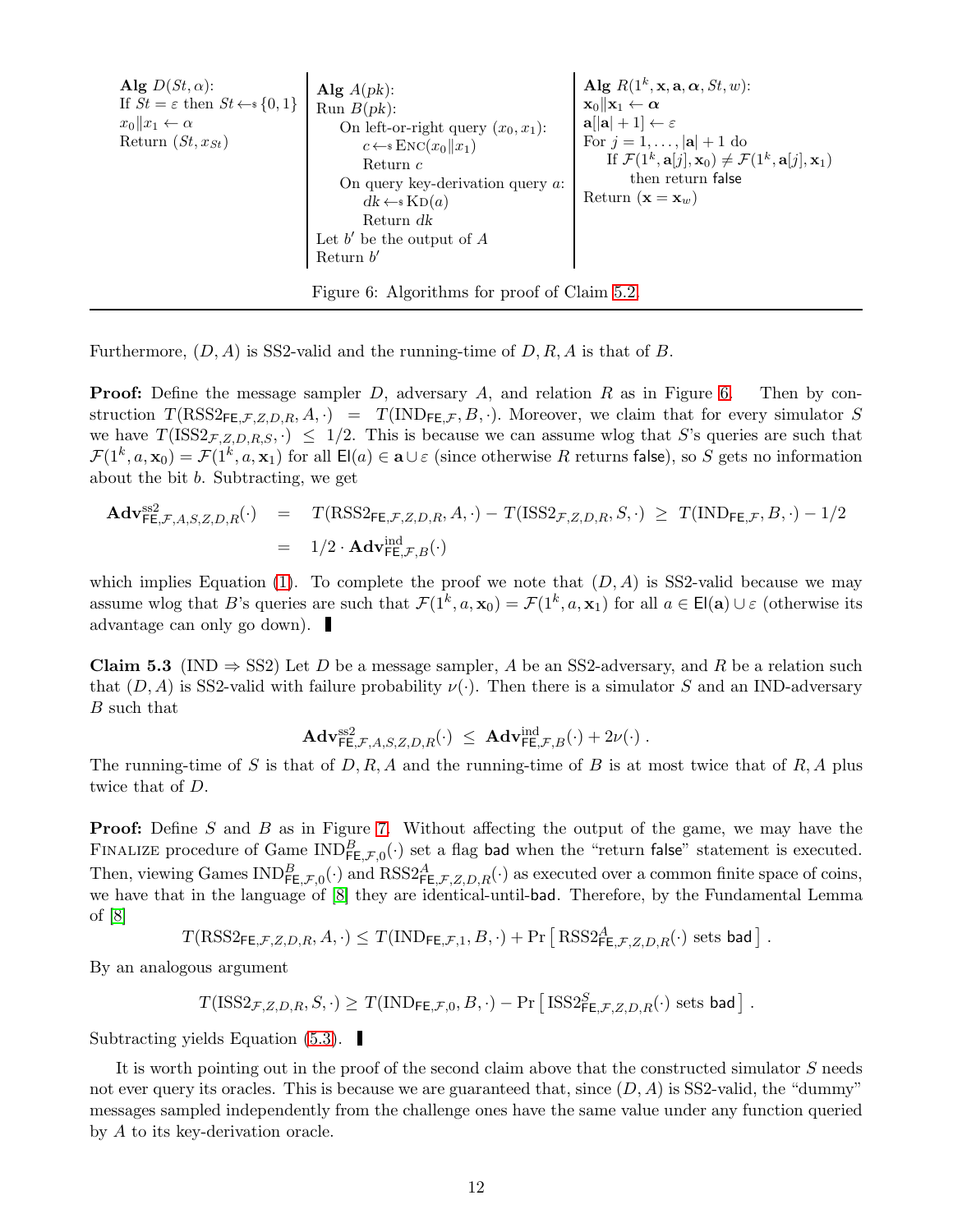```
Alg S(1^k):
St \leftarrow \varepsilon(pk, sk) \leftarrow s Setup(1^k)Run A(pk):
     On encryption query \alpha:
          y \leftarrow s \text{MSG}(\alpha)(St, x) \leftarrow B (St, \alpha)c \leftarrow s \mathsf{Enc}(pk, x)Return (c, y)On key-derivation query a:
          dk \leftarrow KDer(sk, a)
          Return dk
Let w be the output of AReturn w
                                                    Alg B(pk):
                                                    i, j \leftarrow 0St_0, St_1 \leftarrow \varepsilonRun A(pk):
                                                          On encryption query \alpha:
                                                               i \leftarrow i + 1; \alpha[i] \leftarrow \alpha(St_0, \mathbf{x}_0[i]) \leftarrow B St_0, \alpha)(St_1, \mathbf{x}_1[i]) \leftarrow B St_1, \alpha)Return LR(\mathbf{x}_0[i], \mathbf{x}_1[i])On key-derivation query a:
                                                               j \leftarrow j + 1; a[j] \leftarrow adk \leftarrow s \operatorname{KD}(a)Return dk
                                                    Let \boldsymbol{w} be the output of \boldsymbol{A}Return R(1^k, \mathbf{x}_1, \mathbf{a}, \alpha, St_1, w)
```
<span id="page-13-0"></span>Figure 7: Algorithms for proof of Claim [5.3.](#page-12-1)

#### 5.2 SS3 and its Equivalence to IND for Resampleable Functionalities

The SS2 definition is not as strong as one would like because for some functionalities IND (which we showed equivalent to SS2) is a "bad" definition. To address this we now introduce the SS3 definition, which strengthens SS2 by dropping the restriction put by SS2 on key-derivation queries made by an adversary before seeing a challenge ciphertext. Indeed, we believe the SS3 definition is an essentially asstrong-as-possible security definition for FE subject to the constraint that it be achievable without any unnatural restrictions on the adversary or message space. To see why, note the definition of "unpredictable functionalities" used for our impossibility result in Section [4](#page-8-0) and the fact that the latter crucially uses the adversary's ability to make "adaptive" key-derivation queries—i.e., depending on a challenge ciphertext. In some sense, the SS3 definition demands that the functionality restricted to the adversary's adaptive key derivation queries be predictable wrt. the message space.

SS3 DEFINITION. Let  $FE = (Setup, KDer, Enc, Dec)$  be an F-FE scheme. The definition uses games  $RSS3F_{E, F, Z, D, R}$  and  $ISS3F, Z, D, R$  of Figure [3,](#page-9-1) with the boxed code indicating the differences from the corresponding games in Figure [2,](#page-8-1) i.e., the games differ from SS2 only in the Finalize procedure. Let  $D$ be a message sampler and A an adversary. We say that  $(D, A)$  is SS3-valid with failure probability  $\nu(\cdot)$ if Pr  $\left[\text{RSS3}_{\mathsf{FE},\mathcal{F},Z,D,R}^A(\cdot)\right]$  sets bad  $\left] \leq \nu(\cdot)$ . When  $\nu(\cdot)$  is negligible we say  $(D,A)$  is SS3-valid. (Note that this probability does not depend on the relation  $R$ , so it can be arbitrary.) We say that FE is  $SS3\text{-}secure$ if for every PT auxiliary input generator  $Z$ , every message sampler  $D$  and PT adversary  $A$  such that  $(D, A)$  is valid, and every PT relation R, there is a PT simulator S such that

$$
\mathbf{Adv}_{\mathsf{FE},\mathcal{F},A,S,Z,D,R}^{\text{ss3}}(\cdot) = T(\text{RSS3}_{\mathsf{FE},\mathcal{F},Z,D,R},A,\cdot) - T(\text{ISS3}_{\mathcal{F},Z,D,R},S,\cdot)
$$

is negligible.

RESAMPLEABILITY. Let F be a functionality,  $\overline{D}$ , D be algorithms. For an adversary B we let

$$
\mathbf{Adv}_{\overline{D},D,\mathcal{F},B}^{\text{rs}}(\cdot) = T(\text{Rsmp}_{\overline{D},D,\mathcal{F},1},B,\cdot) - T(\text{Rsmp}_{\overline{D},D,\mathcal{F},0},B,\cdot)
$$

where the game is in Figure [10.](#page-18-0) Furthermore, let  $\mathbf{Adv}_{\overline{D},D,\mathcal{F}}^{\text{rs}}(\cdot) = \max_B{\mathbf{Adv}_{\overline{D},D,\mathcal{F},B}^{\text{rs}}(\cdot)}$  where the maximum is over all PT B making one challenge query.

We say that an algorithm  $\overline{D}$  is a  $\mu(\cdot)$ -accurate resampler for  $\mathcal F$  relative to algorithm  $D$  if  $\mathbf{Adv}_{\overline{D},D,\mathcal F}^{\text{rs}}(\cdot) \leq$  $\mu(\cdot)$ . We say that F is  $\mu(\cdot)$ -accurately reampleable if for all PPT D there exists a PPT  $\overline{D}$  such that  $\overline{D}$ is a  $\mu(\cdot)$ -accurate resampler for F relative to D. When  $\mu(\cdot)$  is negligible we say that F is accurately resampleable.

The equivalence. The following says that the SS3 notion is equivalent to IND for any accurately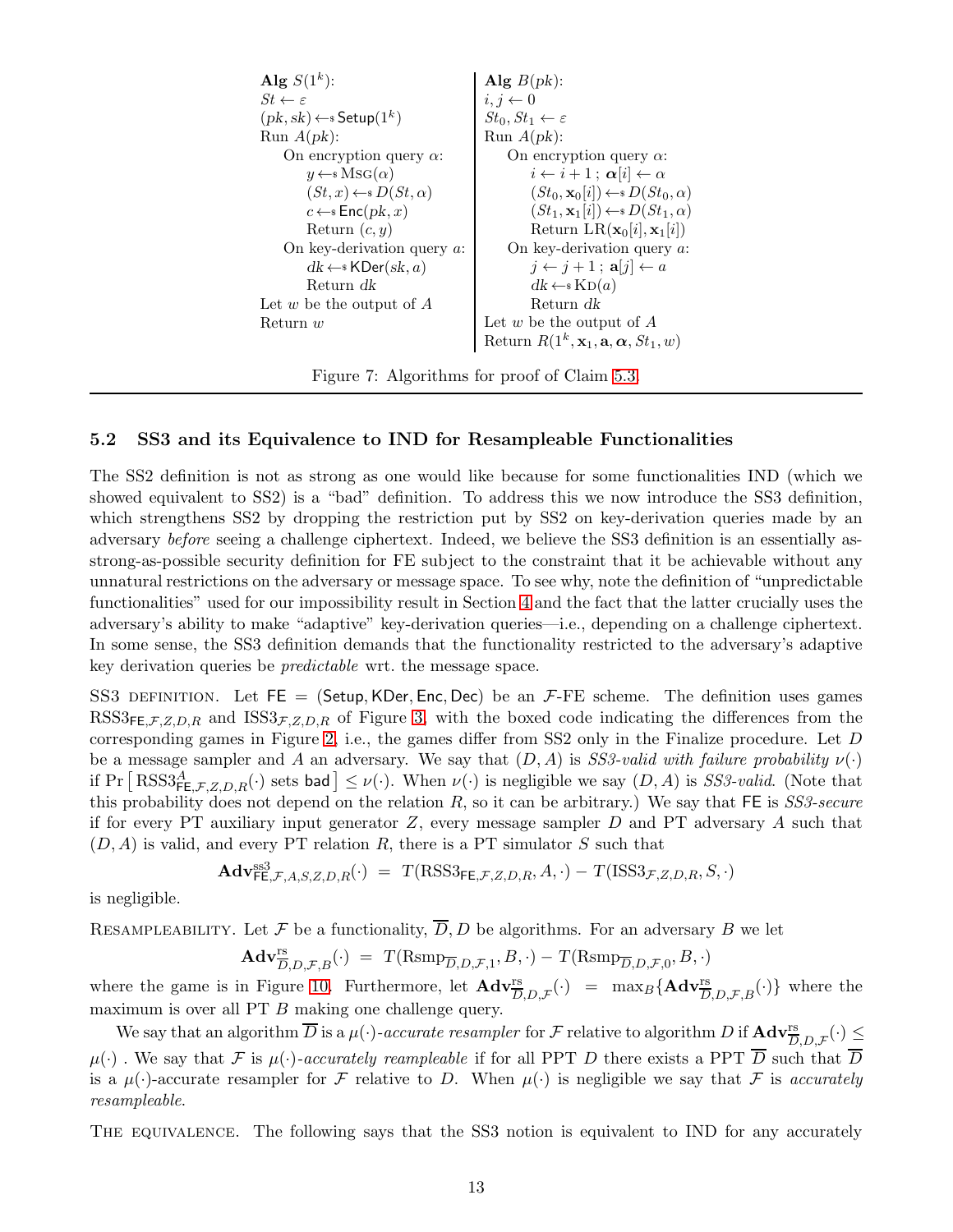<span id="page-14-1"></span>resampleable functionality F.

**Theorem 5.4** Let F be an accurately resampleable functionality and let  $FE = (Setup, KDer, Enc, Dec)$  be an  $F$ -FE scheme. Then FE is SS3-secure if and only if it is IND-secure.

<span id="page-14-0"></span>Since SS3 is clearly stronger than SS2, it is immediate from Claim [5.2](#page-11-0) that SS3 implies IND. Below we show the converse, which proves the theorem.

Claim 5.5 (IND  $\Rightarrow$  SS3) Let D be a message sampler, A be an SS2-adversary making at most  $q_e$ encryption queries, and R be a relation such that  $(D, A)$  is SS3-valid with failure probability  $\nu(\cdot)$ . Suppose F is  $\mu(\cdot)$ -accurately resampleable, and let  $\overline{D}$  denote the corresponding  $\mu(\cdot)$ -accurate resampler. Then there is a simulator  $S$  and an IND-adversary  $B$  such that

 $\mathbf{Adv}_{\mathsf{FE},\mathcal{F},A,S,Z,D,R}^{\mathrm{ss3}}(\cdot) \ \leq \ \mathbf{Adv}_{\mathsf{FE},\mathcal{F},B}^{\mathrm{ind}}(\cdot)+2\nu(\cdot)+2q_e\mu(\cdot) \ .$ 

The running-time of S is that of  $D, R, A$  and the running-time of B is at most twice that of R, A plus the time for  $q_e$  executions of  $\overline{D}$ .

#### Proof:

Define S and B as in Figure [9.](#page-16-0) Furthermore, define hybrid games RSS3-H1<sub>FE,F,Z,D,R</sub> and RSS3-H2<sub>FE,F,Z,D,R</sub> as in Figure [8.](#page-15-0) Below we justify the following sequence of inequalities:

$$
T(\text{RSS3}_{\mathsf{FE},\mathcal{F},Z,D,R},A,\cdot) \leq T(\text{RSS3-H1}_{\mathsf{FE},\mathcal{F},Z,D,R},A,\cdot) + \Pr\left[\text{RSS3}_{\mathsf{FE},\mathcal{F},Z,D,R}(\cdot) \text{ sets } \mathsf{bad}_1\right] \\
\leq T(\text{RSS3-H2}_{\mathsf{FE},\mathcal{F},Z,D,R},A,\cdot) + \Pr\left[\text{RSS3-H1}_{\mathsf{FE},\mathcal{F},Z,D,R}^A(\cdot) \text{ sets } \mathsf{bad}_2\right] \\
+ \Pr\left[\text{RSS3}_{\mathsf{FE},\mathcal{F},Z,D,R}(\cdot) \text{ sets } \mathsf{bad}_1\right] \\
= T(\text{IND}_{\mathsf{FE},\mathcal{F},1},B,\cdot) + \Pr\left[\text{RSS3-H1}_{\mathsf{FE},\mathcal{F},Z,D,R}^A(\cdot) \text{ sets } \mathsf{bad}\right] \\
+ \Pr\left[\text{RSS3}_{\mathsf{FE},\mathcal{F},Z,D,R}^A(\cdot) \text{ sets } \mathsf{bad}_1\right] \\
\leq T(\text{IND}_{\mathsf{FE},\mathcal{F},1},B,\cdot) + \Pr\left[\text{RSS3-H1}_{\mathsf{FE},\mathcal{F},Z,D,R}^A(\cdot) \text{ sets } \mathsf{bad}_2\right] + \nu(\cdot) \\
\leq T(\text{IND}_{\mathsf{FE},\mathcal{F},1},B,\cdot) + q_e(\cdot)\mu(\cdot) + \nu(\cdot) .
$$

Above, the first two inequalities are by the Fundamental Lemma of [\[8\]](#page-21-16) (by a slight abuse of notation we identify bad in  $RSS3_{FE, \mathcal{F}, Z, D, R}$  with bad<sub>1</sub> in RSS3-H1<sub>FE,  $\mathcal{F}, Z, D, R$ , and third equality is by construction.</sub> The fourth uses the assumption that  $(D, A)$  is SS3-valid with failure probability  $\nu(\cdot)$ .

Finally, the last inequality follows by considering a run of Games  $\text{Rsmp}_{\overline{D},D,\mathcal{F},b}^{B^*}(\lambda)$  for  $b \in \{0,1\}$  and B<sup>∗</sup> given in Figure [9,](#page-16-0) and of Game RSS3-H1<sup>A</sup><sub>FE,*F*,*Z*,*D*,*R*</sub>( $\lambda$ ) over some fixed coin sequence drawn from a common finite set of coins, but not including the coins used to draw  $i^*$  in RSS3-H1 $^A_{\mathsf{FE},\mathcal{F},Z,D,R}(\lambda)$ . Suppose bad is set by the latter for the *first* time (i.e., changed from false to true) on the  $q$ -th query to ENC made by A when executed by RSS3-H1<sub>FE,F,Z,D,R</sub> using these coins. Then with probability  $1/q_e$  in the execution of  $\text{Rsmp}_{\overline{D},D,\mathcal{F},b}^{B^*}(\lambda)$  it will be the case that  $i^* = q$ . In this case  $\text{Rsmp}_{\overline{D},D,\mathcal{F},b}^{B^*}(\cdot)$  outputs 1 just when  $b = 1$ . Using the assumption that F is  $\mu(\cdot)$ -accurately resampleable and re-arranging yields the last inequality above.

A symmetric sequence of inequalities to the above yields

$$
T(ISS2_{\mathcal{F},Z,D,R}, S, \cdot) \geq T(IND_{\mathsf{FE},\mathcal{F},0}, B, \cdot) - \nu(\cdot) - q_e\mu(\cdot) .
$$

Re-arranging and subtracting yields Equation [\(5.5\)](#page-14-0).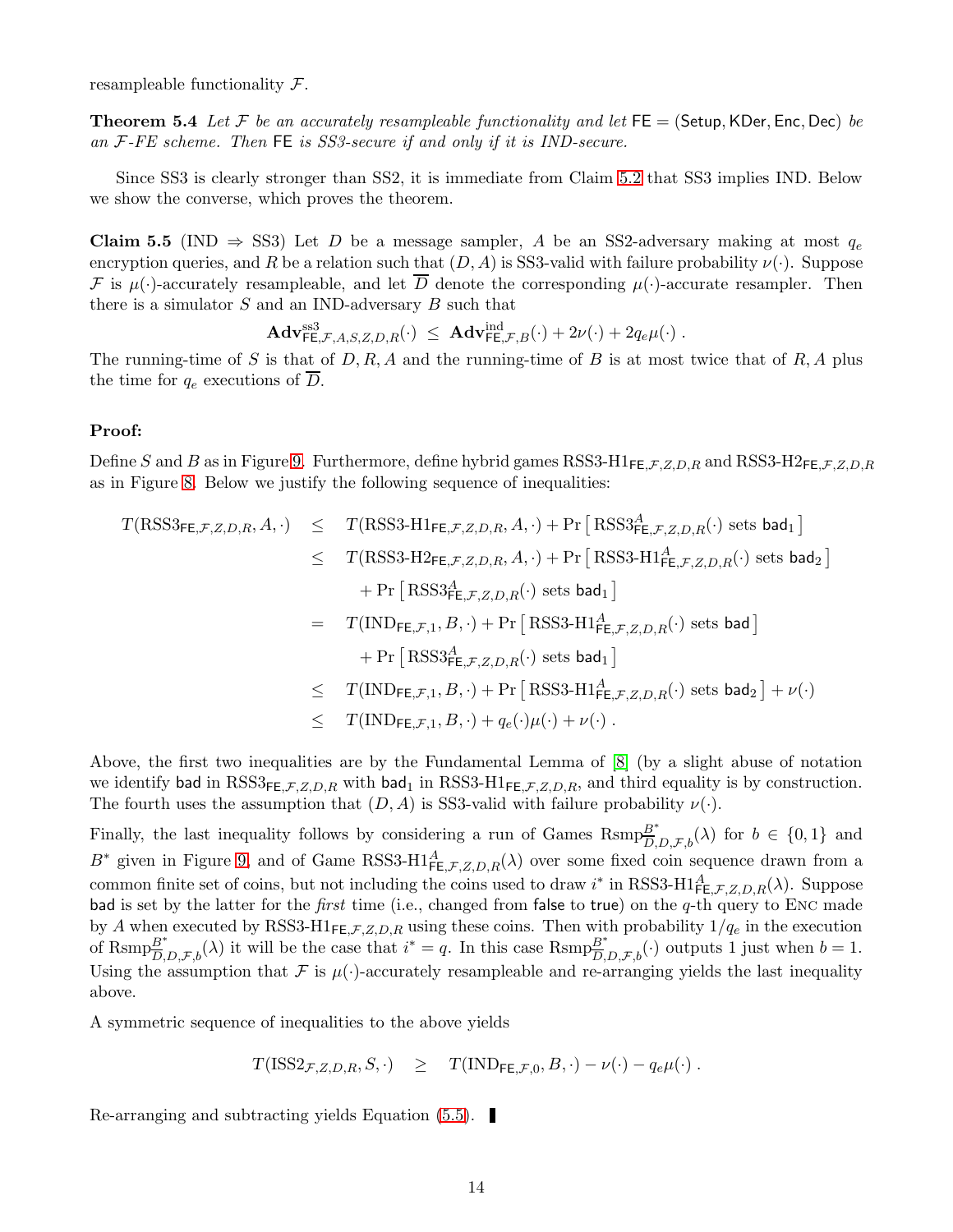<span id="page-15-3"></span>PROC INITIALIZE $(\lambda)$ :  $(pk, sk) \leftarrow s$  Setup $(\lambda)$  $z \leftarrow s Z(\lambda)$  $i, j \leftarrow 0$ ;  $St \leftarrow \varepsilon$ ; Return  $(pk, z)$ PROC  $Enc(\alpha)$ :  $i \leftarrow i + 1$  $q[i] \leftarrow \alpha$ ;  $t[i] \leftarrow$  enc  $(St, \mathbf{x}[i]) \leftarrow B St, \alpha)$ For  $j' = 1$  to  $j$  do:  $\widetilde{\mathbf{f}}[j'] \leftarrow \widetilde{\mathrm{F}}(\mathbf{a}[j'], i)$  $(St, \mathbf{x}[i]) \leftarrow B(\lambda, St, \alpha, \mathbf{a}, \mathbf{f})$ If Test( $\lambda$ ,  $\mathbf{x}[i]$ ,  $\mathbf{a}$ ,  $\mathbf{f}$ ) = 0 then bad<sub>2</sub>  $\leftarrow$  true  $c[i] \leftarrow s \textsf{Enc}(pk, \mathbf{x}[i])$ Return  $(c[i], \mathcal{F}(\lambda, \varepsilon, \mathbf{x}[i]))$ PROC  $KD(a)$ :  $i \leftarrow i + 1$  $q[i] \leftarrow a$ ;  $t[i] \leftarrow k$ d  $dk \leftarrow$  KDer(sk, a) PROC FINALIZE $(w)$ :  $\overline{q[i+1] \leftarrow \varepsilon$ ;  $\overline{t[i+1]} \leftarrow$  kd For  $i' = 1, ..., i + 1$  and  $j' = i' + 1, ..., i + 1$  do If  $\mathbf{t}[i'] = \text{enc} \land \mathbf{t}[j'] = \text{kd}$  then If  $\mathcal{F}(\lambda, \mathbf{q}[j'], \mathbf{x}[i']) \neq \mathcal{F}(\lambda, \mathbf{q}[j'], \mathbf{x}'[i'])$  then  $bad_1 \leftarrow true$ ; Return false If  $bad_2$  = true then Return false Else return  $R(\lambda, z, \mathbf{x}, \mathbf{q}, \mathbf{t}, St, w)$ 

<span id="page-15-0"></span>Figure 8: Hybrid games RSS3-H2<sub>FE, F, Z, D, R</sub> and RSS3-H2<sub>FE, F, Z, D, R for the proof of Claim [5.5.](#page-14-0) The latter</sub> includes the boxed code while in the former it is removed.

#### 5.3 Resampleability of Some Functionalities

Return dk

We show resampleability of the following type of functionality.

FUNCTIONALITIES WITH POLYNOMIAL-SIZE RANGE. Let  $\mathcal F$  be a functionality. We say that  $\mathcal F$  has polynomial-size range if there is a polynomial  $w(\cdot)$  such that  $\mathcal{F}(\lambda, \mathbf{a}, x) \in F_\lambda$  for all  $\lambda \in \mathbb{N}, x \in \{0, 1\}^*$ and  $\mathbf{a} \in (\{0,1\}^*)^*$  where  $F_{\lambda} = \{\mathbf{f}_1, \mathbf{f}_2, \dots, \mathbf{f}_{w(\cdot)}\}.$ 

EXAMPLES AND DISCUSSION. An example of a functionality with polynomial-size range is PEKS [\[12\]](#page-21-18) with a polynomial number of keywords. Although as shown by [\[12\]](#page-21-18) this can be constructed from any IND-CPA public-key encryption scheme, the construction is inefficient for large polynomials, and more efficient constructions may be of interest to practitioners. These would be SS3 secure by our results.

We compare our notion of resampleability to that of *preimage sampleability* defined by O'Neill [\[29\]](#page-22-2). Our notion of resampleability appears to be much more restrictive, in the sense that showing it requires sampling a preimage that *lies in the message space of the adversary* rather than an arbitrary preimage. Since in general we cannot hope to "reverse engineer" the adversary's message space, it is unclear what we can do with it besides sample it in a black-box way. Indeed, the proof of our result does this and does not exploit any properties of the functionality itself as in [\[29\]](#page-22-2), who showed that most functionalities considered in the literature have preimage sampleability. On the other hand, we show how to achieve a much stronger security definition than [\[29\]](#page-22-2) who considered only non-adaptive security, meaning the adversary makes no key-derivation queries after seeing the challenge ciphertext.

<span id="page-15-2"></span>**Proposition 5.6** Let F be a functionality with polynomial-size range. Then F is accurately resampleable. More precisely, for any PPT D there is a PPT  $\overline{D}$  such that for every  $\lambda \in \mathbb{N}$ 

$$
\mathbf{Adv}_{\overline{D},D,\mathcal{F}}^{\text{rs}}(\lambda) \leq \frac{1}{2^{\lambda}}.
$$

Furthermore, the running-time of  $\overline{D}$  is that for at most  $\lambda w(\lambda)$  executions of D.

<span id="page-15-1"></span>The proof will use the following mathematical lemma.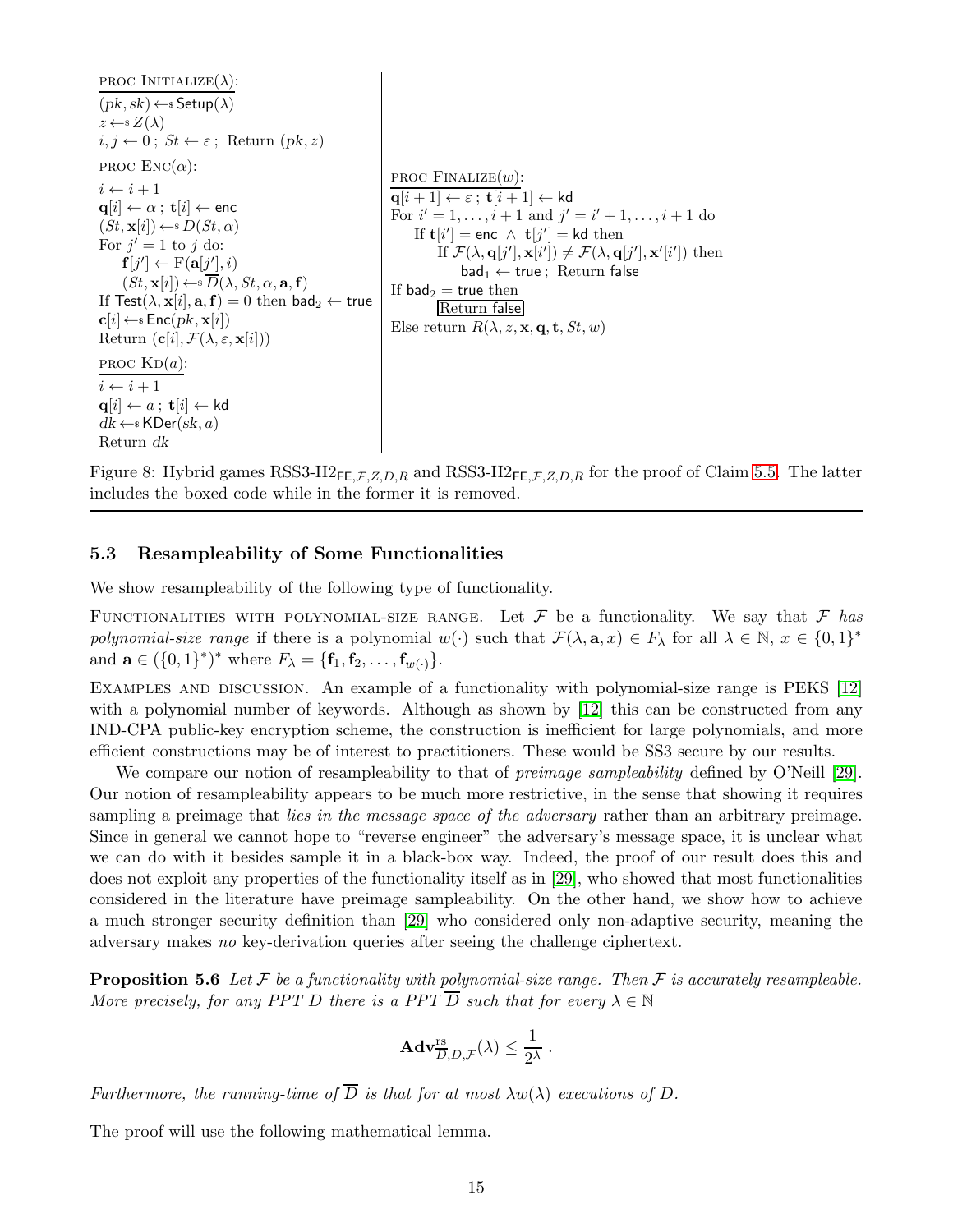| Alg | $S(1^k)$ : | \n $i, j \leftarrow 0$<br>\n $j \leftarrow j + 1$ ; $\alpha[i] \leftarrow \alpha$<br>\n        The term $K$ Der( $k, a$ )<br>\n        The term $R(1^k, x, a, \alpha, St, w)$ \n | \n <b>Alg</b> \n $B(k)$ :\n $i, j \leftarrow 0$<br>\n $j, j \leftarrow 0$ \n | \n <b>Alg</b> \n $B(k)$ :\n $i, j \leftarrow 0$<br>\n $i, j \leftarrow 0$<br>\n        The term $A(pk)$ :\n $i, j \leftarrow 0$<br>\n        The term $A(pk)$ :\n $i, j \leftarrow 0$<br>\n        The term $A(pk)$ :\n $i, j \leftarrow 0$<br>\n        The term $A(pk)$ :\n $i, j \leftarrow 0$<br>\n        The term $A(pk)$ :\n $i, j \leftarrow 0$<br>\n        The term $A(pk)$ :\n $i, j \leftarrow 0$<br>\n        The term $A(pk)$ :\n $i, j \leftarrow 0$<br>\n        The term $A(pk)$ :\n $i, j \leftarrow 0$<br>\n        The term $A(pk)$ :\n $i, j \leftarrow 0$<br>\n        The term $A(pk)$ :\n $i, j \leftarrow 0$<br>\n        The term $A(pk)$ :\n $i, j \leftarrow 0$<br>\n        The term $A(pk)$ :\n $i, j \leftarrow 0$<br>\n        The term $i, j \leftarrow 0$<br>\n        The term $j' = 1$ to $j$ do:\n $f[j'] \leftarrow F(\mathbf{a}[j'], \mathbf{x}_0[i])$<br>\n        The term $\mathbf{L}(\mathbf{x}_0[i], \mathbf{x}_1[i])$<br>\n        The term $\mathbf{L}(\mathbf{x}_0[i], \mathbf{x}_1[i])$<br>\n        The term $\mathbf{L}(\mathbf{x}_0[i], \mathbf{x}_1[i])$ |
|-----|------------|----------------------------------------------------------------------------------------------------------------------------------------------------------------------------------|------------------------------------------------------------------------------|--------------------------------------------------------------------------------------------------------------------------------------------------------------------------------------------------------------------------------------------------------------------------------------------------------------------------------------------------------------------------------------------------------------------------------------------------------------------------------------------------------------------------------------------------------------------------------------------------------------------------------------------------------------------------------------------------------------------------------------------------------------------------------------------------------------------------------------------------------------------------------------------------------------------------------------------------------------------------------------------------------------------------------------------------------------------------------------------------------------|
|-----|------------|----------------------------------------------------------------------------------------------------------------------------------------------------------------------------------|------------------------------------------------------------------------------|--------------------------------------------------------------------------------------------------------------------------------------------------------------------------------------------------------------------------------------------------------------------------------------------------------------------------------------------------------------------------------------------------------------------------------------------------------------------------------------------------------------------------------------------------------------------------------------------------------------------------------------------------------------------------------------------------------------------------------------------------------------------------------------------------------------------------------------------------------------------------------------------------------------------------------------------------------------------------------------------------------------------------------------------------------------------------------------------------------------|

<span id="page-16-0"></span>Figure 9: Algorithms for proof of Claim [5.5.](#page-14-0)

**Lemma 5.7** Fix integers  $n, k \geq 1$ . For  $\mathbf{x} \in \mathbb{R}^n$  define the function  $f(\mathbf{x}) = \sum_{i=1}^n x_i(1-x_i)^k$ . Subject to constraints  $\sum_{i=1}^n x_i = 1$  and  $0 \le x_i \le 1$  for all  $1 \le i \le n$ ,  $f(\cdot)$  is maximum  $\overline{at} x_1 = \ldots = x_n = 1/n$ .

**Proof:** (Of Lemma [5.7\)](#page-15-1) We use a change of variables: let  $y_i = (1 - x_i)$  for all  $1 \le i \le n$ . Then we equivalently seek to maximize

$$
f'(\mathbf{y}) = \sum_{i=1}^{n} (1 - y_i) y_i^k
$$

subject to  $\sum_{i=1}^{n} y_i = n-1$  and  $0 \le y_i \le 1$  for all  $1 \le i \le n$ . Now use Lagrange multipliers: we seek a constant  $\lambda$  such that

<span id="page-16-1"></span>
$$
\nabla f' = \lambda \nabla g \tag{2}
$$

where  $g(\mathbf{x}) = \sum_{i=1}^{n} y_i$ . Fix any  $1 \le i \le n$ . Since

$$
\frac{\partial f'}{\partial y_i} = 1 - (k+1)y_i^k \text{ and } \frac{\partial g}{\partial y_i} = 1
$$

by Equation [\(2\)](#page-16-1) we have

<span id="page-16-2"></span>
$$
1 - (k+1)y_i^k = \lambda \implies y_i = \left(\frac{1-\lambda}{k+1}\right)^{1/k} \tag{3}
$$

Using the constraint  $\sum_{i=1}^{n} y_i = n - 1$  we have

$$
n\left(\frac{1-\lambda}{k+1}\right)^{1/k} = n-1 \implies \lambda = 1 - (k+1)\left(1-\frac{1}{n}\right)^k.
$$

Substituting this into Equation [\(3\)](#page-16-2) we get  $y_i = 1 - 1/n$  and so  $x_i = -(y_i - 1) = 1/n$  as desired. Note that this must be a maximum (rather than minimum) since f vanishes when  $x_i = 1$  for some i.

We now prove the proposition.

**Proof:** (Of Proposition [5.6\)](#page-15-2) Given any D, define the corresponding resampler  $\overline{D}$  as follows: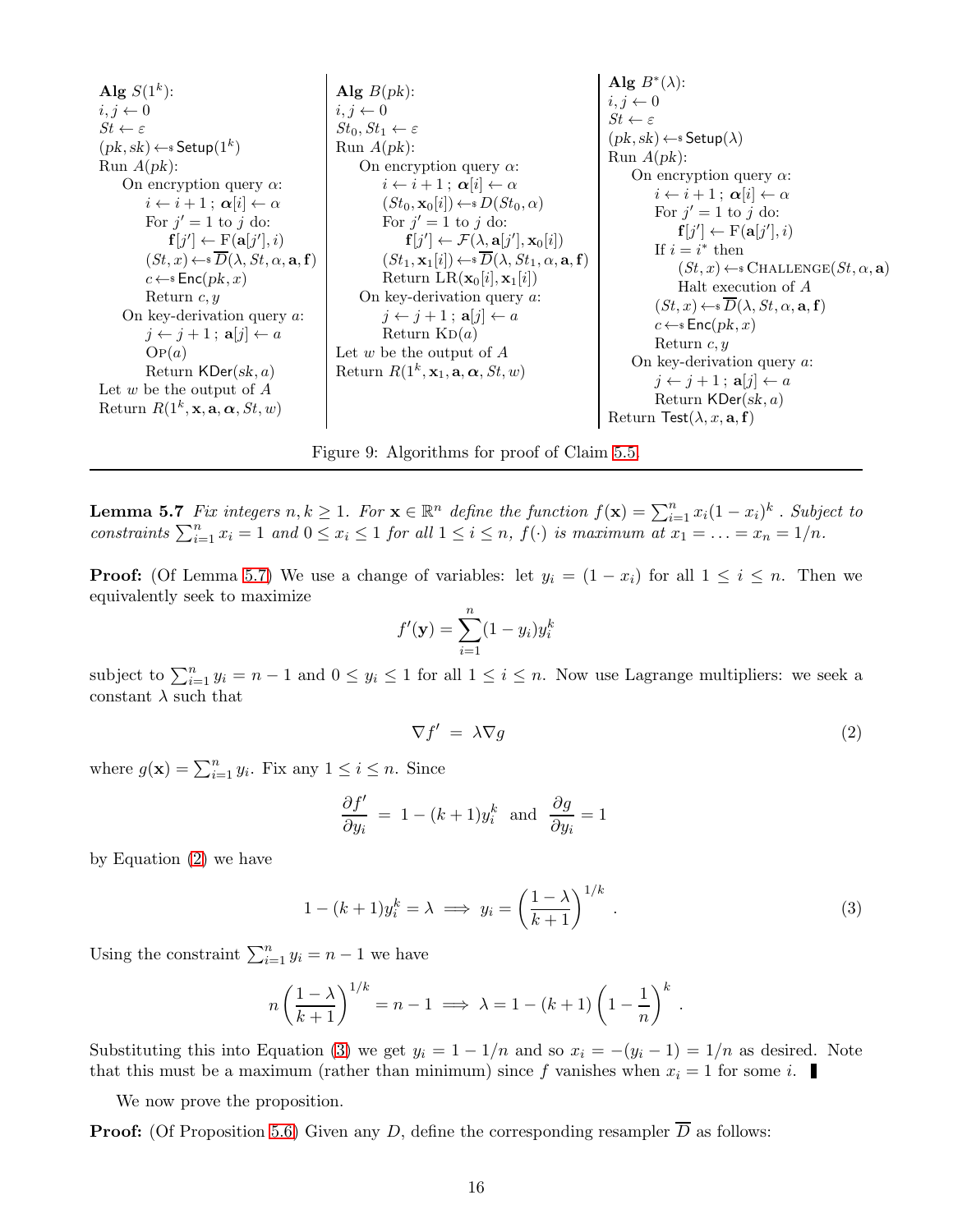**Alg** 
$$
\overline{D}(\lambda, St, \alpha, \mathbf{a}, \mathbf{f})
$$
:  
For  $i = 1$  to  $\lambda w(\lambda)$  do:  
 $x' \leftarrow s D(St, \alpha)$   
If Test $(\lambda, x', \mathbf{a}, \mathbf{f}) = 1$  then return  $x'$   
Return  $\perp$ 

<span id="page-17-0"></span>We need to show that for any B

$$
\mathbf{Adv}_{\overline{D},D,\mathcal{F},B}^{\text{rs}}(\cdot) \ \leq \ \frac{1}{2^{\lambda}} \ .
$$

To this end define game  $Ramp_{\overline{D},D,\mathcal{F}}$  to pick a bit b at random and run the first experiment if  $b=1$  and the second if  $b = 0$ ; also, have it set bad to true if D ever returns  $\perp$ . Define Rsmp-H<sub>D,D,F</sub> to be like the former but return Resample $_D(\lambda, St, \alpha, \mathbf{a}, \mathbf{f})$  if bad is set. Then using a standard conditioning argument and the Fundamental Lemma [\[8\]](#page-21-16):

$$
\frac{1}{2} + \frac{1}{2} \mathbf{Adv}_{\overline{D},D,\mathcal{F},B}^{\text{rs}}(\cdot) = T(\text{Rsmp}_{\overline{D},D,\mathcal{F}},B,\cdot)
$$
\n
$$
\leq T(\text{Rsmp-H}_{\overline{D},D,\mathcal{F}},B,\cdot) + \Pr\left[\text{Rsmp}_{\overline{D},D,\mathcal{F}}^B(\cdot) \text{ sets bad}\right]
$$
\n
$$
= \frac{1}{2} + \Pr\left[\text{Rsmp}_{\overline{D},D,\mathcal{F}}^B(\cdot) \text{ sets bad}\right].
$$

Finally, we claim

$$
\Pr\Big[\operatorname{Rsmp}_{\overline{D},D,\mathcal{F}}^B(\cdot) \text{ sets } \mathsf{bad}\Big] \leq \frac{1}{2^{\lambda}}\,.
$$

To see this, fix any inputs  $\lambda$ ,  $St$ ,  $\alpha$ ,  $\mathbf{a}$ ,  $\mathbf{f}$  and for all  $1 \leq i \leq w(\lambda)$  let

$$
p_i = \Pr[\mathcal{F}(\lambda, \mathbf{a}, x) = \mathbf{f}_i : x \leftarrow s D(St, \alpha)].
$$

Then

$$
\begin{array}{rcl} \Pr\left[\,\overline{D}(\lambda, St, \alpha, \mathbf{a}, \mathbf{f}) \text{ outputs } \bot\,\right] & = & \sum_{i} p_i \cdot (1 - p_i)^{\lambda w(\lambda)} \\ \\ & \leq & \sum_{i} \frac{1}{w(\lambda)} \cdot \left(1 - \frac{1}{w(\lambda)}\right)^{\lambda \cdot w(\lambda)} \\ \\ & \leq & \frac{1}{2^{\lambda}} \,. \end{array}
$$

The second line above is justified by Lemma [5.7.](#page-15-1) The third line uses the inequality  $(1-1/x)^x \le 1/e < 1/2$ for any real number  $x \geq 1$  (here e is Euler's constant).

## 6 Brute-Force Construction Revisited

We now revisit the "brute-force" scheme defined by BSW [\[14\]](#page-21-0), which provides a way to construct FE for any functionality with a polynomially-sized index space.

Let F be a functionality. We say that F has polynomially-sized index space if  $\mathcal{F}(\lambda, a, x) = \bot$  if  $a \notin A_{\lambda}$ where  $\mathcal{A}_{\lambda} = \{\varepsilon, a_1, a_2, \ldots, a_{p(\lambda)}\}$  for a polynomial  $p(\cdot)$ . Let  $(\mathcal{G}, \mathcal{E}, \mathcal{D})$  be a PKE scheme. Then we define a the *brute-force FE scheme* for  $\mathcal F$  as follows: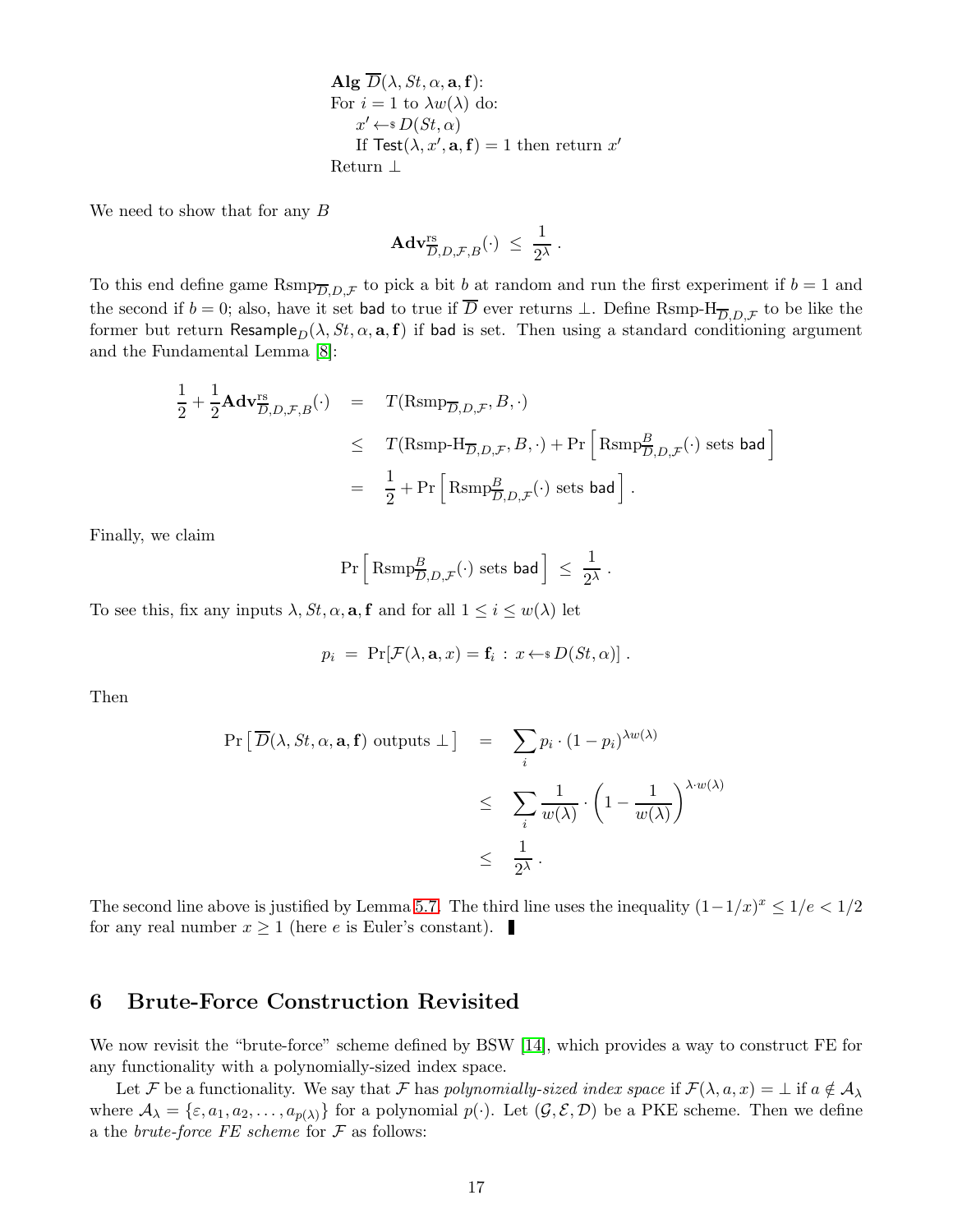<span id="page-18-2"></span>

| PROC INITIALIZE( $\lambda$ ):                                                                       | Alg Resample <sub>D</sub> $(\lambda, St, \alpha, \mathbf{a}, \mathbf{f})$ :                                                                      |
|-----------------------------------------------------------------------------------------------------|--------------------------------------------------------------------------------------------------------------------------------------------------|
| Return $\lambda$                                                                                    | If $CS_D(\lambda, St, \alpha, \mathbf{a}, \mathbf{f}) = \emptyset$ then return $\perp$                                                           |
| PROC CHALLENGE $(St, \alpha, \mathbf{a})$ :                                                         | $w \leftarrow \s{S_D(\lambda, St, \alpha, \mathbf{a}, \mathbf{f})$                                                                               |
| $x \leftarrow s D(St, \alpha)$                                                                      | $x' \leftarrow D(St, \alpha; w)$                                                                                                                 |
| $\mathbf{f} \leftarrow (\mathcal{F}(\lambda, \mathbf{a}, x), \mathcal{F}(\lambda, \varepsilon, x))$ | Return $x'$                                                                                                                                      |
| If $b = 1$ then $x' \leftarrow \overline{D}(\lambda, St, \alpha, \mathbf{a}, \mathbf{f})$           | Alg Test $(\lambda, x, a, f)$ :                                                                                                                  |
| Else $x' \leftarrow$ Resample <sub>D</sub> $(\lambda, St, \alpha, \mathbf{a}, \mathbf{f})$          | $\mathbf{f}' \leftarrow (\mathcal{F}(\lambda, \mathbf{a}, x), \mathcal{F}(\lambda, \varepsilon, x))$                                             |
| Return $x'$                                                                                         | Return $(f = f')$                                                                                                                                |
| PROC FINALIZE $(b')$ :                                                                              | Set $CS_D(\lambda, St, \alpha, \mathbf{a}, \mathbf{f}) := \{w : \text{Test}(\lambda, D(St, \alpha; w), \mathbf{a}, \mathbf{f}) = \text{true}\}\$ |
| Return $(b' = 1)$                                                                                   |                                                                                                                                                  |

Figure 10: Left: Game Resamp $_{\overline{D},D,\mathcal{F},b}$  for the resampleability definition. Right: Associated algorithms and definitions used by the game's procedures.

<span id="page-18-0"></span>

| $\text{SETUP}(\lambda)$                                            | $\text{Enc}(\textbf{pk}, m)$                                                         |
|--------------------------------------------------------------------|--------------------------------------------------------------------------------------|
| For $i = 1, \ldots p(\lambda)$ do                                  | For $i = 1, \ldots, p(\lambda)$ do                                                   |
| $(\mathbf{pk}[i], \mathbf{sk}[i]) \leftarrow \mathcal{G}(\lambda)$ | $\mathbf{c}[i] \leftarrow \mathcal{E}(\mathbf{pk}[i], \mathcal{F}(\lambda, a_i, m))$ |
| Return $(\mathbf{pk}, \mathbf{sk})$                                | Return c                                                                             |
| $\text{KDer}(sk, a)$                                               | $\mathrm{DEC}((i,\mathbf{sk}[i]),\mathbf{c}))$                                       |
| For $i = 1, \ldots, p(\lambda)$ do                                 | If $(\mathbf{sk}[i] = \varepsilon)$ then return  m                                   |
| If $a_i = a$ then return $(i, s\mathbf{k}[i])$                     | Return $\mathcal{D}(\mathbf{sk}[i], \mathbf{c}[i])$                                  |
|                                                                    |                                                                                      |

BSW [\[14\]](#page-21-0) show that this construction is IND-secure (and hence, by our results in Section [5,](#page-11-2) SS2 secure) provided that the underlying PKE scheme is semantically secure. Moreover, they show a slightly decorated construction which is SS1-secure in the random oracle model. What we show is that it suffices for the underlying PKE scheme to be secure against key-revealing  $SOAs$  (SOA-K) for this FE scheme to be SS1-secure. In fact, for their result BSW implicitly use the non-committing (which implies SOA-K) PKE scheme of Nielsen [\[26\]](#page-21-4) in the random oracle model as the underlying PKE scheme, so our result is a generalization of theirs. In particular, it allows us to obtain instantiations in the standard model by (necessarily) allowing long keys, meaning longer than the total number of bits encrypted; SOA-K secure PKE is known to exist in this setting [\[15,](#page-21-10) [16\]](#page-21-11).

The intuition is that opening a particular  $\mathcal{F}(\lambda, a_i, m)$  is equivalent to giving away  $\mathbf{sk}[i]$ . Therefore, it should be the case that if some F values for a particular set  $I = \{a_{j_1}, a_{j_2}, \ldots, a_{j_{|I|}}\} \subseteq A$  of indices are revealed, it is equivalent to opening up  $sk[j_1], sk[j_2], \ldots, sk[j_{|I|}]$  and should therefore, by SOA security, not make it any easier to obtain decryptions under any other secret key, i.e. to evaluate  $\mathcal F$  on any other index.

SOA-K definition.To formalize our result we will need an explicit notion of SOA-K security, as described in BDWY [\[5\]](#page-20-0). Here we need to extend the BDWY definition to allow the adversary and simulator to ask for encryptions and secret keys adaptively (as in our SS notions for FE) rather than asking for an initial vector of ciphertexts and then afterwards a subset of the secret keys in one shot.

Let  $\Pi$  be a PKE scheme. The definition uses games  $RSOAK_{\Pi,Z,D,R,n}$  and  $SSOAK_{\Pi,Z,D,R,n}$  of Fig-ure [11.](#page-19-0) We say that  $\Pi$  is  $SOAK\text{-}secure$  if for every auxiliary input generator Z, every PT message sampler D, every PT relation R, every PT adversary A, and every polynomial  $n(\cdot)$  there is a PT simulator S such that

$$
\mathbf{Adv}_{\Pi,A,S,Z,D,R,n}^{\text{soa-k}}(\cdot) = \Pr\left[\,\text{RSOAK}_{\Pi,Z,D,R,n}^{A}(\cdot)\,\right] - \Pr\left[\,\text{SSOAK}_{\Pi,Z,D,R,n}^{S}(\cdot)\,\right]
$$

1

<span id="page-18-1"></span>is negligible.

**Theorem 6.1** Let  $\Pi = (\mathcal{G}, \mathcal{E}, \mathcal{D})$  be a SOA-K secure PKE scheme. Then the corresponding brute-force FE scheme for any functionality  $\mathcal F$  with a polynomially-sized index space is SS1-secure.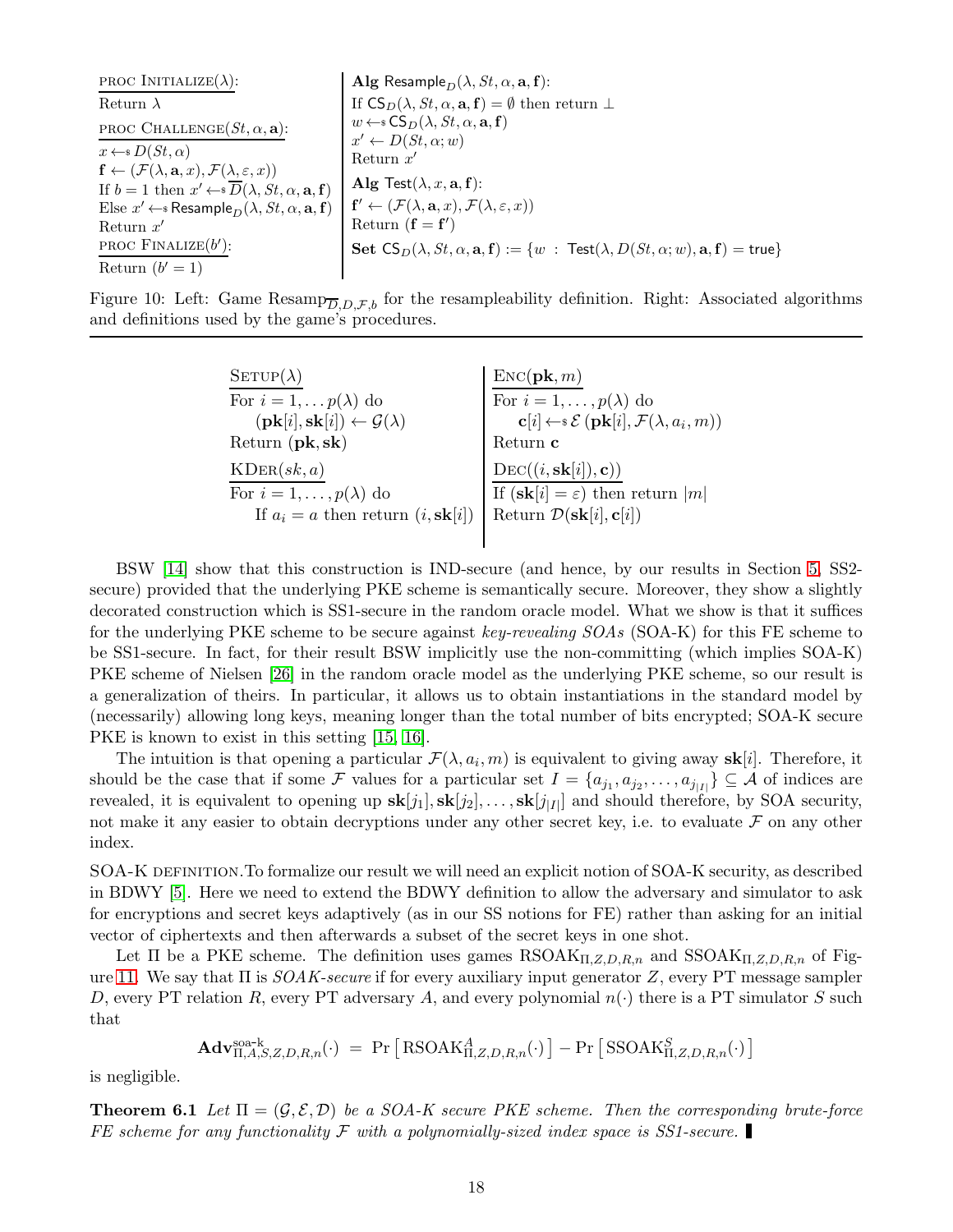| INITIALIZE( $\lambda$ )                                                  |                                                               |                                                                         |                                                               |
|--------------------------------------------------------------------------|---------------------------------------------------------------|-------------------------------------------------------------------------|---------------------------------------------------------------|
| $i', j \leftarrow 0$                                                     |                                                               |                                                                         |                                                               |
| $St \leftarrow \varepsilon$                                              |                                                               | INITIALIZE $(\lambda)$                                                  |                                                               |
| For $j' = 1, \ldots, n(\lambda)$ do                                      | CORRUPT(i)                                                    | $i', j \leftarrow 0$                                                    | CORRUPT(i)                                                    |
| $(\mathbf{pk}[j'], \mathbf{sk}[j']) \leftarrow \mathcal{G}(\lambda)$     | $j \leftarrow j+1$                                            | $z \leftarrow \s Z(\lambda)$                                            | $j \leftarrow j + 1$                                          |
| $z \leftarrow s Z(\lambda)$                                              | $\mathbf{i}[j] \leftarrow i$                                  | $St \leftarrow \varepsilon$                                             | $\mathbf{i}[j] \leftarrow i$                                  |
| Return $(\mathbf{pk}, z)$                                                | For $j' = 1, \ldots, i'$ do                                   | Return z                                                                | For $j' = 1, \ldots, i'$ do                                   |
| $\text{Enc}(\alpha)$                                                     | $\mathbf{m}[j'] \leftarrow \mathbf{x}[j'][i]$                 | $\text{MSG}(\alpha)$                                                    | $\mathbf{m}[j'] \leftarrow \mathbf{x}[j'][i]$                 |
| $(St, \mathbf{m}) \leftarrow B St, \alpha)$                              | Return $(m, sk[i])$                                           | $(St, \mathbf{m}) \leftarrow B St, \alpha)$                             | Return m                                                      |
| $i' \leftarrow i' + 1$                                                   | $\text{FinALIZE}(w)$                                          | $i' \leftarrow i' + 1$                                                  | $\text{FINALIZE}(w)$                                          |
| $\alpha[i'] \leftarrow \alpha$ ; $\mathbf{x}[i'] \leftarrow \mathbf{m}$  | Return $R(\lambda, z, \mathbf{x}, \mathbf{i}, \alpha, St, w)$ | $\alpha[i'] \leftarrow \alpha$ ; $\mathbf{x}[i'] \leftarrow \mathbf{m}$ | Return $R(\lambda, z, \mathbf{x}, \mathbf{i}, \alpha, St, w)$ |
| For $j' = 1, \ldots, n(\lambda)$ do                                      |                                                               | Return $\varepsilon$                                                    |                                                               |
| $\mathbf{c}[j'] \leftarrow \mathcal{E}(\mathbf{pk}[j'], \mathbf{m}[j'])$ |                                                               |                                                                         |                                                               |
| Return c                                                                 |                                                               |                                                                         |                                                               |
|                                                                          |                                                               |                                                                         |                                                               |

<span id="page-19-0"></span>Figure 11: Left: "Real world" game  $\text{RSOAK}_{\Pi, Z, D, R, n}$  for the SOA-K definition. Right: "Ideal world" game  $SSOAK_{\Pi,Z,D,R,n}$  for the SOA-K definition.

<span id="page-19-1"></span>Figure 12: Algorithms for proof of security of brute-force scheme.

**Proof of Theorem [6.1:](#page-18-1)** Denote by  $A_{\lambda} = \{\varepsilon, a_1, a_2, \ldots, a_{p(\lambda)}\}$  the family of sets satisfying the definition of polynomially-sized index space for  $\mathcal F$ . Let Z be an auxiliary input generator, D be a message sampler, R be a relation, and A be a SS1 adversary. Consider the auxiliary input generator  $Z' = Z$ , and then the relation  $R'$ , message sampler  $D'$  and SOA-K adversary  $A'$  defined as in Figure [12.](#page-19-1)

Above, for a ciphertext c, msglen(c) returns the length of the decryption of  $c$  (which we assume is efficiently computable from a ciphertext, or else that  $D$  always outputs messages of some known length). Also note that we set  $n(\cdot) = p(\cdot) + 1$  in the SOAK games; this allows A' to pass the length of the "actual" payload x to A and similarly R' to pass the "actual" payload vector x to R. Since  $\Pi$  is SOA-K secure, we know that there exists a PT simulator  $S'$  such that

$$
\mathbf{Adv}_{\Pi,A',S',Z',D',R'}^{\text{soak}}(\cdot) = \Pr\Big[\operatorname{RSOAK}_{\Pi,Z',D',R'}^{A'}(\cdot)\Big] - \Pr\Big[\operatorname{SSOAK}_{\Pi,Z',D',R'}^{S'}(\cdot)\Big]
$$

is negligible. Now we use  $S'$  to construct  $S$ , a simulator for the ISS game, in a similar way we adapted A to get  $A'$ :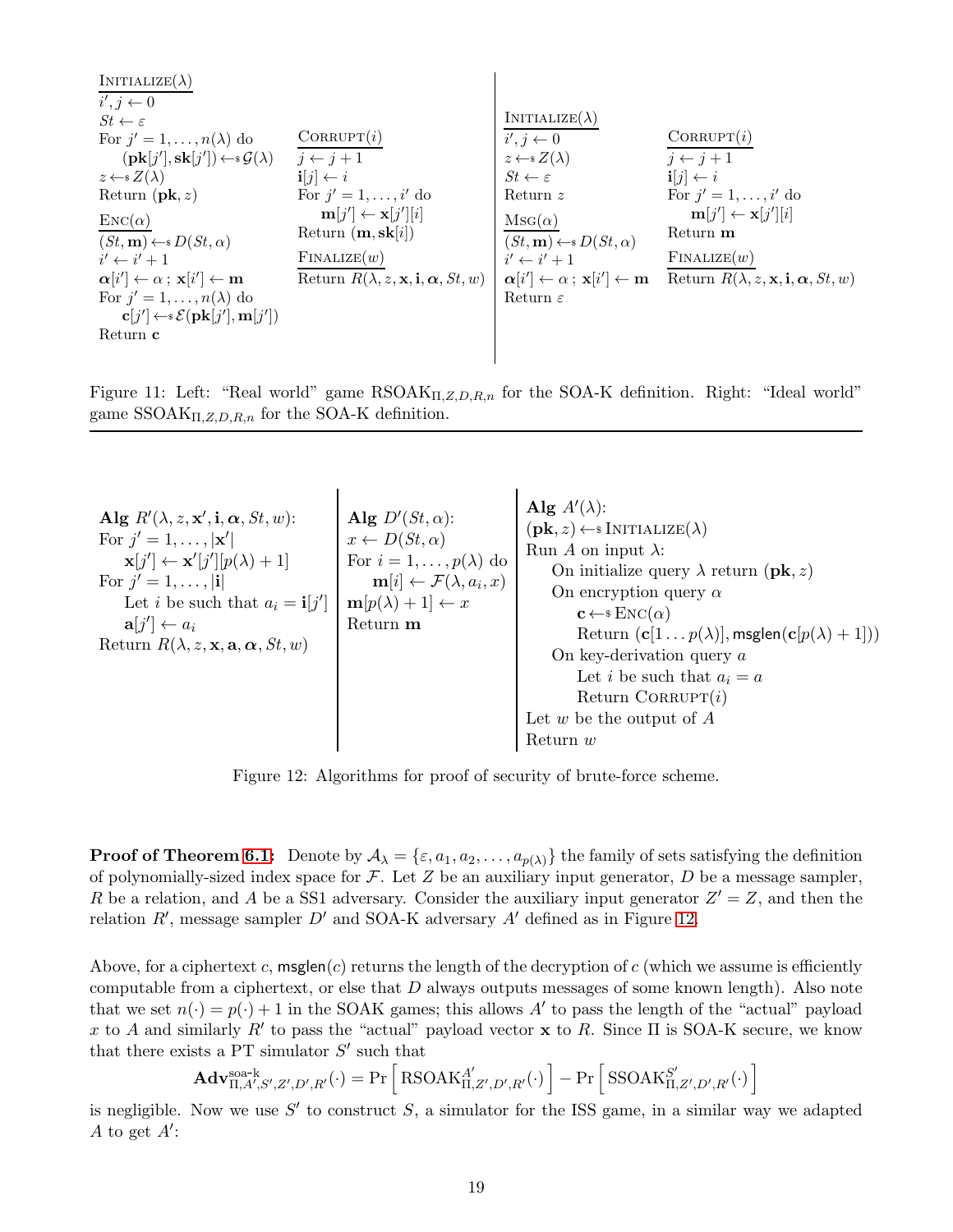```
Alg S(\lambda):
z \leftarrow$ Initialize(\lambda)
Run S' on input \lambda:
     i' \leftarrow 0On initialize query \lambda return z
    On message query \alpha:
          i' \leftarrow i' + 1; MsG(\alpha)
         Return \varepsilonOn corrupt query i:
         \text{OP}(a_i)For j = 1, \ldots, i'\mathbf{x}[j] \leftarrow \mathrm{F}(a_i, j)Return x
Let w be the output of S'Return w
```
By construction, we now have

$$
\Pr\left[\text{RSOAK}_{\Pi,Z',D',R',p+1}^{A'}(\cdot)\right] = \Pr\left[\text{RSS}_{\mathsf{FE},\mathcal{F},Z,D,R}^{A}(\cdot)\right]
$$

$$
\Pr\left[\text{SSOAK}_{\Pi,Z',D',R',p+1}^{S'}(\cdot)\right] = \Pr\left[\text{ISS}_{\mathsf{FE},\mathcal{F},Z,D,R}^{S}(\cdot)\right]
$$

Therefore,

$$
\mathbf{Adv}_{\mathsf{FE},\mathcal{F},A,S,Z,D,R}^{\mathrm{ss1}}(\cdot) = \Pr\left[\operatorname{RSS}_{\mathsf{FE},\mathcal{F},Z,D,R}^A(\cdot)\right] - \Pr\left[\operatorname{ISS}_{\mathsf{FE},\mathcal{F},Z,D,R}^S(\cdot)\right]
$$

$$
= \Pr\left[\operatorname{RSOAK}_{\Pi,Z',D',R'}^{A'}(\cdot)\right] - \Pr\left[\operatorname{SSOAK}_{\Pi,Z',D',R',p+1}^{S'}(\cdot)\right]
$$

$$
= \mathbf{Adv}_{\Pi,A',S',Z',D',R',p+1}^{\mathrm{ssa-k}}(\cdot)
$$

which is negligible by assumption.

# <span id="page-20-5"></span>References

- [1] M. Abdalla, M. Bellare, and G. Neven. Robust encryption. In D. Micciancio, editor, TCC 2010, volume 5978 of LNCS, pages 480–497. Springer, Feb. 2010. [5,](#page-5-0) [6,](#page-6-1) [8](#page-8-2)
- <span id="page-20-1"></span>[2] S. Agrawal, D. M. Freeman, and V. Vaikuntanathan. Functional encryption for inner product predicates from learning with errors. In D. H. Lee and X. Wang, editors, ASIACRYPT 2011, volume 7073 of LNCS, pages 21–40. Springer, Dec. 2011. [2](#page-2-1)
- <span id="page-20-2"></span>[3] S. Agrawal, S. Gorbunov, V. Vaikuntanathan, and H. Wee. Functional encryption: New perspectives and lower bound. Cryptology ePrint Archive, Report 2012/468, 2012. <http://eprint.iacr.org/>. [3,](#page-3-0) [4](#page-4-0)
- <span id="page-20-4"></span>[4] M. Barbosa and P. Farshim. Semantically secure functional encryption revisited. Cryptology ePrint Archive, Report 2012/474, 2012. <http://eprint.iacr.org/>. [4,](#page-4-0) [7](#page-7-1)
- <span id="page-20-0"></span>[5] M. Bellare, R. Dowsley, B. Waters, and S. Yilek. Standard security does not imply security against selectiveopening. In D. Pointcheval, editor, EUROCRYPT 2012, LNCS. Springer, 2012. [1,](#page-1-0) [3,](#page-3-0) [10,](#page-10-3) [18](#page-18-2)
- <span id="page-20-3"></span>[6] M. Bellare, D. Hofheinz, and S. Yilek. Possibility and impossibility results for encryption and commitment secure under selective opening. In A. Joux, editor, EUROCRYPT 2009, volume 5479 of LNCS, pages 1–35. Springer, Apr. 2009. [4](#page-4-0)
- <span id="page-20-6"></span>[7] M. Bellare and A. Palacio. GQ and Schnorr identification schemes: Proofs of security against impersonation under active and concurrent attacks. In M. Yung, editor, CRYPTO 2002, volume 2442 of LNCS, pages 162-177. Springer, Aug. 2002. [10](#page-10-3)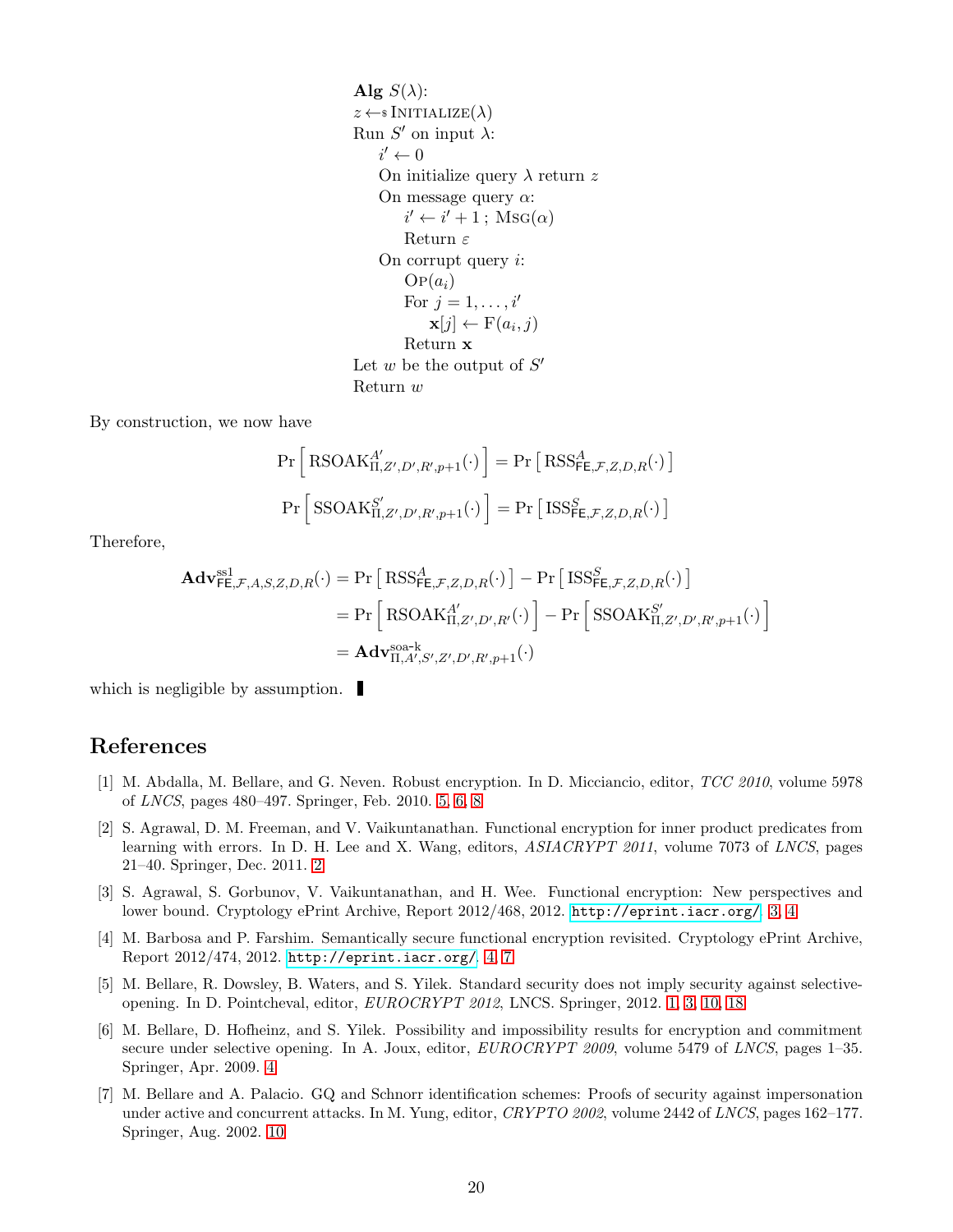- <span id="page-21-16"></span>[8] M. Bellare and P. Rogaway. The security of triple encryption and a framework for code-based gameplaying proofs. In S. Vaudenay, editor, EUROCRYPT 2006, volume 4004 of LNCS, pages 409–426. Springer, May / June 2006. [5,](#page-5-0) [12,](#page-12-2) [14,](#page-14-1) [17](#page-17-0)
- <span id="page-21-17"></span><span id="page-21-14"></span>[9] M. Bellare, B. Waters, and S. Yilek. Identity-based encryption secure against selective opening attack. In Y. Ishai, editor, *TCC 2011*, volume 6597 of *LNCS*, pages 235–252. Springer, Mar. 2011. [4](#page-4-0)
- [10] D. Boneh and X. Boyen. Efficient selective-ID secure identity based encryption without random oracles. In C. Cachin and J. Camenisch, editors, EUROCRYPT 2004, volume 3027 of LNCS, pages 223–238. Springer, May 2004. [5,](#page-5-0) [6](#page-6-1)
- <span id="page-21-18"></span><span id="page-21-6"></span>[11] D. Boneh and X. Boyen. Secure identity based encryption without random oracles. In M. Franklin, editor, CRYPTO 2004, volume 3152 of LNCS, pages 443–459. Springer, Aug. 2004. [2](#page-2-1)
- [12] D. Boneh, G. Di Crescenzo, R. Ostrovsky, and G. Persiano. Public key encryption with keyword search. In C. Cachin and J. Camenisch, editors, *EUROCRYPT 2004*, volume 3027 of *LNCS*, pages 506–522. Springer, May 2004. [6,](#page-6-1) [15](#page-15-3)
- <span id="page-21-1"></span>[13] D. Boneh and M. K. Franklin. Identity based encryption from the Weil pairing. SIAM Journal on Computing, 32(3):586–615, 2003. [1,](#page-1-0) [2](#page-2-1)
- <span id="page-21-0"></span>[14] D. Boneh, A. Sahai, and B. Waters. Functional encryption: Definitions and challenges. In Y. Ishai, editor, TCC 2011, volume 6597 of LNCS, pages 253–273. Springer, Mar. 2011. [1,](#page-1-0) [2,](#page-2-1) [3,](#page-3-0) [4,](#page-4-0) [5,](#page-5-0) [6,](#page-6-1) [7,](#page-7-1) [8,](#page-8-2) [9,](#page-9-2) [10,](#page-10-3) [17,](#page-17-0) [18](#page-18-2)
- <span id="page-21-11"></span><span id="page-21-10"></span>[15] R. Canetti, U. Feige, O. Goldreich, and M. Naor. Adaptively secure multi-party computation. In 28th ACM STOC, pages 639–648. ACM Press, May 1996. [3,](#page-3-0) [4,](#page-4-0) [18](#page-18-2)
- [16] I. Damgård and J. B. Nielsen. Improved non-committing encryption schemes based on a general complexity assumption. In M. Bellare, editor, CRYPTO 2000, volume 1880 of LNCS, pages 432–450. Springer, Aug. 2000. [3,](#page-3-0) [4,](#page-4-0) [18](#page-18-2)
- <span id="page-21-12"></span>[17] S. Fehr, D. Hofheinz, E. Kiltz, and H. Wee. Encryption schemes secure against chosen-ciphertext selective opening attacks. In H. Gilbert, editor, EUROCRYPT 2010, volume 6110 of LNCS, pages 381–402. Springer, May 2010. [4](#page-4-0)
- <span id="page-21-5"></span>[18] S. Goldwasser and S. Micali. Probabilistic encryption. Journal of Computer and System Sciences, 28(2):270– 299, 1984. [2](#page-2-1)
- <span id="page-21-15"></span>[19] S. Gorbunov, V. Vaikuntanathan, and H. Wee. Functional encryption with bounded collusions via multi-party computation. In CRYPTO, pages 162–179, 2012. [4](#page-4-0)
- <span id="page-21-2"></span>[20] V. Goyal, O. Pandey, A. Sahai, and B. Waters. Attribute-based encryption for fine-grained access control of encrypted data. In A. Juels, R. N. Wright, and S. Vimercati, editors, ACM CCS 06, pages 89–98. ACM Press, Oct. / Nov. 2006. Available as Cryptology ePrint Archive Report 2006/309. [1,](#page-1-0) [2](#page-2-1)
- <span id="page-21-13"></span>[21] B. Hemenway, B. Libert, R. Ostrovsky, and D. Vergnaud. Lossy encryption: Constructions from general assumptions and efficient selective opening chosen ciphertext security. In D. H. Lee and X. Wang, editors, ASIACRYPT 2011, volume 7073 of LNCS, pages 70–88. Springer, Dec. 2011. [4](#page-4-0)
- <span id="page-21-3"></span>[22] J. Katz, A. Sahai, and B. Waters. Predicate encryption supporting disjunctions, polynomial equations, and inner products. In N. P. Smart, editor, EUROCRYPT 2008, volume 4965 of LNCS, pages 146–162. Springer, Apr. 2008. [1,](#page-1-0) [2,](#page-2-1) [6,](#page-6-1) [7,](#page-7-1) [23](#page-23-0)
- <span id="page-21-7"></span>[23] A. B. Lewko, T. Okamoto, A. Sahai, K. Takashima, and B. Waters. Fully secure functional encryption: Attribute-based encryption and (hierarchical) inner product encryption. In H. Gilbert, editor, EURO- $CRYPT 2010$  $CRYPT 2010$  $CRYPT 2010$ , volume 6110 of *LNCS*, pages 62–91. Springer, May 2010. 2
- <span id="page-21-9"></span>[24] A. B. Lewko and B. Waters. Decentralizing attribute-based encryption. In K. G. Paterson, editor, EURO-CRYPT 2011, volume 6632 of LNCS, pages 568–588. Springer, May 2011. [2](#page-2-1)
- <span id="page-21-8"></span>[25] A. B. Lewko and B. Waters. Unbounded HIBE and attribute-based encryption. In K. G. Paterson, editor,  $EUROCRYPT 2011$  $EUROCRYPT 2011$  $EUROCRYPT 2011$ , volume 6632 of *LNCS*, pages 547–567. Springer, May 2011. 2
- <span id="page-21-4"></span>[26] J. B. Nielsen. Separating random oracle proofs from complexity theoretic proofs: The non-committing encryption case. In M. Yung, editor, *CRYPTO 2002*, volume 2442 of *LNCS*, pages 111–126. Springer, Aug. 2002. [2,](#page-2-1) [4,](#page-4-0) [18](#page-18-2)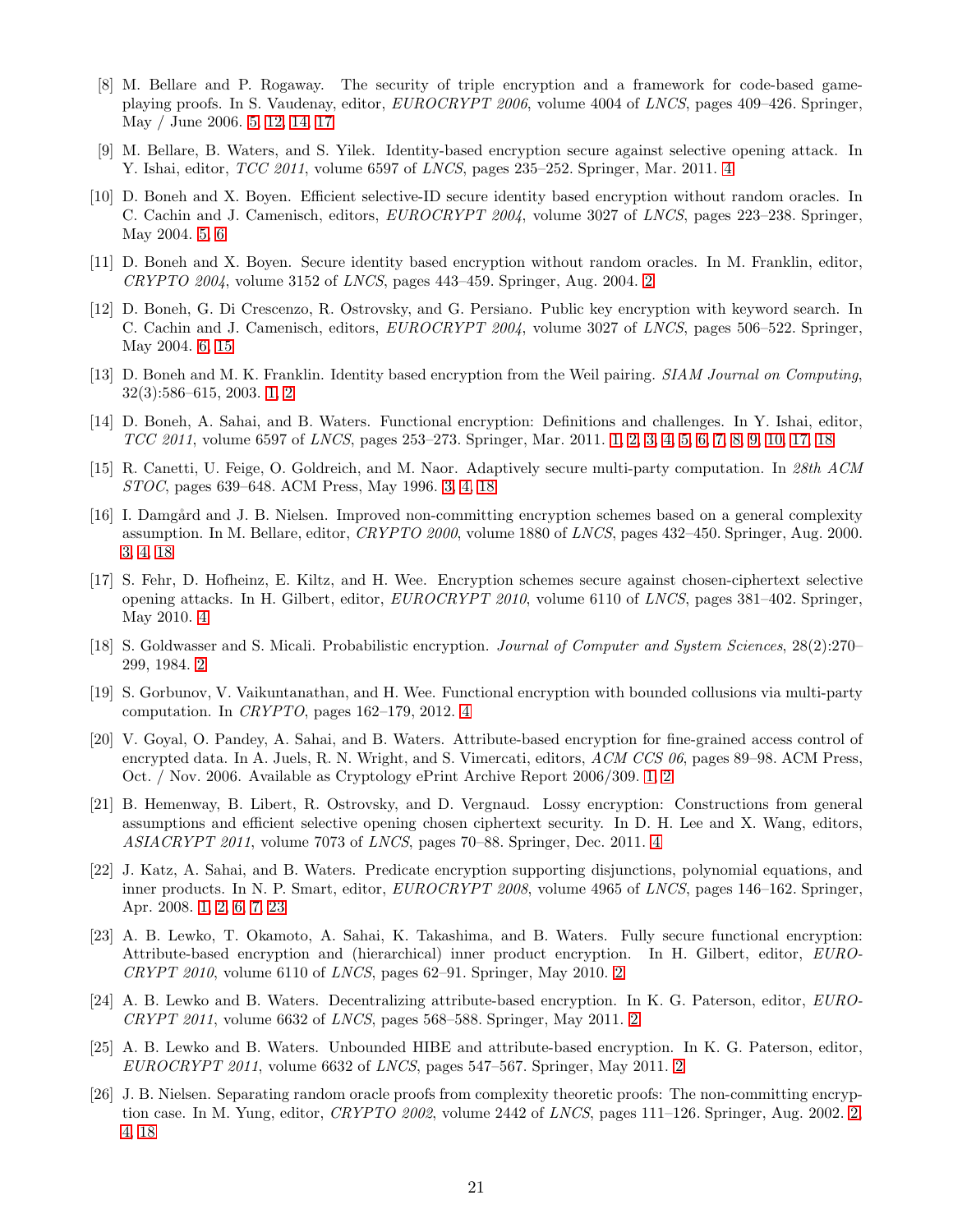- <span id="page-22-8"></span><span id="page-22-6"></span>[27] T. Okamoto and K. Takashima. Hierarchical predicate encryption for inner-products. In M. Matsui, editor, ASIACRYPT 2009, volume 5912 of LNCS, pages 214–231. Springer, Dec. 2009. [2](#page-2-1)
- [28] T. Okamoto and K. Takashima. Efficient attribute-based signatures for non-monotone predicates in the standard model. In D. Catalano, N. Fazio, R. Gennaro, and A. Nicolosi, editors, PKC 2011, volume 6571 of LNCS, pages 35–52. Springer, Mar. 2011. [2](#page-2-1)
- <span id="page-22-5"></span><span id="page-22-2"></span>[29] A. O'Neill. Definitional issues in functional encryption. Cryptology ePrint Archive, Report 2010/556, 2010. <http://eprint.iacr.org/>. [1,](#page-1-0) [2,](#page-2-1) [4,](#page-4-0) [7,](#page-7-1) [15](#page-15-3)
- [30] R. Ostrovsky, A. Sahai, and B. Waters. Attribute-based encryption with non-monotonic access structures. In P. Ning, S. D. C. di Vimercati, and P. F. Syverson, editors, ACM CCS 07, pages 195–203. ACM Press, Oct. 2007. [2](#page-2-1)
- <span id="page-22-1"></span><span id="page-22-0"></span>[31] A. Sahai and B. R. Waters. Fuzzy identity-based encryption. In R. Cramer, editor, EUROCRYPT 2005, volume 3494 of LNCS, pages 457–473. Springer, May 2005. [1](#page-1-0)
- <span id="page-22-7"></span>[32] A. Shamir. Identity-based cryptosystems and signature schemes. In G. R. Blakley and D. Chaum, editors, CRYPTO'84, volume 196 of LNCS, pages 47–53. Springer, Aug. 1985. [1](#page-1-0)
- <span id="page-22-4"></span>[33] E. Shen, E. Shi, and B. Waters. Predicate privacy in encryption systems. In O. Reingold, editor, TCC 2009, volume 5444 of LNCS, pages 457–473. Springer, Mar. 2009. [2](#page-2-1)
- [34] B. Waters. Dual system encryption: Realizing fully secure IBE and HIBE under simple assumptions. In S. Halevi, editor, CRYPTO 2009, volume 5677 of LNCS, pages 619–636. Springer, Aug. 2009. [2](#page-2-1)
- <span id="page-22-9"></span><span id="page-22-3"></span>[35] B. Waters. Functional encryption for regular languages. In CRYPTO, pages 218–235, 2012. [4](#page-4-0)
- [36] B. R. Waters. Efficient identity-based encryption without random oracles. In R. Cramer, editor, EURO-*CRYPT 2005*, volume 3494 of *LNCS*, pages 114–127. Springer, May 2005. [2,](#page-2-1) [6](#page-6-1)

## <span id="page-22-10"></span>A Standard Primitives

PUBLIC-KEY ENCRYPTION SCHEMES. An *public-key encryption scheme*  $\Pi = (\mathcal{G}, \mathcal{E}, \mathcal{D})$  is specified by three PT algorithms. Via  $(pk, sk) \leftarrow s \mathcal{G}(\lambda)$  the key-generation algorithm G generates a public key and matching secret key. Via  $c \leftarrow \varepsilon(pk, m)$  the encryption algorithm  $\varepsilon$  takes pk and message m and returns a ciphertext  $c \in \{0,1\}^* \cup \{\perp\}$ . Via  $m \leftarrow \mathcal{D}(sk, c)$ , the deterministic decryption algorithm V returns a message m. We require that  $\mathcal{D}(sk, \mathcal{E}(pk, m)) = m$  for all  $\lambda \in \mathbb{N}$ , all  $(pk, sk) \in [\mathcal{G}(\lambda)]$ , and all  $m \in \{0, 1\}^*$ 

HASH FUNCTIONS. A hash function  $\mathcal{H} = (K, H)$  is a tuple of PT algorithms. Via  $hk \leftrightarrow K(\lambda)$  the key-generation algorithm K produces a key hk. Via  $y \leftarrow H(hk, x)$  the deterministic hashing algorithm H produces the hash of a string x under key hk. Collision-resistance is defined via game  $CR<sub>\Gamma</sub>$  whose INITIALIZE( $\lambda$ ) procedure returns  $hk \leftarrow k(\lambda)$  and whose FINALIZE procedure on input  $(x, x')$  returns  $(x \neq x') \wedge (H(hk, x) = H(hk, x'))$ . There are no other procedures. The advantage of an adversary C is defined by  $\mathbf{Adv}_{\mathcal{H},C}^{\text{col}}(\lambda) = \Pr[\ \text{CR}_{\mathcal{H}}^C(\lambda) \ ]$ . We say that  $\mathcal{H}$  is collision-resistant (CR) if  $\mathbf{Adv}_{\mathcal{H},C}^{\text{col}}(\cdot)$  is negligible for every PT C.

## <span id="page-22-11"></span>B The Unordered Case

 $\mathbf{A}$ 

UNORDERED SS1. We start by formalizing the definition. Let  $FE = (Setup, KDer, Enc, Dec)$  be a  $\mathcal{F}$ -FE scheme. The definition uses games RSS1-U<sub>FE, F, Z, D, R</sub> and ISS1-U<sub>F, Z, D, R</sub> of Figure [13.](#page-23-1) ("U" for unordered.) We say that FE is  $SS1-U\text{-}secure$  if for every auxiliary input generator Z, every PT message sampler  $D$ , every PT relation  $R$  and every PT adversary  $A$  there is a PT simulator  $S$  such that

$$
\mathbf{dv}_{\mathsf{FE},\mathcal{F},A,S,Z,D,R}^{\mathsf{ss-u}}(\cdot) = \Pr\left[\text{RSS1-U}_{\mathsf{FE},\mathcal{F},Z,D,R}^A(\cdot)\right] - \Pr\left[\text{ISS1-U}_{\mathcal{F},Z,D,R}^S(\cdot)\right]
$$

is negligible.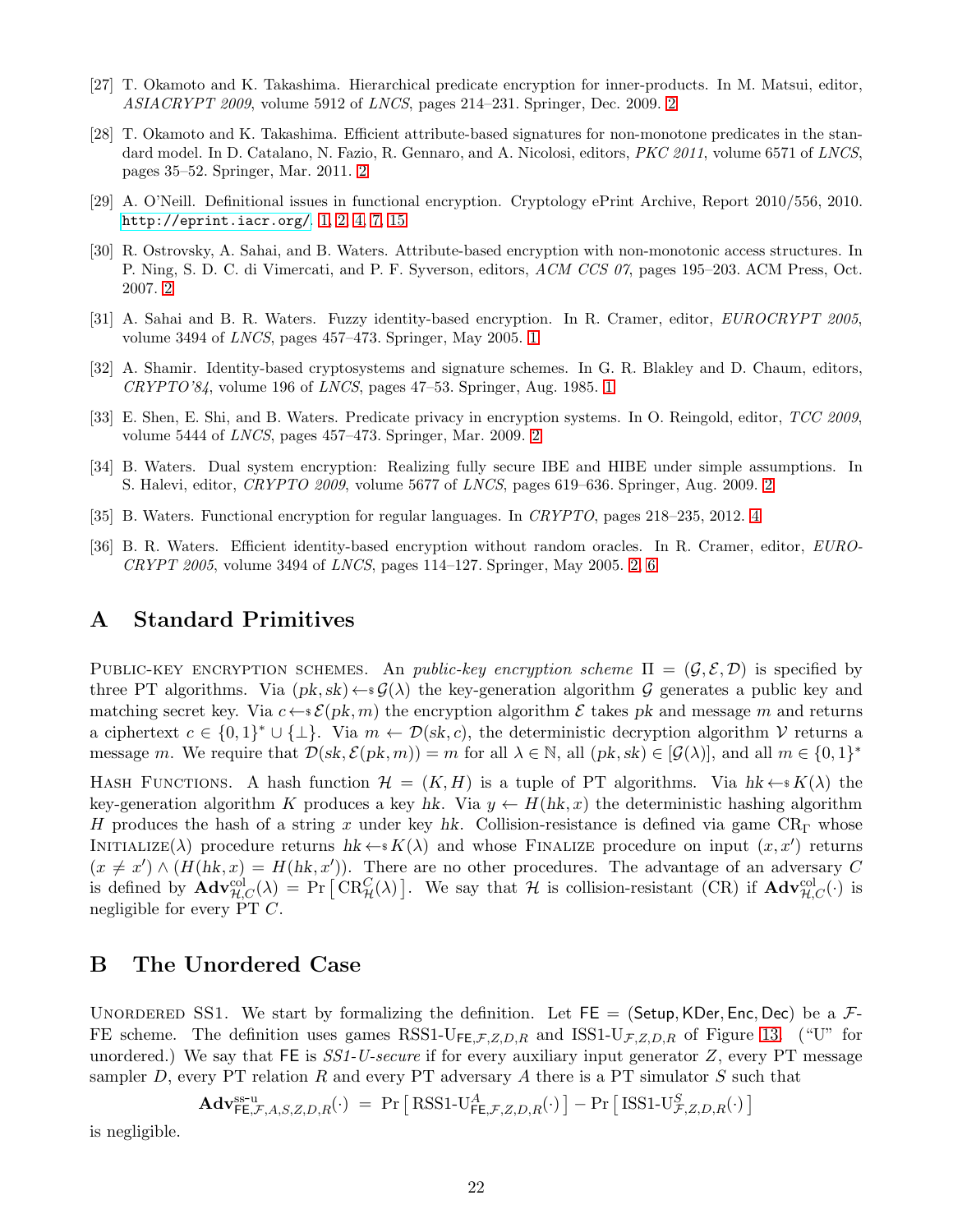<span id="page-23-0"></span>

|                                                                   | PROC INITIALIZE( $\lambda$ ):                                                                                          |
|-------------------------------------------------------------------|------------------------------------------------------------------------------------------------------------------------|
| PROC INITIALIZE( $\lambda$ ):                                     | $i, j \leftarrow 0$ ; $St \leftarrow \varepsilon$                                                                      |
| $(pk, sk) \leftarrow$ Setup $(\lambda)$                           | $z \leftarrow * Z(\lambda)$ ; $A \leftarrow \emptyset$                                                                 |
| $z \leftarrow \in Z(\lambda)$                                     | Return $z$                                                                                                             |
| $i, j \leftarrow 0$ ; $St \leftarrow \varepsilon$                 |                                                                                                                        |
| Return $(pk, z)$                                                  | PROC $MSG(\alpha)$ :                                                                                                   |
| PROC $Enc(\alpha)$ :                                              | $Q_{\alpha} \leftarrow Q_{\alpha} \cup {\alpha}$                                                                       |
|                                                                   | $(St, \mathbf{x}[i]) \leftarrow \mathbf{s} D(St, \alpha)$<br>Return $\mathcal{F}(\lambda, \varepsilon, \mathbf{x}[i])$ |
| $Q_{\alpha} \leftarrow Q_{\alpha} \cup \{\alpha\}$                |                                                                                                                        |
| $(St, \mathbf{x}[i]) \leftarrow B St, \alpha)$                    |                                                                                                                        |
| $\mathbf{c}[i] \leftarrow \text{snc}(pk, \mathbf{x}[i])$          | PROC $\text{OP}(a)$ :                                                                                                  |
| Return $(c[i], \mathcal{F}(\lambda, \varepsilon, \mathbf{x}[i]))$ | $Q_a \leftarrow Q_a \cup \{a\}$                                                                                        |
| PROC $KD(a)$ :                                                    | Return $\varepsilon$                                                                                                   |
|                                                                   | PROC $F(a, s)$ :                                                                                                       |
| $Q_a \leftarrow Q_a \cup \{a\}$                                   | If $a \in \mathsf{El}(\mathbf{a})$ and $1 \leq s \leq i$ then                                                          |
| $dk \leftarrow$ KDer(sk, a)                                       | Return $\mathcal{F}(\lambda, a, \mathbf{x}[s])$                                                                        |
| Return dk                                                         | Else return $\perp$                                                                                                    |
| PROC FINALIZE $(w)$ :                                             |                                                                                                                        |
|                                                                   | PROC FINALIZE $(w)$ :                                                                                                  |
| Return $R(\lambda, z, \mathbf{x}, Q_a, Q_\alpha, St, w)$          | Return $R(\lambda, z, \mathbf{x}, Q_a, Q_\alpha, St, w)$                                                               |

<span id="page-23-1"></span>Figure 13: Left: "Real world" game RSS1-U<sub>FE</sub>, $F$ , $Z$ , $D$ , $R$  for the SS1-U definition. Right: "Ideal world" game ISS1- $U_{\mathcal{F},Z,D,R}$  for the SS1-U definition.

IDENTITY-EMBEDDABLE PE. In the unordered case our result applies to what we call *identity-embeddable* predicate encryption schemes. Intuitively, these are predicate encryption schemes whose decryption policy embeds an identity matrix. Let  $\mathcal F$  be a predicate encryption functionality for predicate  $\mathcal P$ . We say that F is  $n(\cdot)$ -identity embeddable if there are  $\{(a_{1,\lambda},\ldots,a_{n(\lambda),\lambda})\}_{\lambda\in\mathbb{N}}$  and  $\{(w_{1,\lambda},\ldots,w_{n(\lambda),\lambda})\}_{\lambda\in\mathbb{N}}$  such that for all  $\lambda \in \mathbb{N}$  and all  $1 \leq i, j \leq n(\lambda), \mathcal{P}(\lambda, a_i, w_j) = 1$  if  $i = j$  and  $\bot$  otherwise.

Note that the decryption policy described by an identity matrix is exactly that of IBE. Thus, any PE functionality that "contains" the functionality for an IBE scheme with n identities is n-identity embeddable. PE functionalities considered in the literature typically satisfy this requirement. For example, the inner-product functionality over  $\mathbb{Z}_N$  introduced by [\[22\]](#page-21-3) was shown to implement IBE by restricting a to the form (id, 1) and w to the form  $(-1, id')$  for id, id'  $\in \mathbb{Z}_N$ . Thus any inner-product functionality with vectors of dimension 2 is |N|-identity embeddable. Note that in [\[22\]](#page-21-3) |N| is exponential in  $\lambda$ , whereas for our application we just need it to be polynomial in  $\lambda$  (namely, the output length of a collision-resistant hash function).

<span id="page-23-2"></span>**Theorem B.1** Let F be a predicate encryption functionality for predicate P. Let  $\mathcal{H} = (K, H)$  be a collision-resistant hash function with output length  $\ell_H(\cdot)$ . Suppose that for every  $\lambda \in N$ ,  $\mathcal{F}(\lambda,\varepsilon,x)$  is the same for all  $x \in [X_\lambda]$ . Furthermore, suppose that F is  $2\ell_H(\cdot)$ -identity embeddable. Then there does not exist an SS1-U-secure F-FE scheme. More precisely, suppose FE is a F-FE scheme with secret-key length  $\ell_{sk}(\cdot)$ . Then for any function  $\mu(\cdot)$  there exists a PT auxiliary input generator Z, message sampler D, PT adversary A, PT relation R, and CR-adversary C such that for every simulator S

$$
\mathbf{Adv}_{\mathsf{FE},\mathcal{F},A,S,D,R}^{\mathrm{ss}}(\cdot) \ \leq \ 1 - \sqrt{\mathbf{Adv}_{\mathcal{H},C}^{\mathrm{col}}(\cdot) + 1/\mu(\cdot)} \ .
$$

Adversary A makes  $\ell_{sk}(\cdot) + \log \mu(\cdot)$  encryption queries and  $\ell_{H}(\cdot)$  key-derivation queries.

We remark that our theorem and proof treat the case of  $(P, p)$ ,  $(p, p)$ , and  $(p, P)$  PE functionalities in a unified way. However, in the case of  $(P, p)$ -PE the condition in the theorem that F be  $2\ell_H(\cdot)$ -identity embeddable can be improved to  $\ell_{\mathcal{H}}(\cdot)$ -identity embeddable. We also stress that, unlike Theorem [4.1,](#page-9-0) our result here does not apply to any "non-trivial" functionality but only those of a certain form. Better understanding the nature of the gap between the two results or closing it remains an interesting open problem. It is also interesting to note that our result here uses an adversary that makes  $\ell_{\mathcal{H}}(\cdot)$  keyderivation queries as opposed to the constant 2 of Theorem [4.1.](#page-9-0) It would be interesting to know if this is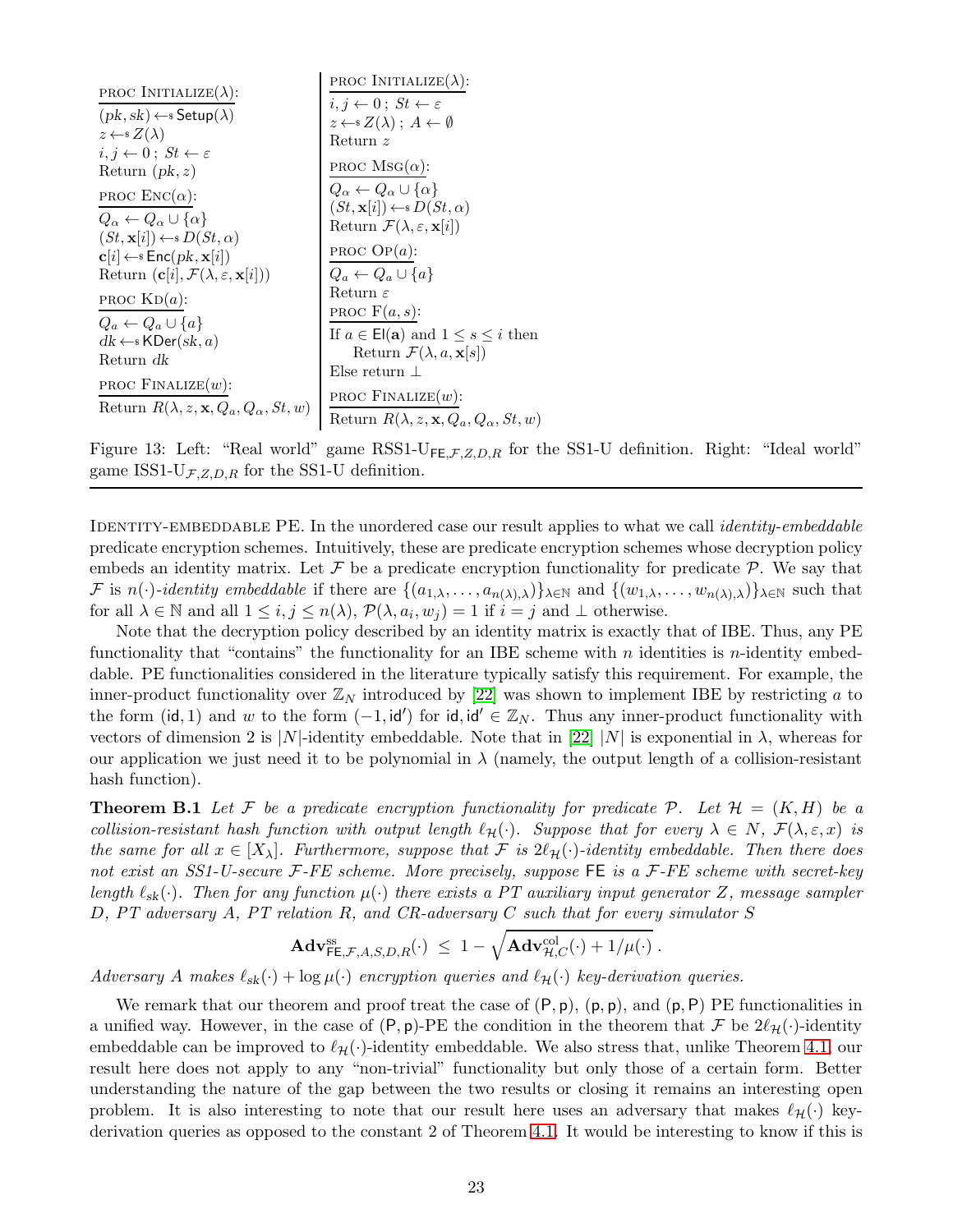tight, meaning whether SS1-U can be achieved against adversaries making some small bounded number of key derivation queries.

**Proof of Theorem [B.1:](#page-23-2)** Denote by  $\{(a_{1,\lambda},\ldots,a_{2\ell_{\mathcal{H}}(\lambda),\lambda})\}_{\lambda\in\mathbb{N}}$  and  $\{(w_{1,\lambda},\ldots,w_{2\ell_{\mathcal{H}}(\lambda),\lambda})\}_{\lambda\in\mathbb{N}}$  the values that satisfy  $2\ell_{\mathcal{H}}(\lambda)$ -identity embeddability for F. For  $\lambda \in \mathbb{N}$  denote by  $\overline{\varepsilon}_{\lambda}$  the value such that  $\mathcal{F}(\lambda, \varepsilon, x)$  $\overline{\varepsilon}_{\lambda}$  for all  $x \in [X_{\lambda}]$ . Let  $n(\cdot) := \ell(\cdot) + \log \mu(\cdot)$ . Define auxiliary input generator Z on input  $\lambda$  to return hk  $\leftarrow$  K( $\lambda$ ). For  $\lambda \in \mathbb{N}$  denote by  $M_{\lambda}$  a distribution on messages for FE so that if FE is private message then  $M_{\lambda} = \{0, 1\}$  and otherwise is trivial. Then define message sampler D on input  $St$ ,  $\alpha$  to set  $St \leftarrow 1$  if  $St = \varepsilon$  and  $St \leftarrow St +1$  otherwise, and to return  $(St, (w_{2(|St/n|+1)-b,\lambda}, m))$  where  $b \leftarrow s \{0, 1\}$  and  $m \leftarrow s M$ . Define adversary  $A$  and relation  $R$  as follows:

| Alg $A(pk, hk)$ :<br>For $i = 1, , \ell_{\mathcal{H}}(\lambda)n(\lambda)$ do:<br>$\mathbf{c}[i] \leftarrow \text{\$ENC}(\lambda)$<br>$h \leftarrow H(hk, pk  c)$<br>For $i = 1$ to $\ell_{\mathcal{H}}(\lambda)$ do:<br>$\mathbf{sk}[i] \leftarrow \{ \mathrm{KD}(a_{2i-h[i]})$ | Alg $R(\lambda, \mathbf{x}, Q_a, Q_\alpha, St, w)$ :<br>$(pk, hk, \mathbf{c}, h, \mathbf{sk}) \leftarrow w$<br>If $h \neq H(hk, pk  c)$ then return false<br>If $ \mathbf{sk}  \neq \ell_{\mathcal{H}}(\lambda)$ then return false<br>For $i = 1, \ldots, \ell_{\mathcal{H}}(\lambda)$ do:<br>If $ \mathbf{sk}[i]  \neq \ell_{sk}(\lambda)$ then return false<br>If $Q_a \neq \{a_{2i-h[i],\lambda} : 1 \leq i \leq \ell_{\mathcal{H}}(\lambda)\}\$ then return false |
|---------------------------------------------------------------------------------------------------------------------------------------------------------------------------------------------------------------------------------------------------------------------------------|-----------------------------------------------------------------------------------------------------------------------------------------------------------------------------------------------------------------------------------------------------------------------------------------------------------------------------------------------------------------------------------------------------------------------------------------------------------------------|
| $w \leftarrow (pk, \mathbf{c}, h, \mathbf{sk})$<br>Return $w$                                                                                                                                                                                                                   | If $\mathbf{x} \neq \ell_{\mathcal{H}}(\lambda) n(\lambda) \vee Q_{\alpha} \neq {\lambda}$ then return false<br>For $i = 1, \ldots, \ell_{\mathcal{H}}(\lambda)$ do:<br>If $\text{Dec}(\textbf{sk}[i], \textbf{c}[i \dots i+n-1]) \neq \mathcal{F}(\lambda, a_{2i-h[i]}, \textbf{x}[i \dots i+n-1])$                                                                                                                                                                  |
|                                                                                                                                                                                                                                                                                 | Then return false<br>Return true                                                                                                                                                                                                                                                                                                                                                                                                                                      |

By construction  $Pr\left[RSS1-U_{FE,\mathcal{F},Z,D,R}^{A}(\cdot)\right] = 1$ . Let S be any simulator. Furthermore, parsing the output of S as  $(pk, \mathbf{c}, h, \mathbf{sk}) \leftarrow w$ , we assume it holds that  $h = H(hk, pk|\mathbf{c})$ ,  $|\mathbf{sk}| = \ell_{\mathcal{H}}(\lambda)$  and  $|\mathbf{sk}[i]| = \ell_{sk}(\lambda)$  for  $1 \leq i \leq \ell_{\mathcal{H}}(\lambda), Q_a = \{a_{2n-h[i],\lambda} : 1 \leq i \leq \ell_{\mathcal{H}}\}, \text{ and } |\boldsymbol{\alpha}| = \ell_{\mathcal{H}}(\lambda)n(\lambda) \text{ and } Q_{\alpha} = \{\lambda\}, \text{ since otherwise the }$ relation R returns false. Towards applying Lemma [4.2,](#page-10-1) we write the execution of  $S$  in the ISS-U game as a composition of two algorithms  $S_1, S_2$  as follows:

| Alg $S_1(\lambda)$ :                                      | Alg $S_2(\overline{St})$ :                                                          |
|-----------------------------------------------------------|-------------------------------------------------------------------------------------|
| $i \leftarrow 0$ ; $z \leftarrow$ INITIALIZE( $\lambda$ ) | $St  i  j  \mathbf{x}     A  a^* \leftarrow \overline{St}$                          |
| Run $S(z)$ :                                              | Let i <sup>*</sup> be such that $a^* \in \{a_{2i^*,\lambda}, a_{2i^*-1,\lambda}\}\$ |
| On message-query $\alpha$ do:                             | For $q = 1, \ldots, n$ do:                                                          |
| $i \leftarrow i+1$                                        | $b \leftarrow \{0,1\}$ ; $m \leftarrow \{M_{\lambda}\}$                             |
| $b \leftarrow \{0,1\}$ ; $m \leftarrow M_{\lambda}$       | $\mathbf{x}[i^* \cdot n + q - 1] \leftarrow (w_{2i^* - b, \lambda}, m)$             |
| $\mathbf{x}[i] \leftarrow (w_{2( i/n +1)-b,\lambda}, m)$  | Run $S$ at state $St$ :                                                             |
| Return $\bar{\varepsilon}$                                | On message-query $\alpha$ do:                                                       |
| On op-query $a$ do:                                       | $i \leftarrow i+1$                                                                  |
| $j \leftarrow j+1$ ; $A \leftarrow A \cup \{a\}$          | If $i \notin \{i^* \cdot n, , i^* \cdot n + n - 1\}$ do:                            |
| If $j = \ell_{\mathcal{H}}(\lambda)$ then                 | $b \leftarrow \{0,1\}$ ; $m \leftarrow \{M_{\lambda}\}$                             |
| $a^* \leftarrow a$                                        | $\mathbf{x}[i] \leftarrow (w_{2 \alpha/n -b,\lambda}, m)$                           |
| Halt computation of $S_1$ with state $St$                 | Return $\bar{\varepsilon}$                                                          |
| Else return $\varepsilon$                                 | On F-query $(a, s)$ do:                                                             |
| On F-query $(a, s)$ do:                                   | If $1 \leq s \leq i$ and $a \in \mathsf{El}(\mathbf{a})$ do:                        |
| If $1 \leq s \leq i$ and $a \in A$ do:                    | Return $\mathcal{F}(\lambda, a, \mathbf{x}[s])$                                     |
| Return $\mathcal{F}(\lambda, a, \mathbf{x}[s])$           | Else return $\perp$                                                                 |
| Else return $\perp$                                       | Let w be the output of $S$                                                          |
| $St \leftarrow St  i  j  \mathbf{x}  A  a^*$              | Return $w$                                                                          |
| Return St                                                 |                                                                                     |